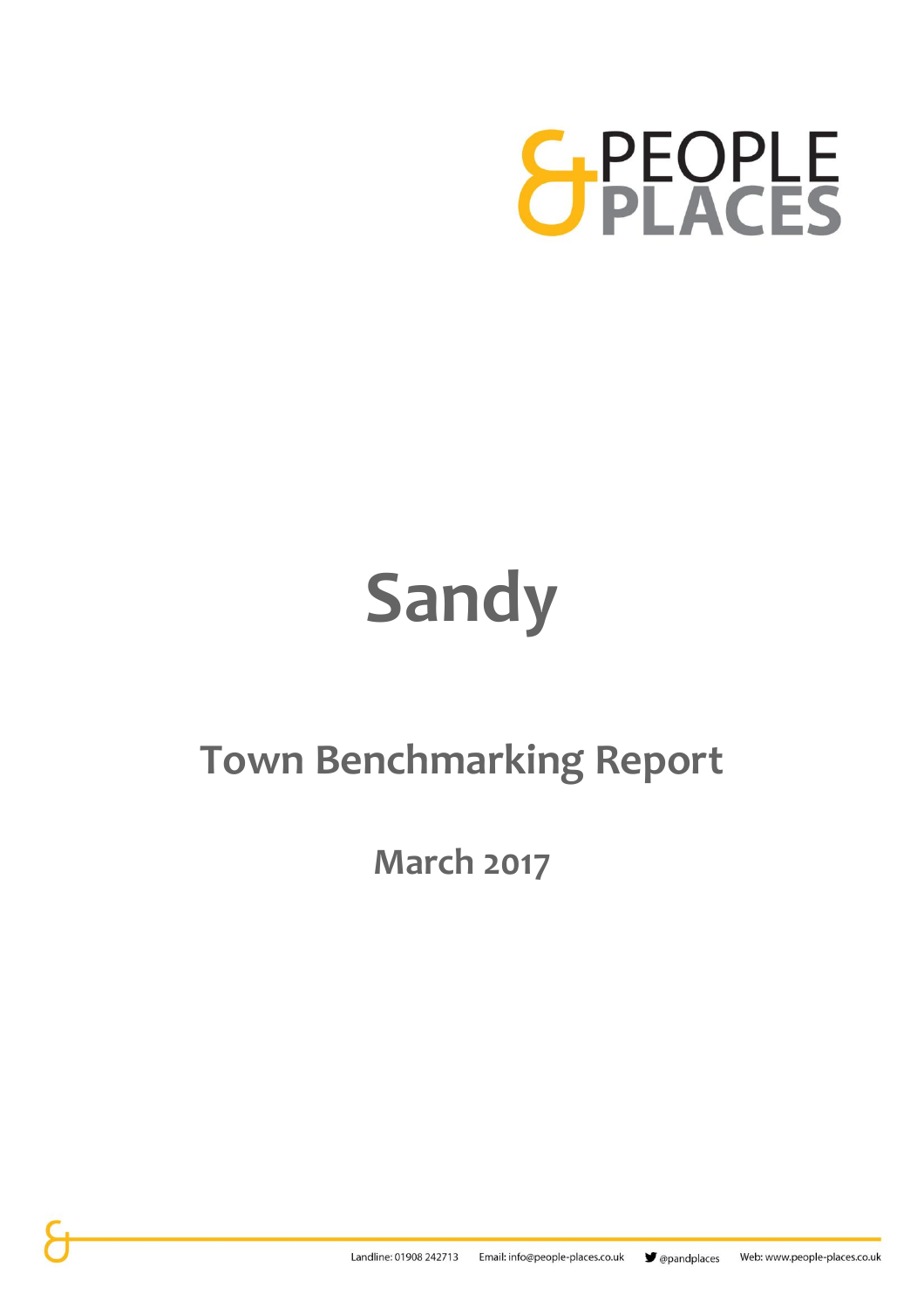## Executive Summary

**General**

#### **Retail Offer**

- $\dots$  45% of the ground floor units in the defined town centre area are A1 Shops, which is 7% lower than the National Small Towns average. 14% are A2 Financial and Professional Services, which is identical to the National figure.
- ❖ 82% of the A1 Shops in the defined town centre area mainly sell Comparison Goods, which is identical to the National Small Towns figure.
- ❖ Nearly two thirds (61%) of the A1 Shops in the defined town centre area are unique to Sandy

#### **Vacancy Rate**

 $\cdot\cdot\cdot$  9% of the units in the defined town centre area were vacant at the time of the retail audit in January 2017, which is the same as the National Small Towns figure. To place the data in further context, in October 2016, The Local Data Company reported that throughout all town centres in Great Britain the vacancy rate was 11%.

#### **Reason for Use**

❖ In terms of the reason for visit, Sandy closely replicates the National Small Towns pattern with 40% of Town Centre Users visiting Sandy for Convenience Shopping and 27% for Accessing Services.

#### **Regular Use**

❖ Following the National Small Towns (79%) patterns, 81% of Town Centre Users visited Sandy at least once a week.

#### **Short Length of Stay**

❖ 61% of Town Centre Users stayed in Sandy for Less than an hour, 19% higher than the National Small Towns average.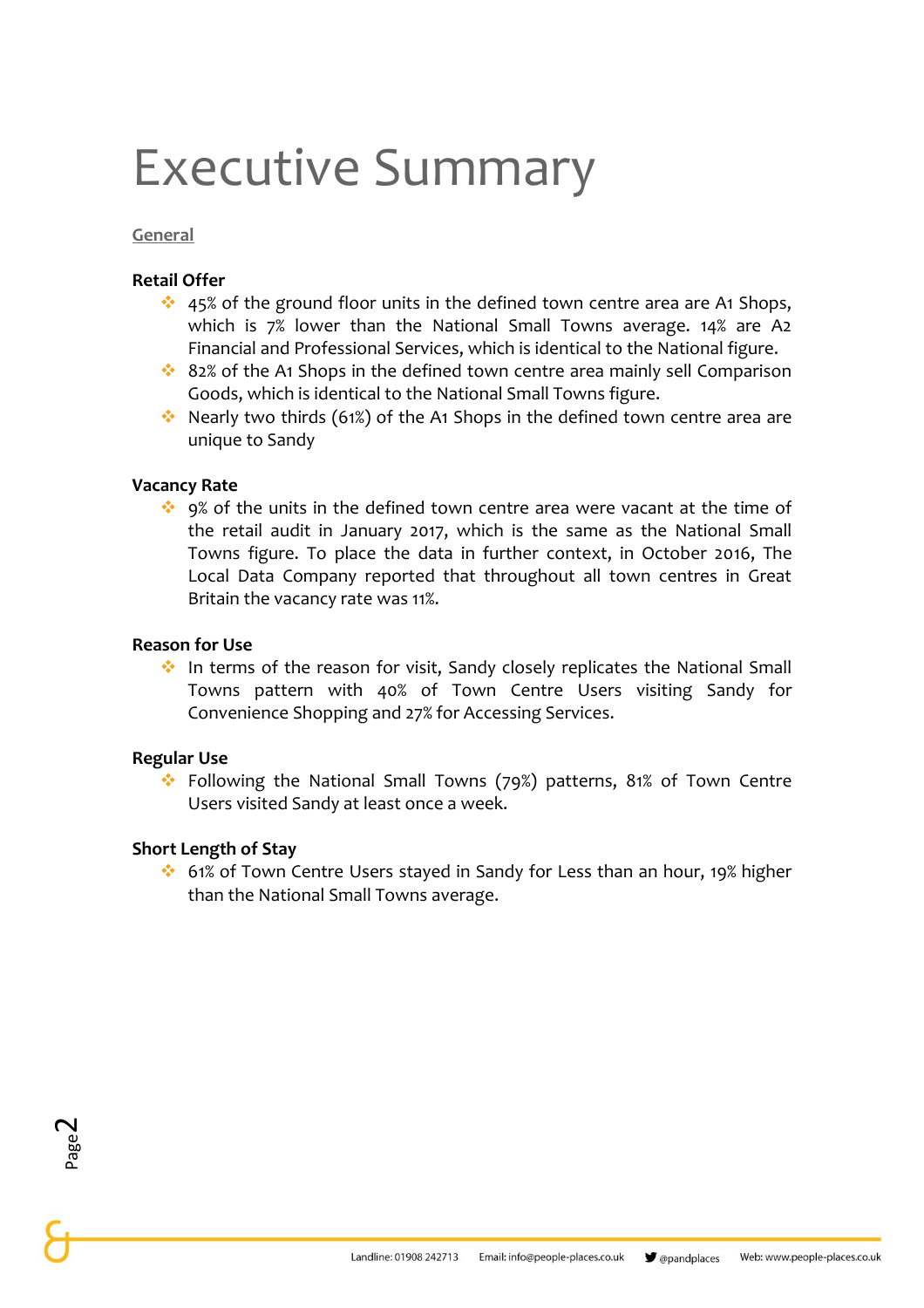#### **Positive**

#### **Car Parking Vacancy Rates**

❖ Overall 16% of car parking was vacant during the Busy Day audit which is noticeably lower than the National Small Towns averages of 24%. Similarly, the Quiet Day figure of 19% vacancy is 16% lower than the National Small Towns figure. To place the data in further context, The British Parking Association in February 2015 highlighted that a 15% vacancy rate is the benchmark for the correct level of policy and provision.

#### **Local Customers**

- ❖ Potential local customers (100%) was classed as the most positive aspect of the town centre by Businesses. Augmenting the Business viewpoint, 68% of Town Centre Users rated Convenience e.g. near where you live as a positive aspect of Sandy.
- ❖ 94% of Post Codes gathered were from those living within a 30 minute drive of Sandy.

#### **Access to Services**

❖ 63% of Town Centre Users rated Access to Services as a positive aspect of Sandy.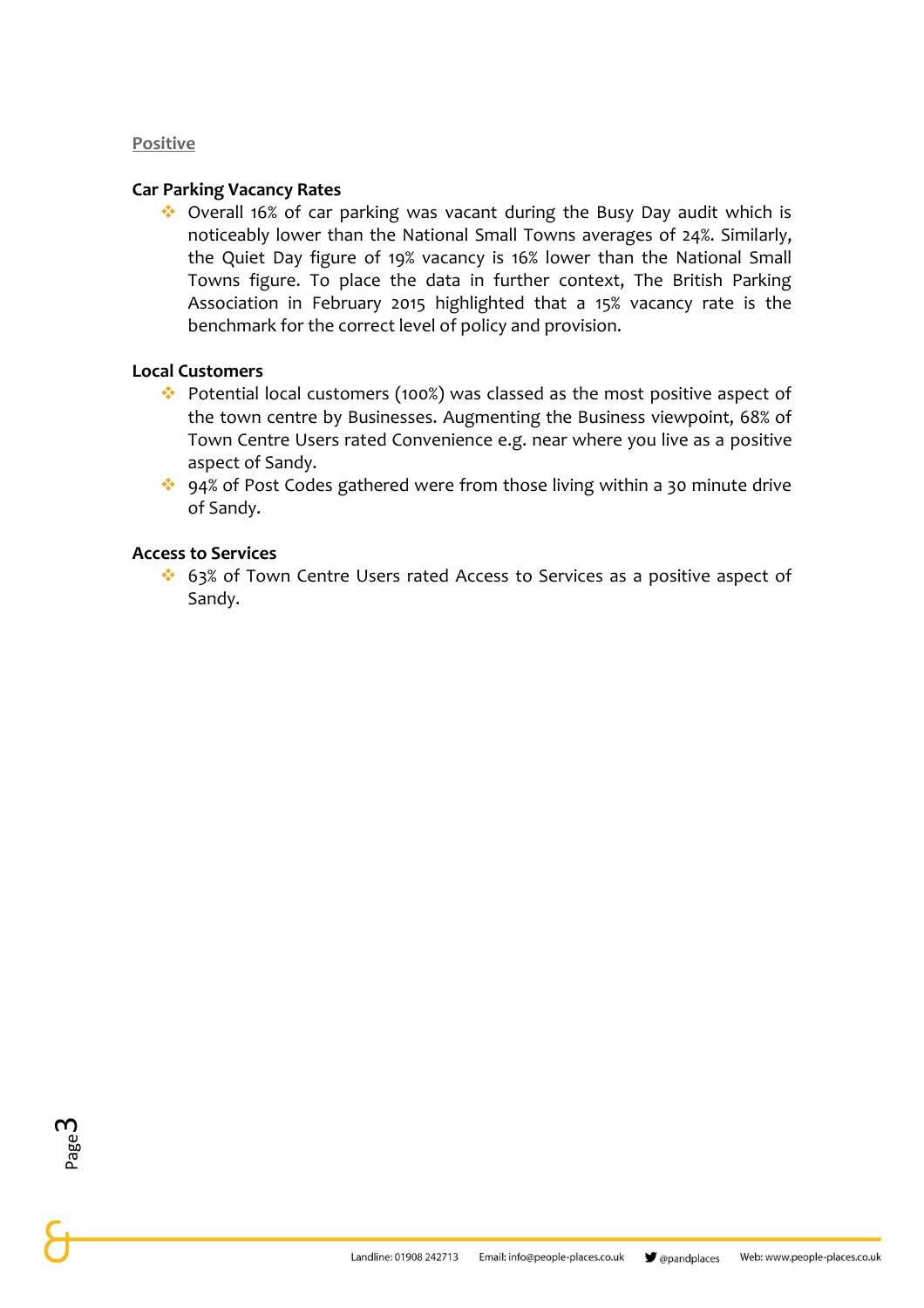#### **Room for Improvement**

#### **Visit Recommendation**

❖ 54% of respondents indicated that they would not recommend a visit to the Town Centre, 19% higher than the National Small Towns figure.

#### **Footfall**

❖ The Footfall figures in Sandy are noticeably lower than the National, Regional and Typology averages. The busiest location provided 59 persons per ten minutes on the Busy Day which is 47% lower than the National Small Towns figure. Similarly, on the Quiet Day the Sandy average of 41 persons per ten minutes is considerably lower than the National (99) and Typology 4 (198) averages.

#### **Customer Spend**

❖ Overall, 39% of Town Centre Users spent more than £10.00 on a normal visit to Sandy, 20% lower than the National Small Towns average

#### **Retail Offer**

Page 4

❖ Nearly two thirds (65%) of Town Centre Users classed Retail Offer as a negative aspect of Sandy, 11% higher than the National Small Towns average. 'Improving the Retail Offer' and developing the 'Market' were a key theme to emerge from the qualitative analysis of suggestions for enhancing the town centre.

#### **Leisure and Cultural Offer**

❖ 53% of Town Centre Users reported Leisure Facilities as a negative, 23% higher than the National average, whilst 46% felt Cultural Activities/ Events needed improving. 'Improving the Food and Drink Offer' was a key theme to emerge from the qualitative suggestions by town centre users.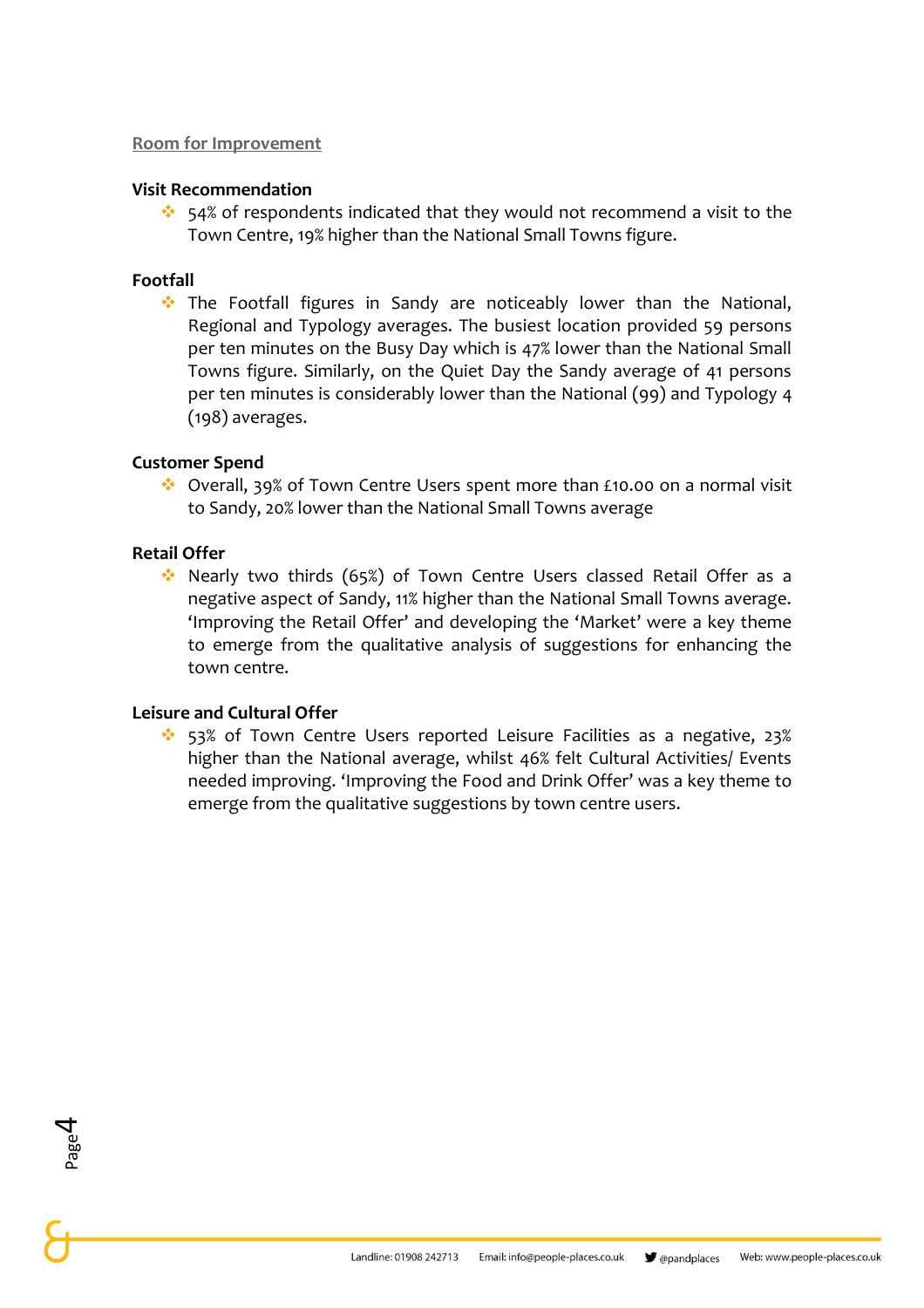## Introduction

#### **The Approach**

The People and Places Insight Limited Town Benchmarking System has been developed to address the real issues of how to understand measure, evaluate and ultimately improve town centres. The approach offers a simple way of capturing data on up to 10 Key Performance Indicators selected by those involved in town centre management. By having the tools to measure performance, strategic decision making is both encouraged and improved. By considering performance, forward strategies and action planning can be more focused and effective.

#### **The System**

The Benchmarking system is divided into two sections:

- National Large Towns; consisting of those localities with more than 250 units
- National Small Towns; consisting of those localities with less than 250 units

Towns, depending on their size, contribute to either the Large or Small Town analysis. The defined town centre area of **Sandy** consisted of **80** units and is thus classed as a **Small** Town.

The analysis provides data on each KPI for the Benchmarked town individually and in a Regional, National and where possible Typology context. Regional figures are an amalgamation of the data for all the towns in a specific region, for Sandy this is the **South East Small Towns**, whilst the National figure is the average for all the Small Towns which participated in Benchmarking during 2015. In 2009, national charity Action for Market Towns commissioned Birkbeck University to classify small towns from across England into eight groups depending on certain demographic criteria. **Sandy** is classed as a **Typology 4** town, a description of which is highlighted below;

**Group 4: Young Families, Administrative Jobs:** The group is typified by high proportions of people in the 25 – 44 age groups and women looking after the home. Occupations tend to be in the higher managerial and professional groups and in public administration (including defence, teaching and social security).Most places in this group are located in what geographers have called the 'Golden Belt' a stretch of country going from north Wiltshire, through Oxfordshire, Buckinghamshire, Bedfordshire to Cambridgeshire with an 'offshoot' in Berkshire. This area grew rapidly in the period 1981-2001 and continues to do so. There are few places of this type outside this area but where they do exist they are in the rural areas around sizeable towns.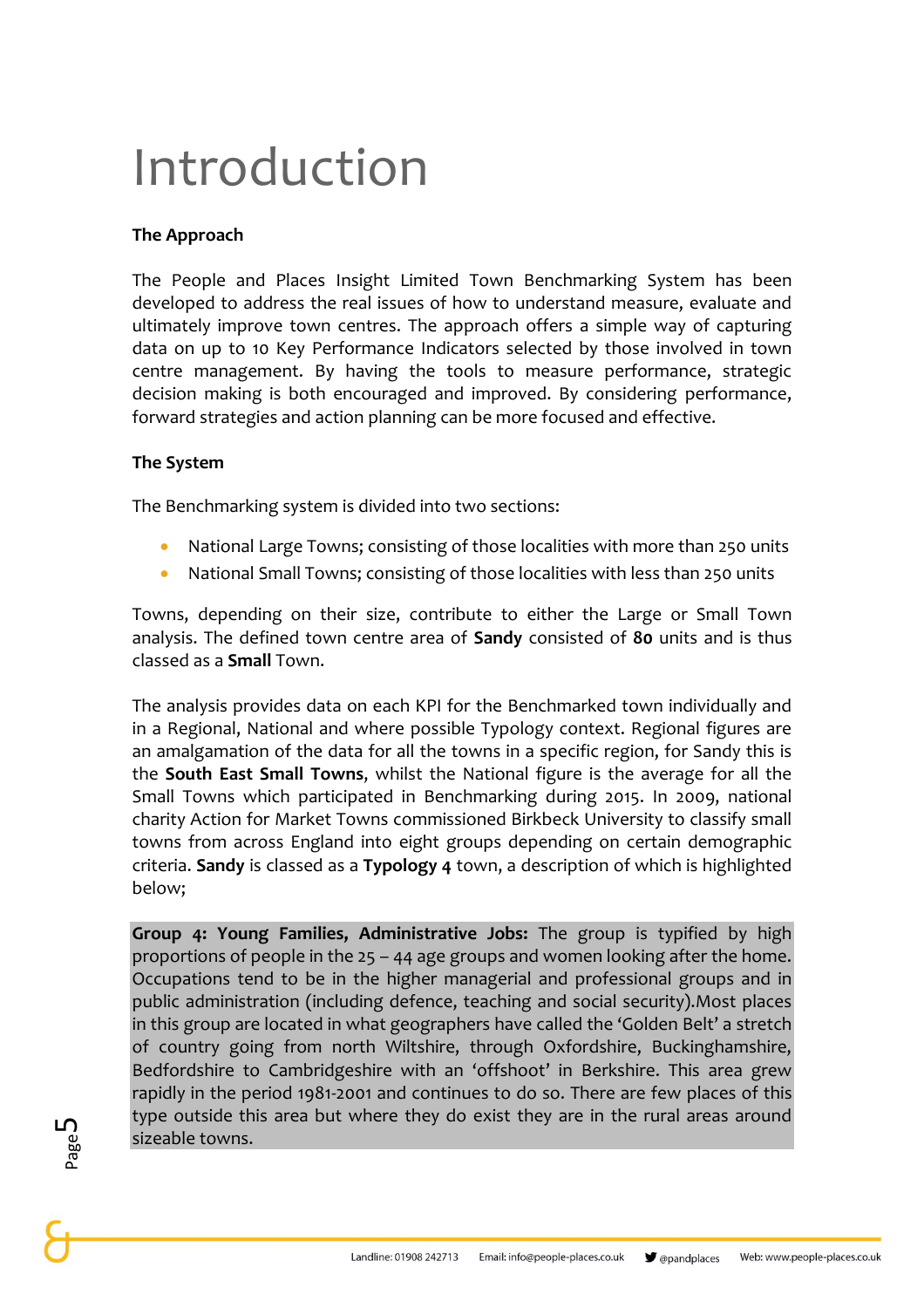#### **The Reports**

The People and Places Insight Limited Town Benchmarking report provides statistical analysis of each of the KPI's. The reports are used by a variety of key stakeholders such as local authorities, town and parish councils, local partnerships and universities to;

- ❖ benchmark clusters of towns to ascertain high performers / under achievers
- ❖ understand their locality in a Regional, National and Typology context
- ❖ measure town centre performance year on year
- ❖ identify strengths, weaknesses, and opportunities for improvement
- ❖ measure the impact of initiatives and developments within the town centre
- ❖ act as an evidence base for funding applications
- ❖ create an action plan for town centre improvements

Case Studies of good practice in the use of Benchmarking data include;

**Settle Area Regeneration Partnership;** commissioned a Benchmarking exercise in 2012. Alongside providing a detached review of town centre performance, the Partnership wanted to understand the impact of HGV traffic flow on the town centre. Using the standardised questions within the Benchmarking system the quantitative and qualitative feedback from Business and Town Centre User Surveys identified the HGV traffic flow as being hugely negative to the visitor experience in the Settle, specifically first time visitors. Using the data as part of a wider economic assessment, Settle Area Regeneration Partnership were able to use the evidence to work with local transport companies and the Local Authority to install an out of town railhead and reduce HGV traffic flow by up to 40%.

**Ourburystedmunds;** Bury St Edmunds BID initially used Benchmarking to create a deliverable project plan for which the organisation could use for the first 12 months of inception. Subsequently the Key Performance Indicators have been measured each year to ascertain the impact of a wide range of projects and initiatives. Most noticeably the Town Centre User Surveys identified that a large number of visitors were unhappy over an increase in car parking fees throughout the locality. As a result the BID were able to present the information to their Local Authority and oversaw the introduction of a 'Free Parking After 3pm' policy. Data from the Business Confidence, Footfall and Town Centre Users Surveys was also used to improve signage for first time visitors throughout the town centre.

**Southam First;** Stratford on Avon District Council (SDC) used Section 106 money to commission a Benchmarking review of Southam town centre. Key points from the analysis included improving the business economy, marketing the locality, the creation of a calendar of events and festivals and the development of a Farmers Market. SDC used the data as a detached, evidence based tool to create a Town Centre Partnership consisting of a private and public mix to address the issues

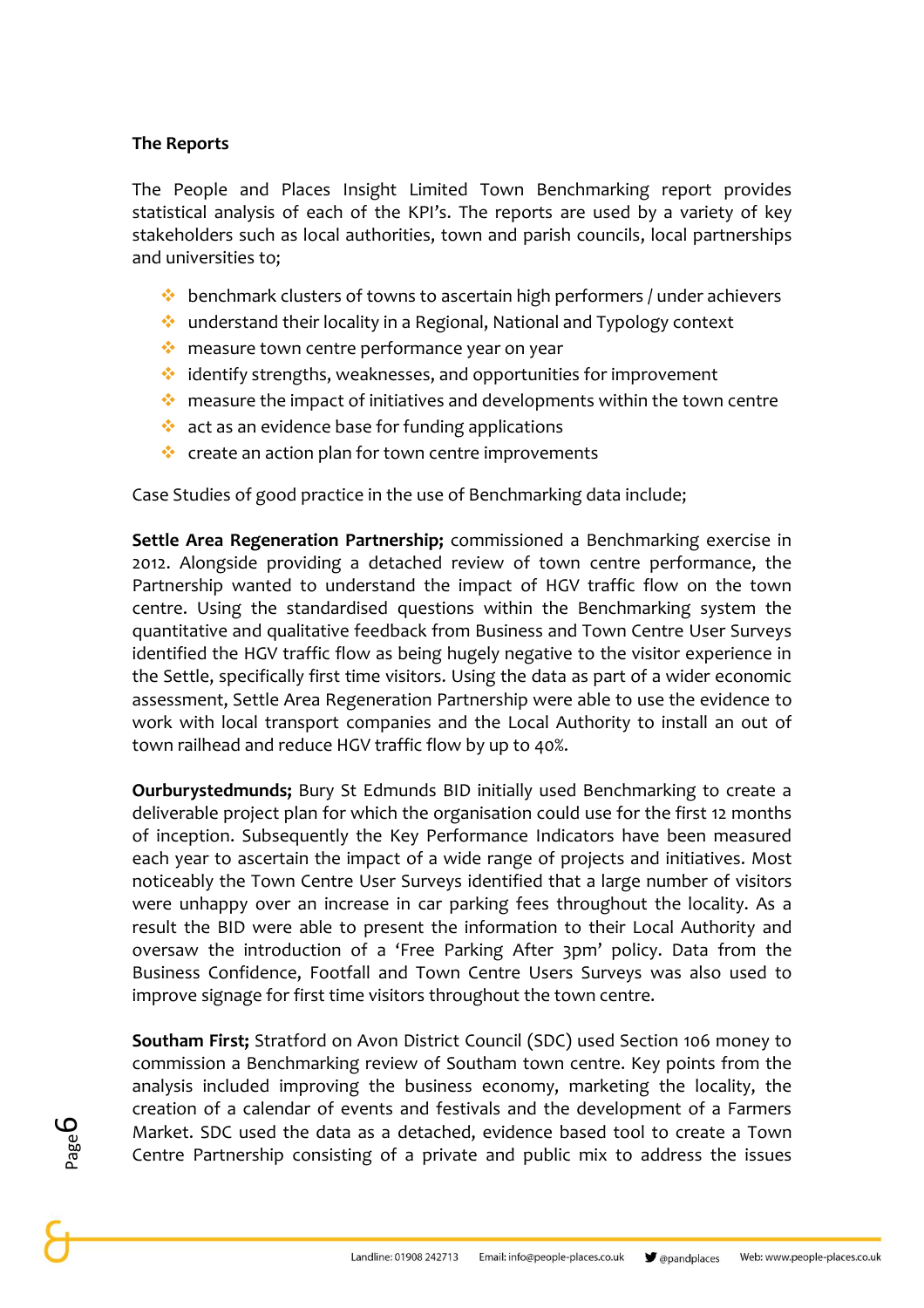raised from the Benchmarking Report. A public event both highlighted the findings of the report and asked for nominations for Board and Working Group members. Within 2 months 'Southam First' was a fully functioning organisation delivering actions on a project plan which was based on the Benchmarking Review. The evidence led approach allowed for Southam First to apply successfully for funding from a wide range of bodies to ensure sustainability.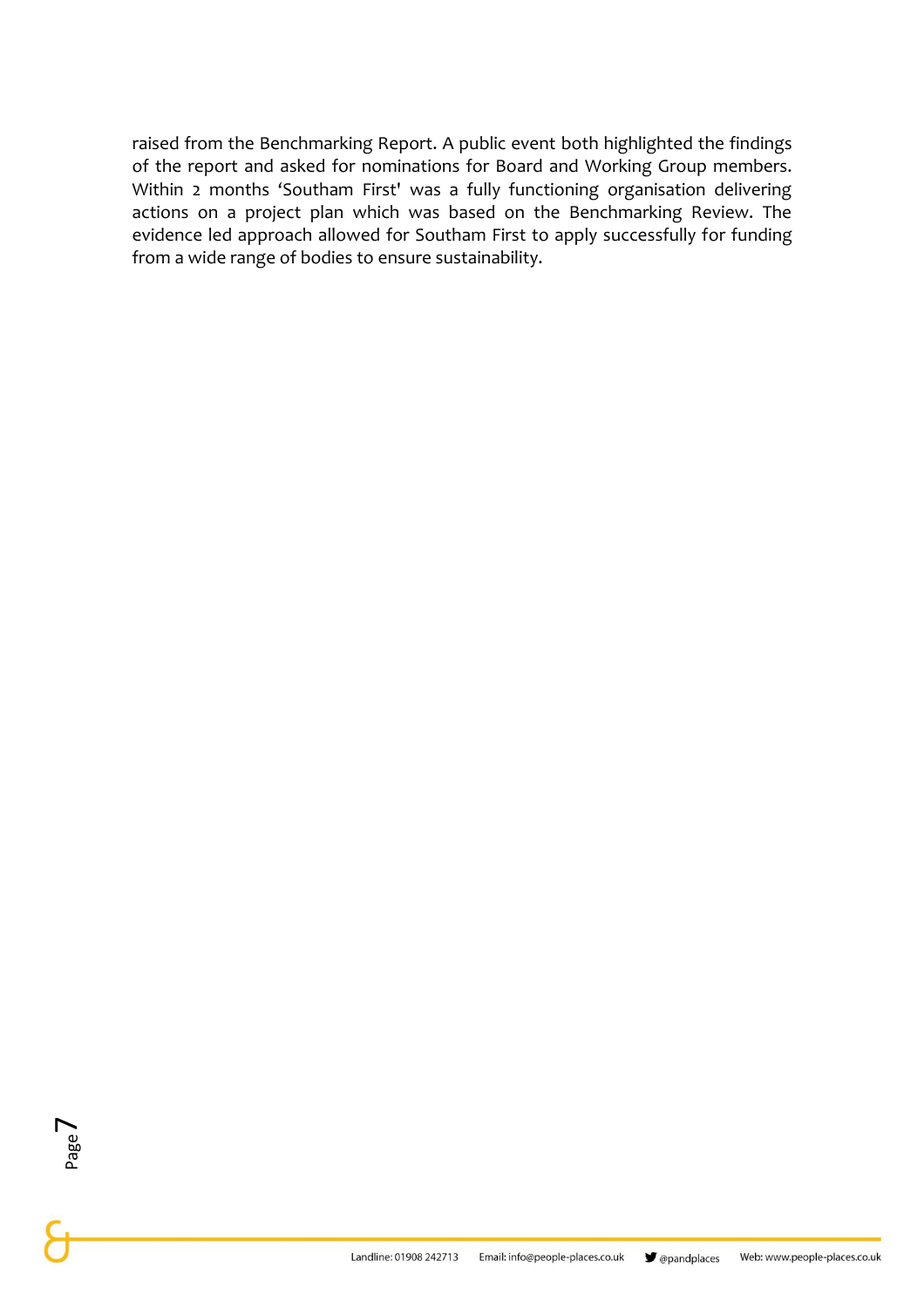#### **Methodology**

Each KPI is collected in a standardized manner as highlighted in the Table below.

| <b>KEY PERFORMANCE INDICATOR</b>              | <b>METHODOLOGY</b>                           |
|-----------------------------------------------|----------------------------------------------|
| KPI: Commercial Units; Use Class              | Visual Survey of ground floor                |
|                                               | units in defined town centre                 |
|                                               | area. December 2016.                         |
| KPI: Commercial Units; Comparison/Convenience | Visual Survey of A <sub>1</sub> ground floor |
|                                               | units in defined town centre                 |
|                                               | area. December 2016.                         |
| KPI: Commercial Units; Trader Type            | Visual Survey of A1 ground floor             |
|                                               | units in defined town centre                 |
|                                               | area. December 2016.                         |
| KPI: Commercial Units; Vacancy Rates          | Visual Survey of A1 ground floor             |
|                                               | units in defined town centre                 |
|                                               | area. December 2016.                         |
| <b>KPI: Markets</b>                           | n/a                                          |
| <b>KPI: Footfall</b>                          | Footfall Survey in 4 key                     |
|                                               | locations for 10 minute periods              |
|                                               | per hour on a Wednesday in                   |
|                                               | February 2017 and a Friday in                |
|                                               | February 2017.                               |
| KPI: Car Parking                              | Audit of total number of spaces              |
|                                               | and vacancy rate on a on a                   |
|                                               | Wednesday in February 2017                   |
|                                               | and a Friday in February 2017.               |
| <b>KPI: Business Confidence Surveys</b>       | People and Places Research                   |
|                                               | <b>Team hand delivered Business</b>          |
|                                               | Confidence Surveys to all the                |
|                                               | Businesses included in the retail            |
|                                               | audit.                                       |
| <b>KPI: Town Centre Users Surveys</b>         | Online Surveys available                     |
|                                               | throughout January and early                 |
|                                               | February 2017.                               |
| KPI: Shoppers Origin Surveys                  | Distributed with KPI 10 to                   |
|                                               | customer facing businesses.                  |
|                                               | Businesses were asked to                     |
|                                               | record the first 5 digits of a Post          |
|                                               | Code when a customer visited                 |
|                                               | the unit over a 2 week period in             |
|                                               | January/February.                            |

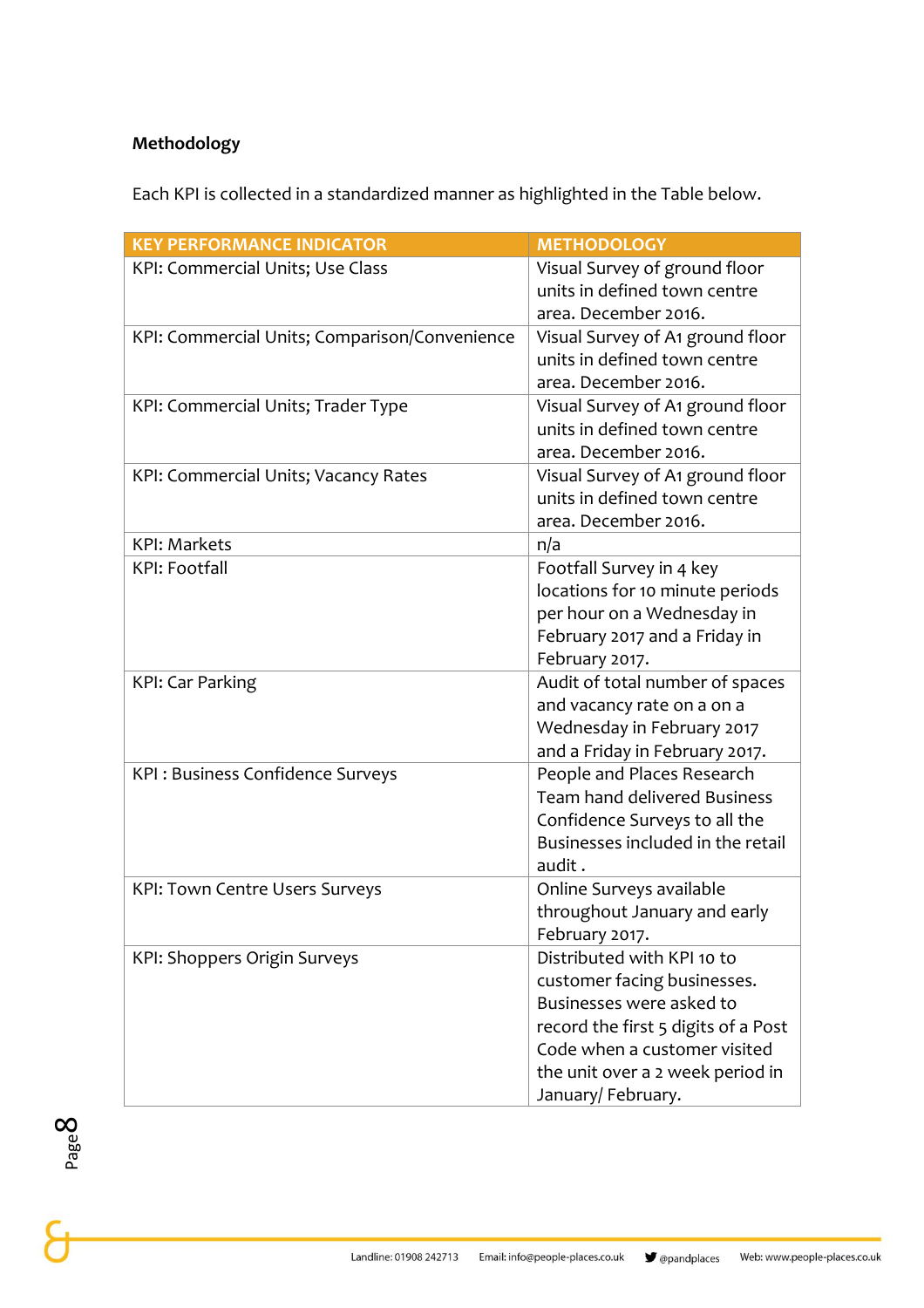Before any of KPI data was collected the boundaries of the town centre were defined by representatives of Sandy Town Council. Thus, the retail audit element of the Benchmarking process refers to the core commercial area of the town and details on each of the units included can be found in the Appendix.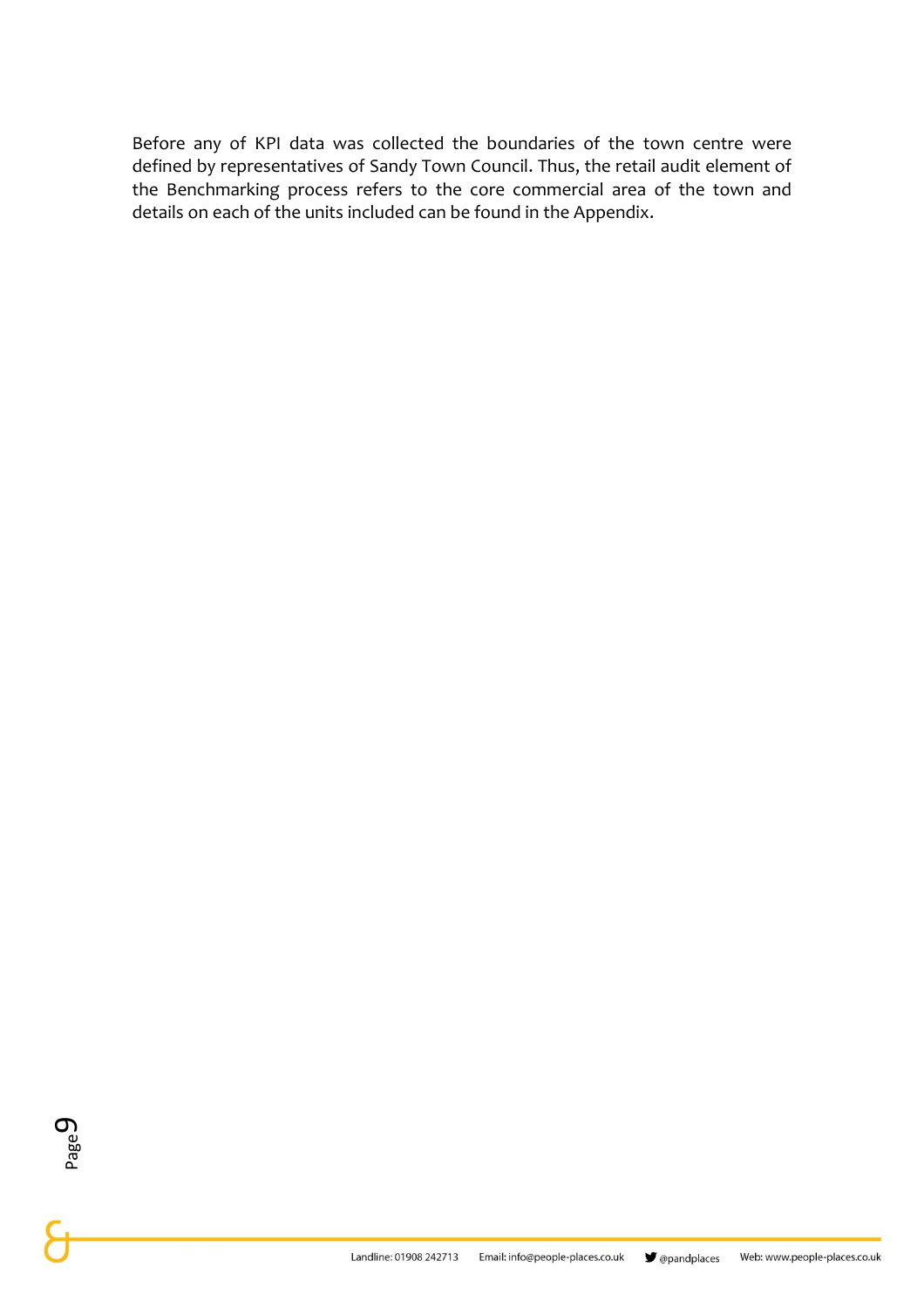## Key Findings

**KPI: COMMERCIAL UNITS; USE CLASS**

It is important to understand the scale and variety of the "commercial offer" throughout the town. A variety of shops and a wide range of services in a town are important to its ability to remain competitive and continue to attract customers. Sustaining a balance between the different aspects of buying and selling goods and services ensures that the local population (and visitors from outside) can spend time and money there, keeping the generated wealth of the town within the local economy. Importantly, it forms the employment base for a substantial proportion of the community too, helping to retain the population rather than lose it to nearby towns and cities.

| Class          | <b>Type of Use</b>                            | <b>Class Includes</b>                                                                                                                                                                                                                   |
|----------------|-----------------------------------------------|-----------------------------------------------------------------------------------------------------------------------------------------------------------------------------------------------------------------------------------------|
| A <sub>1</sub> | Shops                                         | Shops, retail warehouses, hairdressers,<br>travel and ticket agencies, post offices<br>(but not sorting offices), pet shops,<br>sandwich bars, showrooms, domestic hire<br>shops, dry cleaners, funeral directors and<br>internet cafes |
| A <sub>2</sub> | Financial and<br><b>Professional Services</b> | Financial services such as banks and<br>building societies, professional services<br>(other than health and medical services)<br>including estate and employment<br>agencies and betting offices                                        |
| A <sub>3</sub> | Restaurants and<br>Cafes                      | Food and drink for consumption on the<br>premises- restaurants, snack bars and<br>cafes                                                                                                                                                 |
| A4             | Drinking<br>Establishments                    | Public houses, wine bars or other drinking<br>establishments (but not nightclubs)                                                                                                                                                       |
| A <sub>5</sub> | Hot Food Takeaways                            | Sale of hot food for consumption off the<br>premises                                                                                                                                                                                    |
| B <sub>1</sub> | <b>Businesses</b>                             | Offices (other than those that fall within<br>A2) research and development of<br>products and processes, light industry<br>appropriate in a residential area                                                                            |
| B <sub>2</sub> | <b>General Industrial</b>                     | <b>General Industrial</b>                                                                                                                                                                                                               |
| B <sub>8</sub> | Storage and<br>Distribution                   | Warehouses, includes open air storage                                                                                                                                                                                                   |
| C <sub>1</sub> | Hotels                                        | Hotels, boarding and guest houses where                                                                                                                                                                                                 |

The following table provides a detailed breakdown of each of the Use Classes

```
Page1
```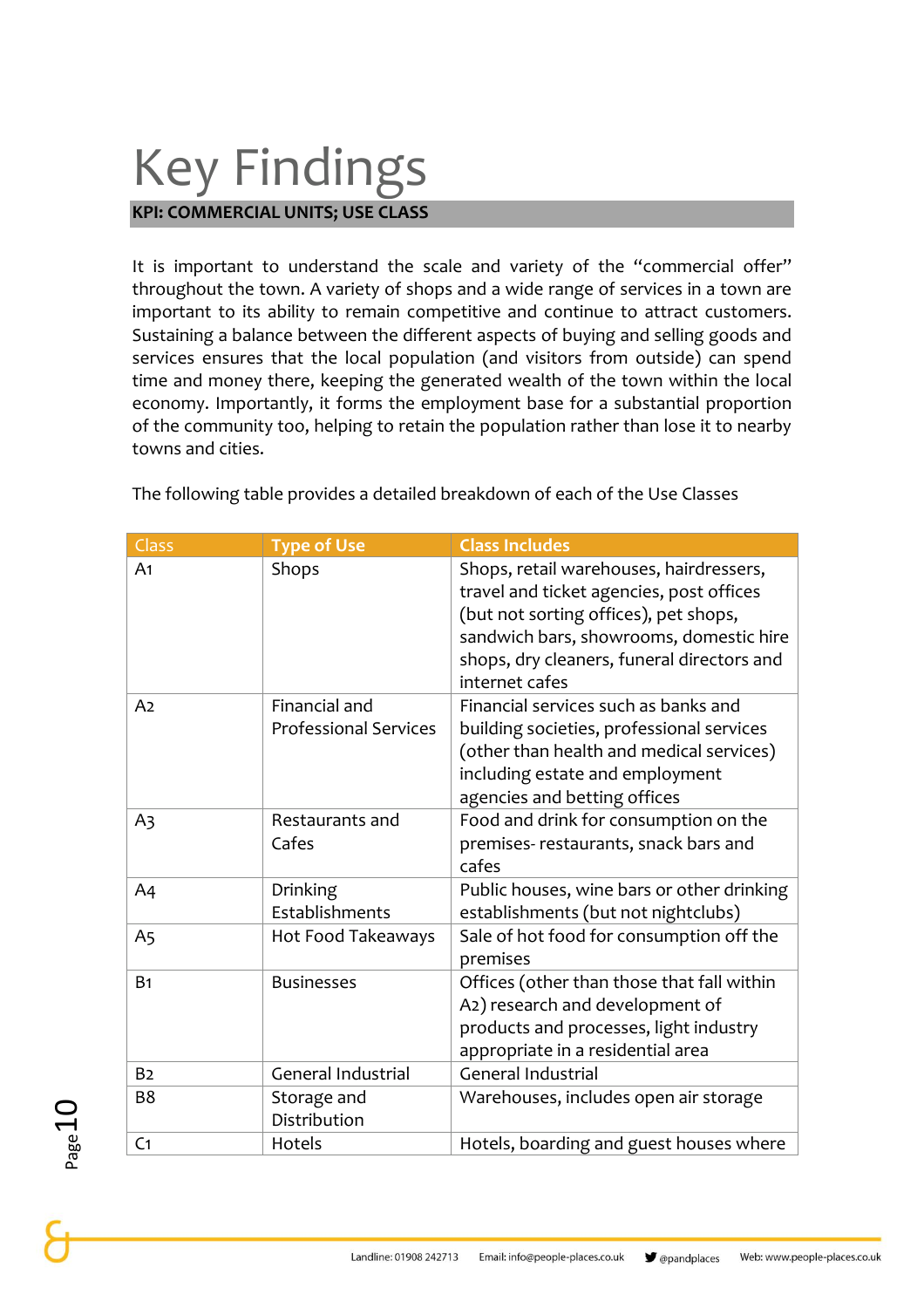|                  |                                             | no significant element of care is provided<br>(excludes hostels)                                                                                                                                                                                                                                                                                                                           |
|------------------|---------------------------------------------|--------------------------------------------------------------------------------------------------------------------------------------------------------------------------------------------------------------------------------------------------------------------------------------------------------------------------------------------------------------------------------------------|
| C <sub>2</sub>   | Residential<br>Institutions                 | Residential care homes, hospitals, nursing<br>homes, boarding schools, residential<br>colleges and training centres.                                                                                                                                                                                                                                                                       |
| C <sub>2</sub> A | Secure Residential<br>Institution           | Use for a provision of secure residential<br>accommodation, including use as a<br>prison, young offenders institution,<br>detention centre, secure training centre,<br>custody centre, short term holding<br>centre, secure hospital, secure local<br>authority accommodation or use as a<br>military barracks.                                                                            |
| D <sub>1</sub>   | Non Residential<br>Institutions             | Clinics, health centres, crèches, day<br>centres, schools, art galleries (other than<br>for sale or hire), museums, libraries, halls,<br>places of worship, church halls, law court.<br>Non residential education and training<br>centres.                                                                                                                                                 |
| D <sub>2</sub>   | Assembly and Leisure                        | Cinemas, music and concert halls, bingo<br>and dance halls (but not nightclubs),<br>swimming baths, skating rinks,<br>gymnasiums or area for indoor or<br>outdoor sports and recreations (except<br>for motor sports, or where firearms are<br>used).                                                                                                                                      |
| SG               | Sui Generis<br>("unique"<br>establishments) | Theatres, hostels providing no significant<br>element of care, scrap yards. Petrol filling<br>stations and shops selling and/ or<br>displaying motor vehicles. Retail<br>warehouse clubs, nightclubs, laundrettes,<br>taxi business, amusement centres,<br>casinos, haulage yards, transport depots,<br>veterinary clinics, dog parlours, tanning<br>and beauty salons and tattoo studios. |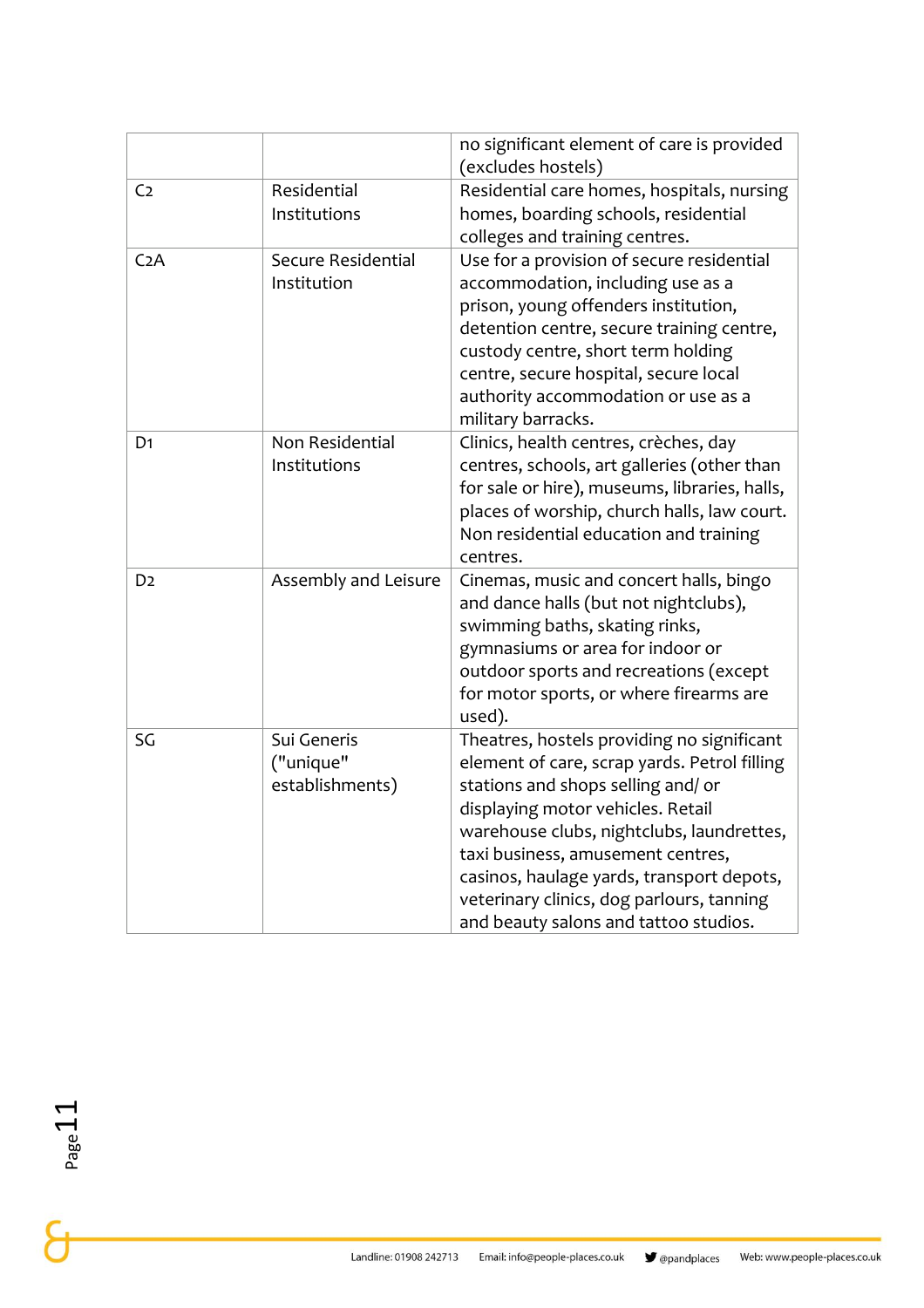The following table provides a detailed analysis of the commercial offering in the town centre by Use Class. The figures are presented as a percentage of the **73** occupied units recorded.

|                  |                                             | <b>National</b><br><b>Small</b> | <b>South</b><br><b>East Small</b> | Typ $4. %$     | <b>Sandy %</b> |
|------------------|---------------------------------------------|---------------------------------|-----------------------------------|----------------|----------------|
|                  |                                             | <b>Towns %</b>                  | <b>Towns %</b>                    |                |                |
| A <sub>1</sub>   | Shops                                       | 52                              | 48                                | 48             | 45             |
| A <sub>2</sub>   | Financial and<br>Professional<br>Services   | 14                              | 18                                | 16             | 14             |
| A <sub>3</sub>   | Restaurants and<br>Cafes                    | 8                               | 9                                 | 8              | 10             |
| A <sub>4</sub>   | Drinking<br>Establishments                  | $\overline{4}$                  | $\overline{4}$                    | 5              | $\overline{3}$ |
| A <sub>5</sub>   | <b>Hot Food</b><br>Takeaways                | 5                               | 5                                 | $\overline{4}$ | 5              |
| B <sub>1</sub>   | <b>Businesses</b>                           | $\overline{\mathbf{3}}$         | $\overline{4}$                    | $\mathfrak{Z}$ | $\overline{4}$ |
| B <sub>2</sub>   | General Industrial                          | $\mathbf{1}$                    | $\mathbf{1}$                      | 0              | $\mathcal{O}$  |
| <b>B8</b>        | Storage and<br>Distribution                 | 0                               | 0                                 | $\mathcal{O}$  | $\mathbf{1}$   |
| C <sub>1</sub>   | Hotels                                      | $\mathbf{1}$                    | $\mathbf{1}$                      | $\mathbf{1}$   | $\mathcal{O}$  |
| C <sub>2</sub>   | Residential<br>Institutions                 | 0                               | $\mathcal{O}$                     | 0              | $\mathcal{O}$  |
| C <sub>2</sub> A | Secure Residential<br>Institution           | $\boldsymbol{O}$                | 0                                 | 0              | $\mathcal{O}$  |
| D <sub>1</sub>   | Non Residential<br>Institutions             | 6                               | $\overline{\mathbf{3}}$           | 8              | 10             |
| D <sub>2</sub>   | Assembly and<br>Leisure                     | $\mathbf{1}$                    | $\mathbf{1}$                      | 0              | $\mathcal{O}$  |
| SG               | Sui Generis<br>("unique"<br>establishments) | 6                               | 6                                 | $\overline{7}$ | 8              |
| N/R              | Not recorded                                | $\mathcal{O}$                   | $\mathcal{O}$                     | $\mathcal{O}$  | $\mathcal{O}$  |

45% of the ground floor units in the defined town centre area are A1 Shops, which is 7% lower than the National Small Towns average. 14% are A2 Financial and Professional Services, which is identical to the National figure.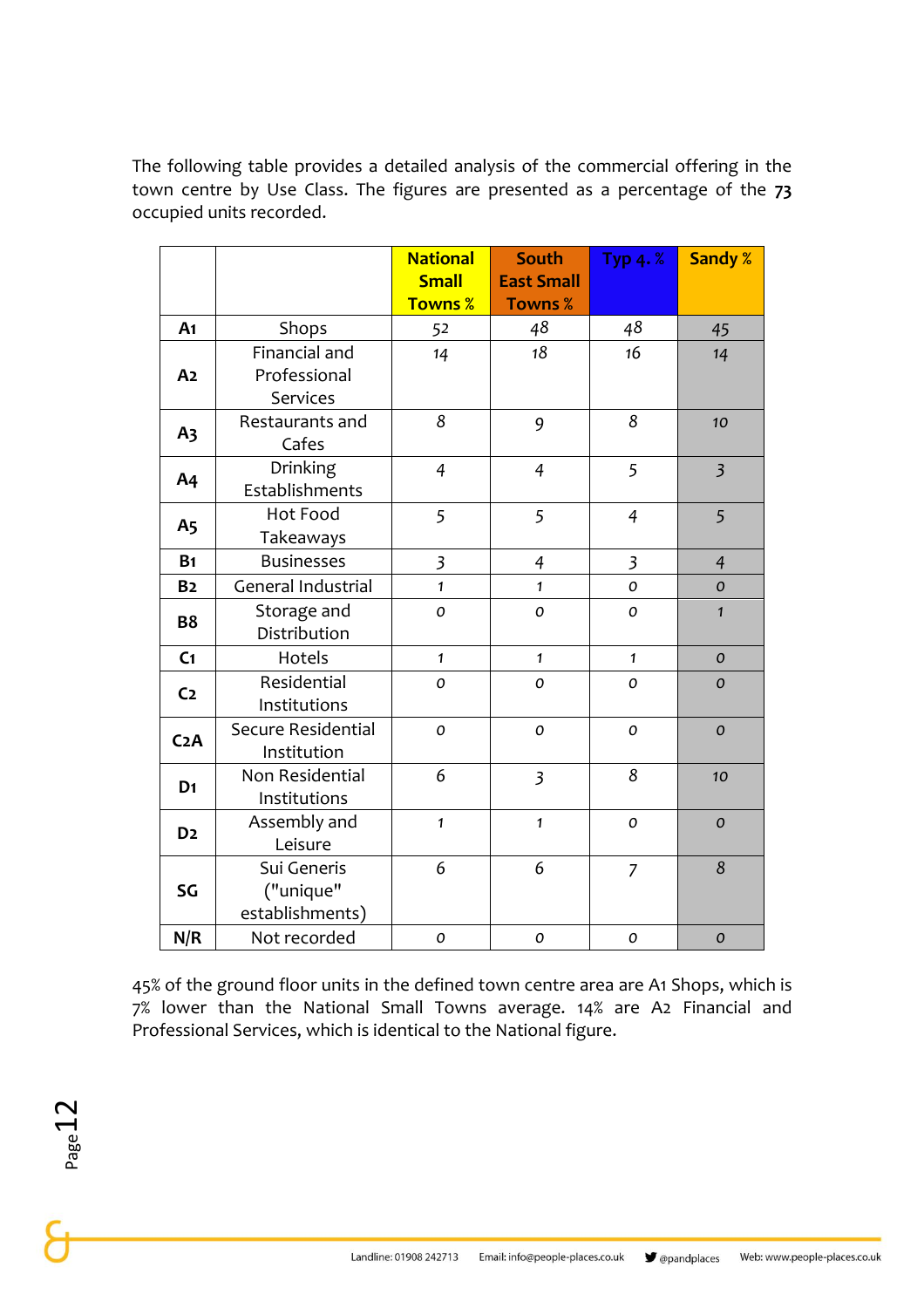#### **KPI: COMMERCIAL UNITS; COMPARISON VERSUS CONVENIENCE**

A1 Retail units selling goods can be split into two different types Comparison and Convenience.

**Convenience goods** – low-cost, everyday items that consumers are unlikely to travel far to purchase. Defined as;

- ❖ food and non-alcoholic drinks
- ❖ tobacco
- ❖ alcohol
- ❖ newspapers and magazines
- ❖ non-durable household goods.

2. **Comparison goods** – all other retail goods.

- ❖ Books
- ❖ Clothing and Footwear
- ❖ Furniture, floor coverings and household textiles
- ❖ Audio-visual equipment and other durable goods
- ❖ Hardware and DIY supplies
- ❖ Chemists goods
- ❖ Jewellery, watches and clocks
- ❖ Bicycles
- ❖ Recreational and Miscellaneous goods
- ❖ Hairdressing

The presence of a variety of shops in a town centre is important to its ability to remain competitive and continue to attract customers. A balance of both comparison and convenience retail units is therefore ideal in terms of encouraging visitors / potential customers.

 $Page13$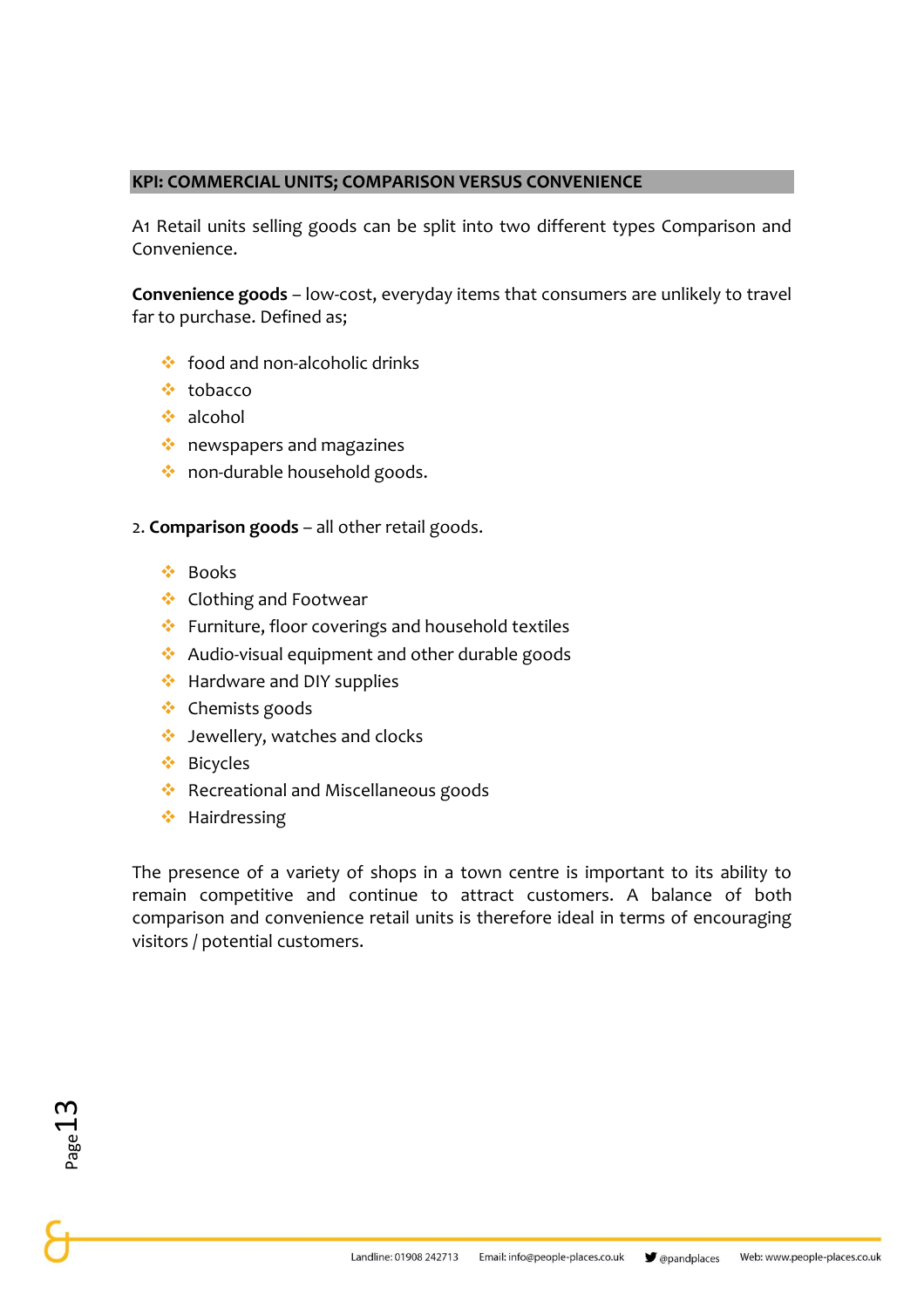The following table provides a percentage of the A1 Shops which sell mainly Comparison Goods/ Convenience Goods.

|            | <b>National</b> | South          | Typ. $4\%$ | <b>Sandy %</b> |
|------------|-----------------|----------------|------------|----------------|
|            | <b>Small</b>    | <b>East</b>    |            |                |
|            | <b>Towns %</b>  | <b>Small</b>   |            |                |
|            |                 |                |            |                |
|            |                 | <b>Towns %</b> |            |                |
| Comparison | 82              | 83             | 88         | 82             |

82% of the A1 Shops in the defined town centre area mainly sell Comparison Goods, which is identical to the National Small Towns figure.

 $P_{\text{age}}14$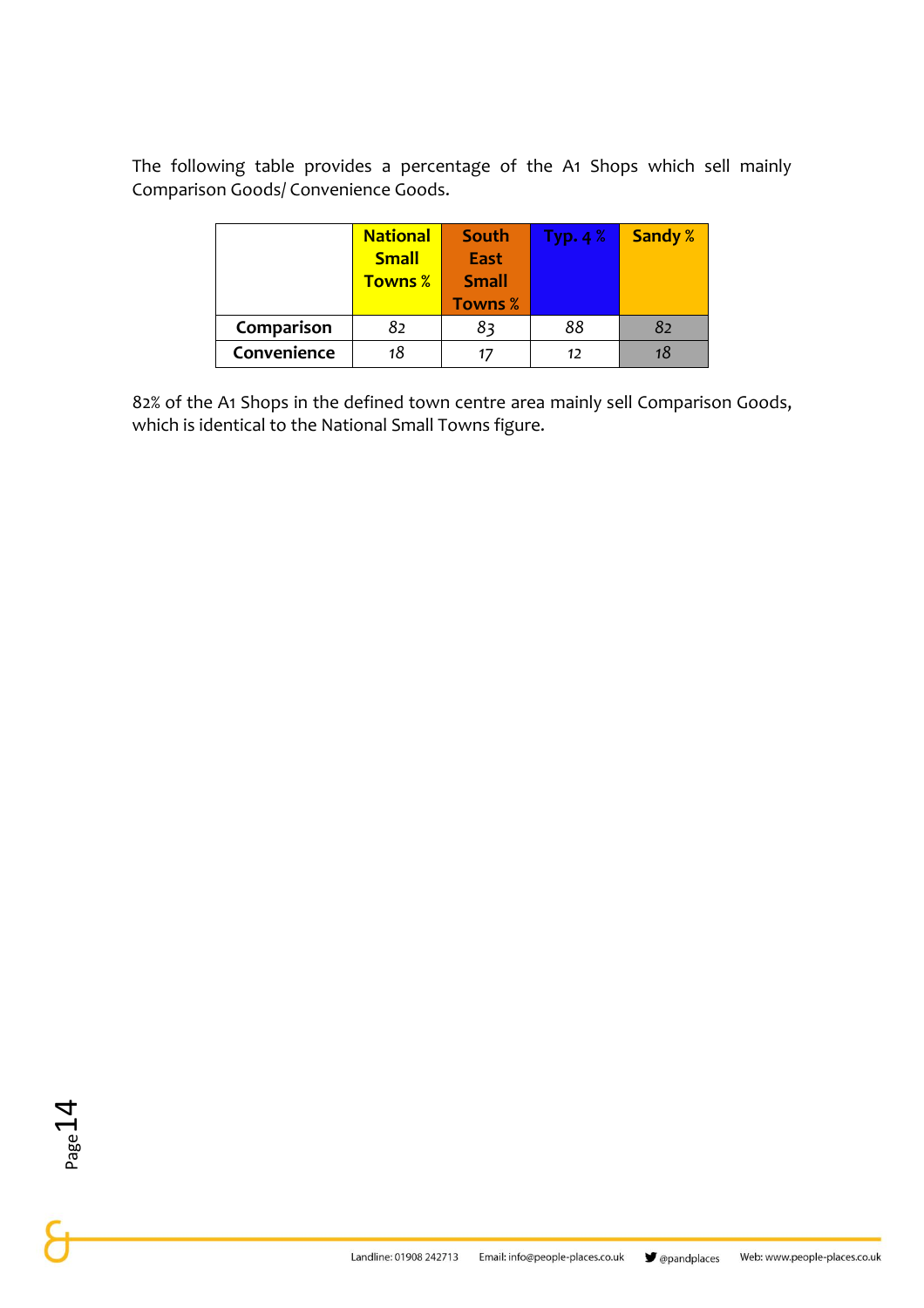#### **KPI: COMMERCIAL UNITS; TRADER TYPES**

The vitality of a town centre depends highly on the quality and variety of retailers represented. National retail businesses are considered key attractors and are particularly important in terms of attracting visitors and shoppers to a town. However, the character and profile of a town often also depends on the variety and mix of independent shops that can give a town a "unique selling point" and help distinguish it from other competing centres. A sustainable balance of key attractors and multiple names alongside local independent shops is therefore likely to have the greatest positive impact on the vitality and viability of a town.

| <b>Department Stores</b>     | Clothing               |
|------------------------------|------------------------|
| <b>BHS</b>                   | <b>Burton</b>          |
| Debenhams                    | Dorothy Perkins        |
| House of Fraser              | H 8 M                  |
| John Lewis                   | New Look               |
| Marks and Spencer            | Primark                |
|                              | River Island           |
| <b>Mixed Goods Retailers</b> | Topman                 |
| Argos                        | Topshop                |
| <b>Boots</b>                 |                        |
|                              |                        |
| <b>TK Maxx</b>               | <b>Other Retailers</b> |
| <b>WH Smith</b>              | Carphone Warehouse     |
| Wilkinson                    | Clarks                 |
|                              | Clintons               |
| <b>Supermarkets</b>          | <b>HMV</b>             |
| Sainsbury's                  | O <sub>2</sub>         |
| Tesco                        | Superdrug              |
| Waitrose                     | Phones 4 U             |
|                              | Vodafone               |

The following shops are considered Key attractors by Experian Goad.

Multiple traders have a countrywide presence and are well known household names. Regional shops are identified as those with stores / units in several towns throughout one geographical region only and Independent shops are identified as those that are specific to a particular town.

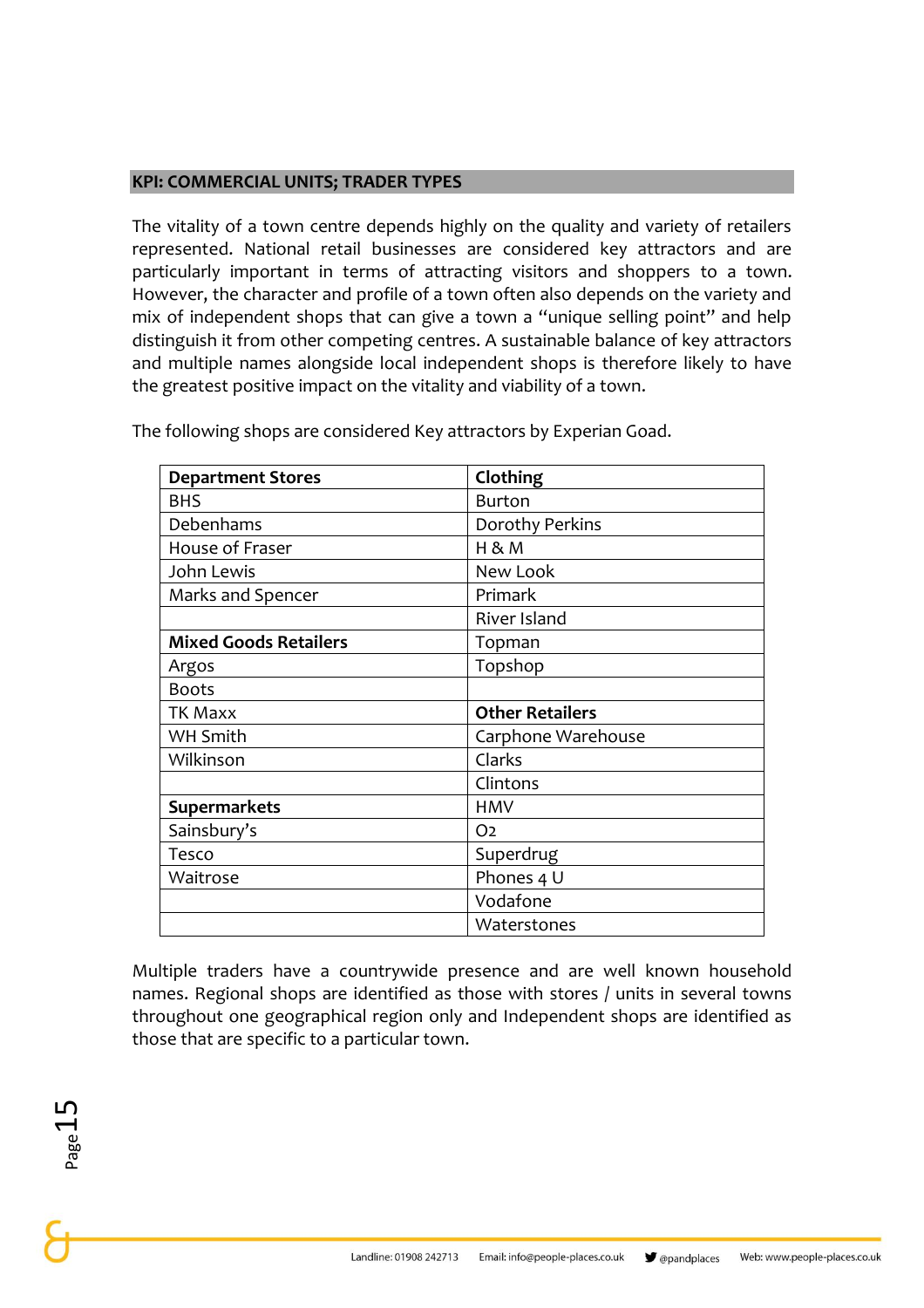The following table provides a percentage of the A1 Shops which are Key Attractors, Multiples, Regional and Independent to the locality

|                      | <b>Nat. Small</b> | <b>South</b>      | Typ. $4%$ | <b>Sandy %</b> |
|----------------------|-------------------|-------------------|-----------|----------------|
|                      | <b>Towns %</b>    | <b>East Small</b> |           |                |
|                      |                   | <b>Towns%</b>     |           |                |
| <b>Key Attractor</b> |                   |                   | 13        |                |
| <b>Multiple</b>      | 22                | 33                | 37        |                |
| Regional             |                   |                   |           | 12             |
| Independent          | 66                |                   | 46        |                |

Nearly two thirds (61%) of the A1 Shops in the defined town centre area are unique to Sandy, 5% lower than the National Small Towns average. 27% of the A1 Shops are part of a nationwide chain, which is 5% higher than the National Small Towns average. It must be noted that Charity Shops are included within the Multiple Trader total.

Page 16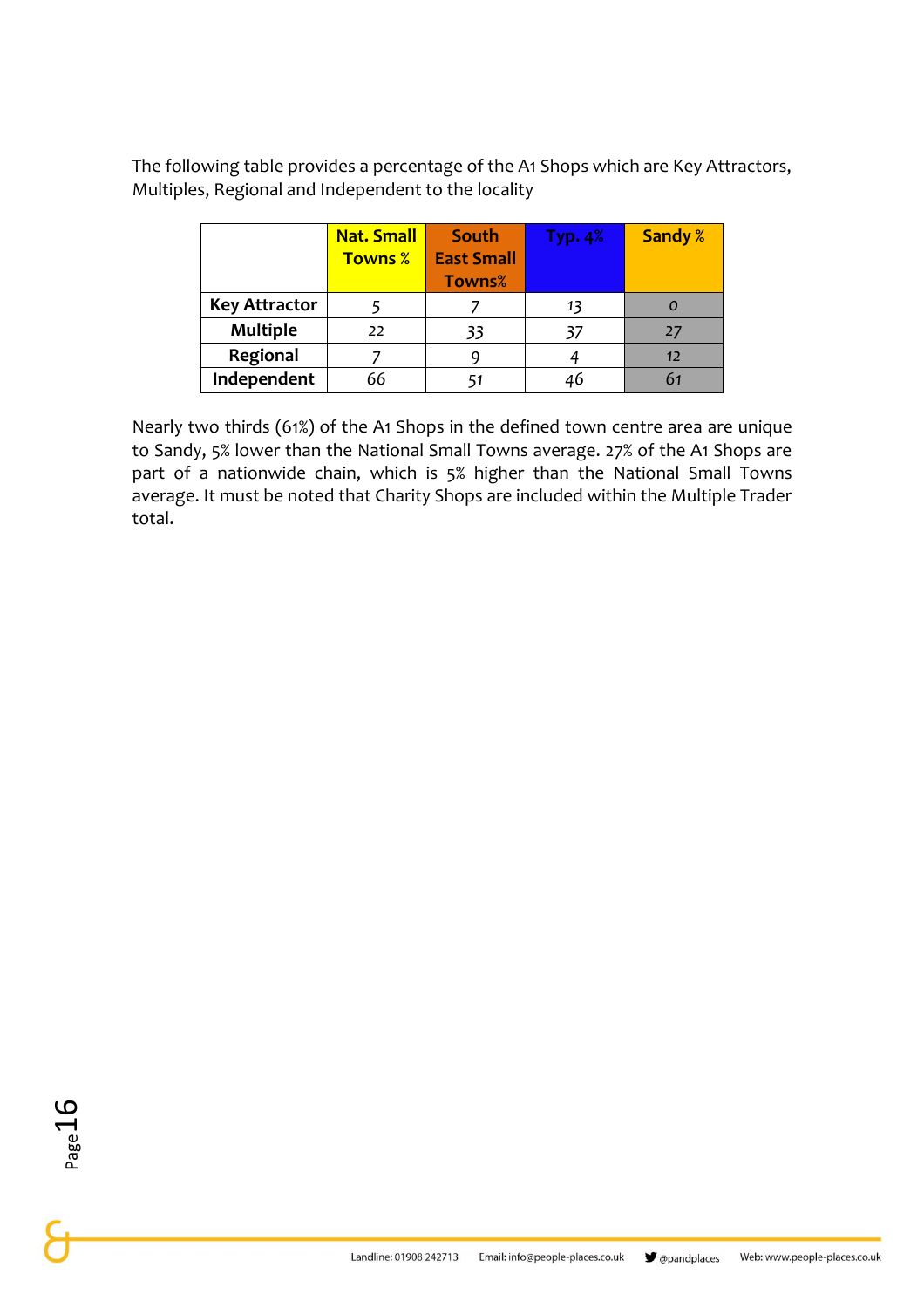#### **KPI; COMMERCIAL UNITS VACANCY RATES**

Vacant units are an important indicator of the vitality and viability of a town centre. The presence of vacant units over a period of time can identify potential weaknesses in a town centre, whether due to locational criteria, high rent levels or strong competition from other centres.

The following table provides the percentage figure of vacant units from the total number of commercial units.

|           | Nat.<br><b>Small</b><br><b>Towns %</b> | South<br><b>East</b><br><b>Small</b><br><b>Towns %</b> | Typ. $4\%$ | <b>Sandy %</b> |
|-----------|----------------------------------------|--------------------------------------------------------|------------|----------------|
|           |                                        |                                                        |            |                |
| Vacancy % |                                        |                                                        |            |                |

9% of the units in the defined town centre area were vacant at the time of the retail audit in January 2017, which is the same as the National Small Towns figure. To place the data in further context, in October 2016, The Local Data Company reported that throughout all town centres in Great Britain the vacancy rate was 11%.

 $Page<sub>1</sub>$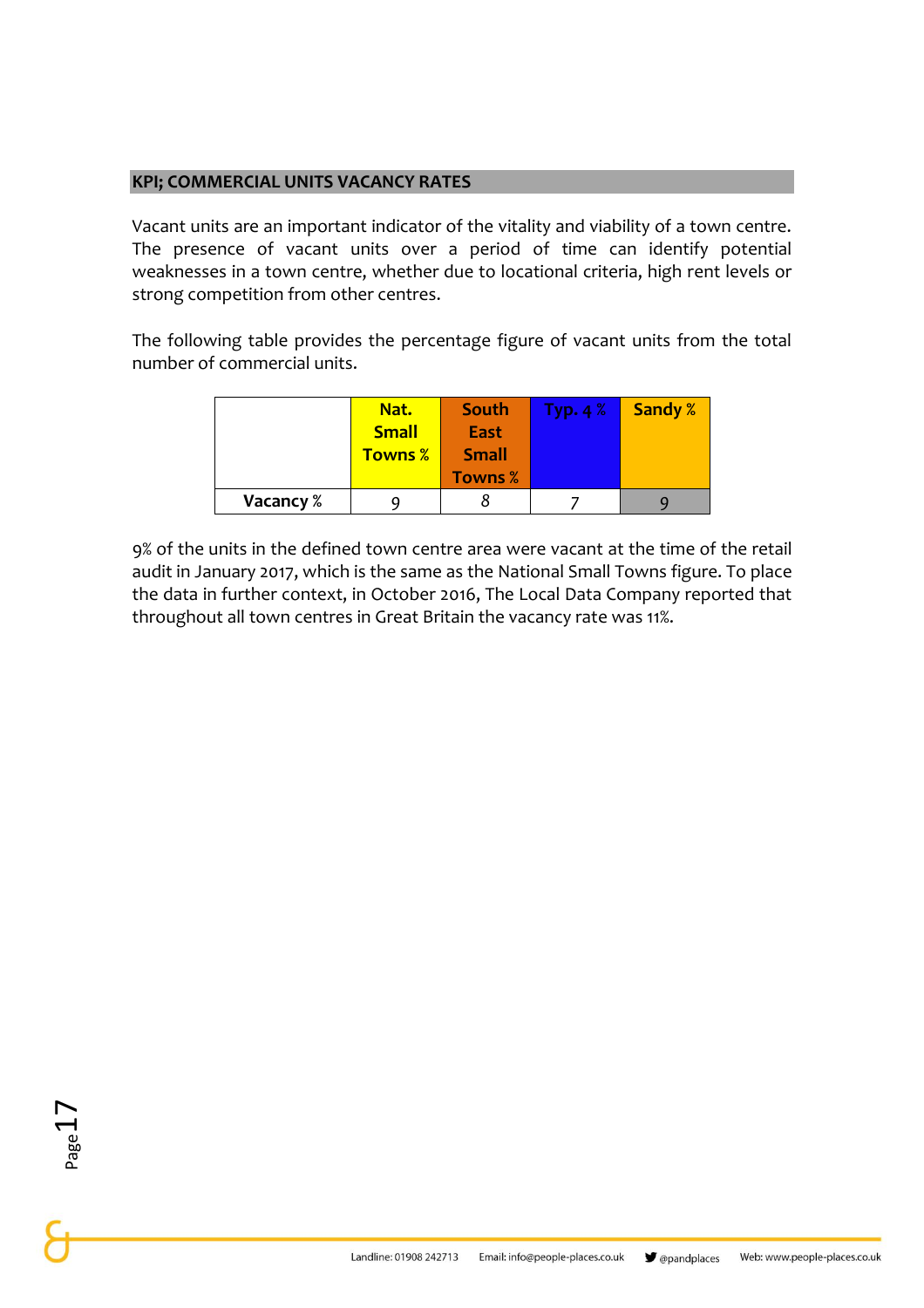#### **KPI; MARKETS**

Good quality markets provide competition and choice for consumers. A busy and well-used street market can therefore be a good indicator of the vitality of a town centre. Conversely, if a market is in decline (e.g. empty pitches reducing numbers), it can be an indication of potential weaknesses in the town centre e.g. a lack of footfall customers due to an inappropriate retail mix or increased competitor activity. Street markets can also generate substantial benefits for the local economy. Markets can also provide a local mechanism for a diverse range of local enterprises to start, flourish and grow, adding to the sustainable mix of shops services on offer throughout the town.

The following table provides the average number of market traders at the main regular (at least once a fortnight) weekday market within the locality.

|                                            | <b>National</b><br><b>Small</b><br><u>Towns</u> | South<br><b>East</b> | Typ. 4 | <b>Sandy</b> |
|--------------------------------------------|-------------------------------------------------|----------------------|--------|--------------|
| <b>Average Number of</b><br><b>Traders</b> | 14                                              | 34                   | 12     | n/a          |

A regular weekday market does not take place in Sandy.

Page 18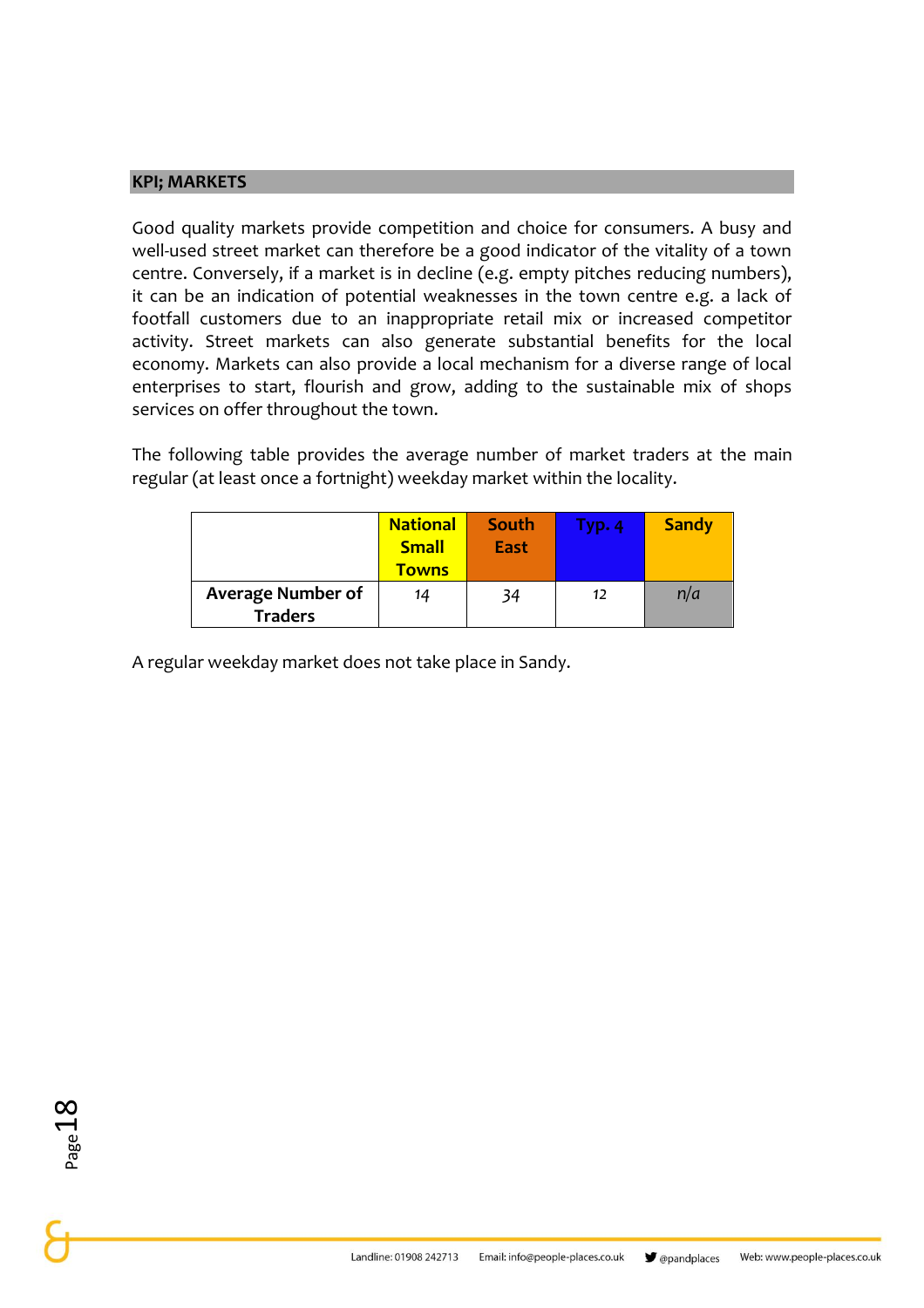#### **KPI: FOOTFALL**

The arrival and movement of people, whether as residents, workers, visitors or a shopper is vital to the success of the majority of businesses within the town centre. The more people that are attracted to the town, the better it trades and the more prosperous the businesses in it become, provided there is ample available disposable income in that population. Measuring passing people in a consistent manner in the same place, at the same time builds up a picture of the town, its traders and their relative success over the weeks and months.

Benchmarking footfall is conducted in specific locations for a set period, between 10.00am to 1.00pm, counting the people passing in both directions through a fixed point (e.g. an imaginary line across the road) for a precise ten minutes in every hour (e.g. 10.00–10.10am, 11.20am-11.30am, 12.40pm-12.50pm). Aside from the above basic rules are applied to the process;

- *An accurate stopwatch and a hand operated mechanical counter are used*
- *If a person walks passed more than once they are included in the count each time they pass through the 'line'*
- *Children under 12 are not included in the count*

The following table provides the average number of people per 10 minutes between 10am and 1pm from the busiest footfall location in the locality on the relevant days recorded. (Gunns Bakery across Market Square)

|                             | Nat.         | South        | Typ. 4 | <b>Sandy</b> |
|-----------------------------|--------------|--------------|--------|--------------|
|                             | <b>Small</b> | <b>East</b>  |        |              |
|                             | <b>Towns</b> | <b>Small</b> |        |              |
|                             |              | <b>Towns</b> |        |              |
| <b>Busy Day/ Market Day</b> | 111          | 109          | 205    | 59           |
| <b>Quiet Day/Non Market</b> | 99           | 92           | 198    | 41           |
| Day                         |              |              |        |              |

The Footfall figures in Sandy are noticeably lower than the National, Regional and Typology averages. The busiest location provided 59 persons per ten minutes on the Busy Day which is 47% lower than the National Small Towns figure. Similarly, on the Quiet Day the Sandy average of 41 persons per ten minutes is considerably lower than the National (99) and Typology 4 (198) averages.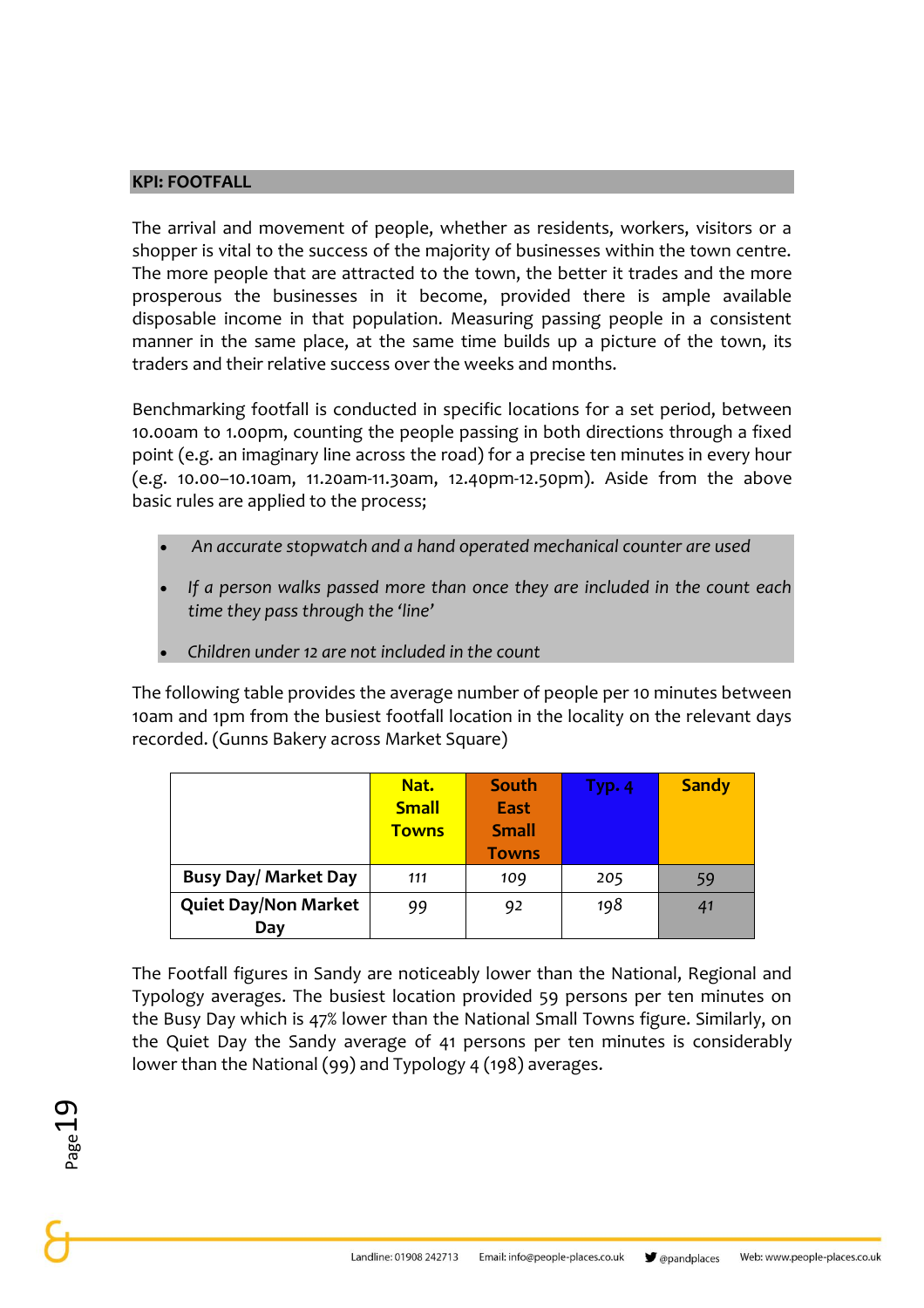| <b>Zebra Crossing, High Street</b> |    |                               |     |  |
|------------------------------------|----|-------------------------------|-----|--|
| <b>Friday 24th February</b>        |    | <b>Wednesday 8th February</b> |     |  |
| 2017                               |    | 2017                          |     |  |
|                                    |    |                               |     |  |
| 10.30-10.40                        | 18 | 10.30-10.40                   | 38  |  |
| 11.30-11.40                        | 13 | 11.30-11.40                   | 53  |  |
| 12.30-12.40                        | 32 | 12.30-12.40                   | 53  |  |
| <b>TOTAL</b>                       | 63 | <b>TOTAL</b>                  | 144 |  |
| <b>AVERAGE</b>                     | 21 | <b>AVERAGE</b>                | 48  |  |

The tables below provide the detail of each the individual counts.

| Co Op                       |     |                               |     |
|-----------------------------|-----|-------------------------------|-----|
| <b>Friday 24th February</b> |     | <b>Wednesday 8th February</b> |     |
| 2017                        |     | 2017                          |     |
|                             |     |                               |     |
|                             |     |                               |     |
| 10.40-10.50                 | 34  | 10.40-10.50                   | 48  |
| 11.40-11.50                 | 34  | 11.40-11.50                   | 53  |
| 12.40-12.50                 | 39  | 12.40-12.50                   | 45  |
| <b>TOTAL</b>                | 107 | <b>TOTAL</b>                  | 146 |
| <b>AVERAGE</b>              | 36  | <b>AVERAGE</b>                | 49  |

| <b>Gunns Bakery</b>                 |                                       |                |     |  |  |
|-------------------------------------|---------------------------------------|----------------|-----|--|--|
| <b>Friday 24th February</b><br>2017 | <b>Wednesday 8th February</b><br>2017 |                |     |  |  |
|                                     |                                       |                |     |  |  |
|                                     |                                       |                |     |  |  |
| 10.50-11.00                         | 39                                    | 10.50-11.00    | 53  |  |  |
| 11.50-12.00                         | 52                                    | 11.50-12.00    | 67  |  |  |
| 12.50-13.00                         | 32                                    | 12.50-13.00    | 57  |  |  |
| <b>TOTAL</b>                        | 123                                   | <b>TOTAL</b>   | 177 |  |  |
| <b>AVERAGE</b>                      | 41                                    | <b>AVERAGE</b> | 59  |  |  |

Interestingly, Friday was perceived to be the busier day in Sandy town centre, however footfall on the Wednesday was heavier with 467 persons recorded during the counts compared to 293 on the Friday. It must be noted that the weather on the Friday count was colder than the Wednesday thus it would be good practice for the footfall exercise to be replicated throughout the year to ascertain patterns and trends. The figures in the Benchmarking process should now be used as a baseline figure and the impact of key calendar dates of footfall can be ascertained.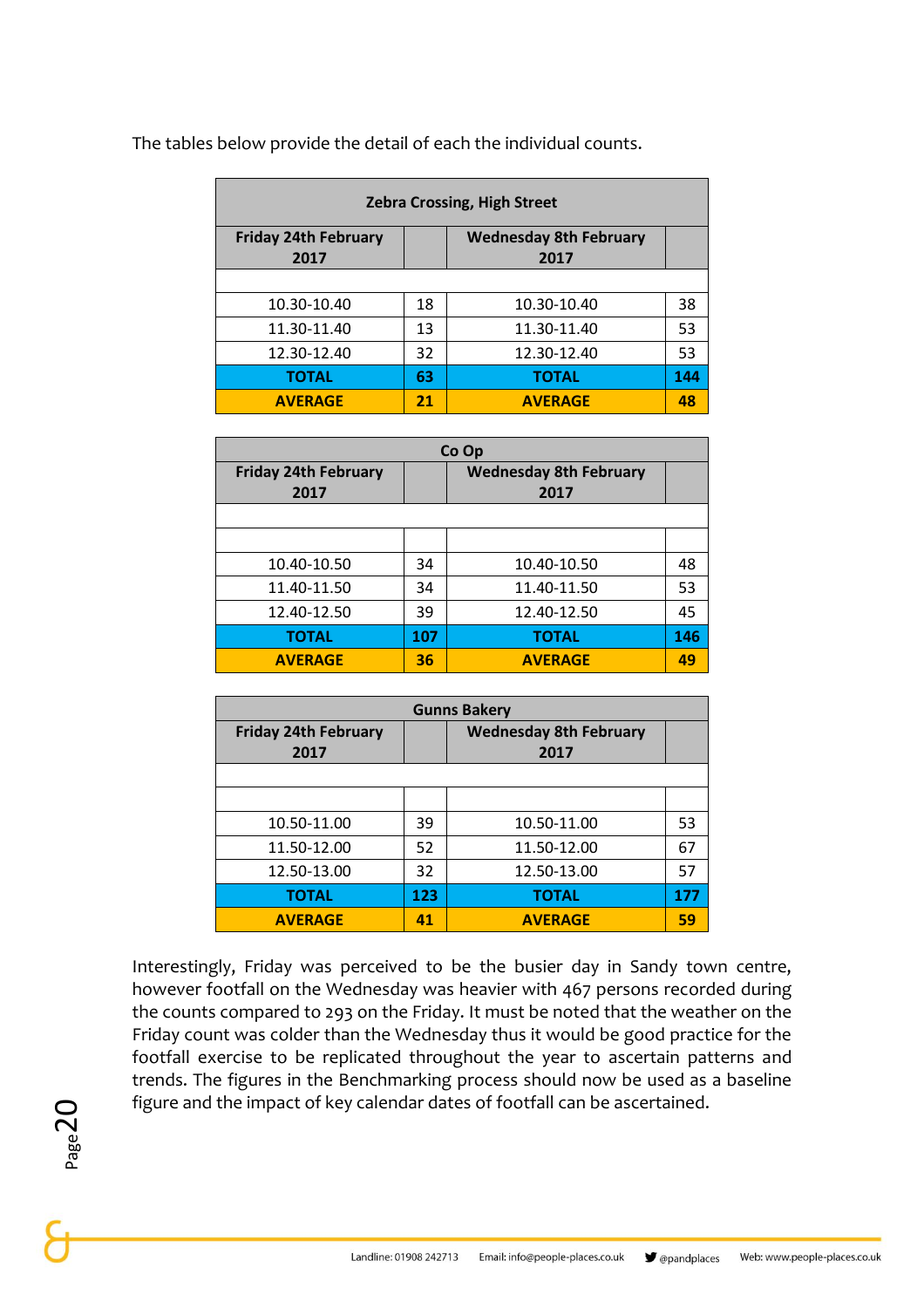#### **KPI: CAR PARKING**

A large proportion of spending customers in a town centre come by car. In the rural setting, the car tends to be an essential tool, used by both those who come to spend and those who come to work. The provision of adequate and convenient car parking facilities is therefore a key element of town centre vitality. An acceptable number of available spaces with a regular, quick turn-over for shoppers are the ideal while adequate longer stay, less convenient spaces for local owners/ workers and visitors must be considered too.

Within Sandy on street and off parking within the core commercial offering were identified as being integral to the study. Details on each of the car parking areas can be found in the Appendix. After the total number of spaces had been identified the People and Places Research Team visited each car park on a Friday and Wednesday once between the 11am and 1pm time frame and recorded the number of vacant spaces.

The following tables provide a summary of the Car Parking offering broken down into the;

- ❖ Percentage number of spaces in the designated car parks.
- ❖ Percentage number of short stay, long stay and disabled spaces in designated car parks
- ❖ Percentage of vacant spaces in designated car parks on a Wednesday and a Friday
- ❖ Percentage number of on street car parking spaces
- ❖ Percentage number of on street short stay, long stay and disabled spaces
- ❖ Percentage of vacant on street spaces on a Wednesday and a Friday
- ❖ Overall percentage of short stay, long stay and disabled spaces
- ❖ Overall percentage of vacant spaces on a Wednesday and a Friday

\*Please note that the Wednesday with the highest footfall is classed as the Busy Day thus is compared against the National, Regional and Typology Market/ Busy Day cohort.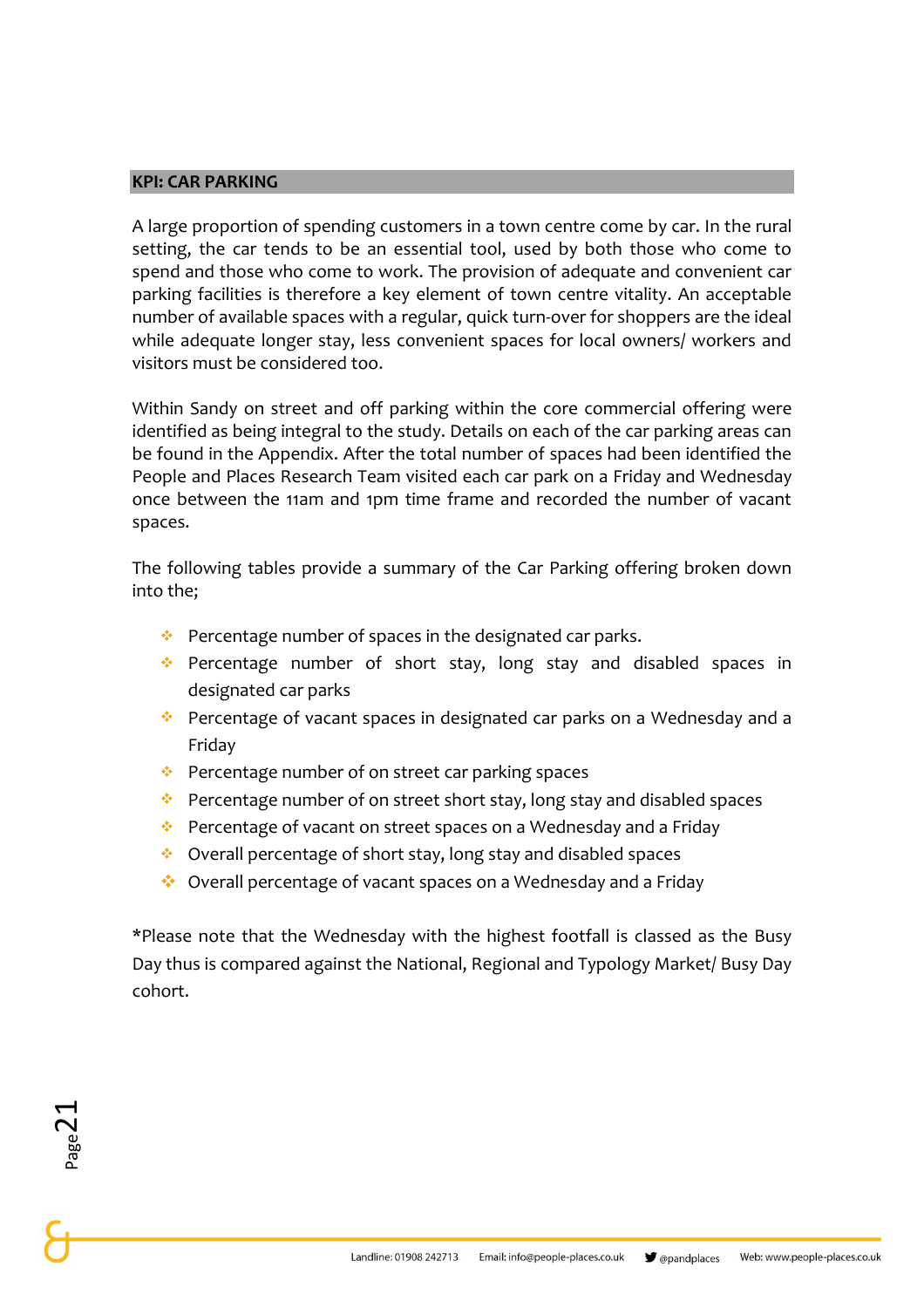|                                                  | Nat.<br><b>Small</b><br><b>Towns %</b> | <b>South</b><br><b>East</b><br><b>Small</b><br><b>Towns %</b> | Typ. $4%$      | <b>LB %</b>    |
|--------------------------------------------------|----------------------------------------|---------------------------------------------------------------|----------------|----------------|
| <b>Car Park:</b>                                 |                                        |                                                               |                |                |
| <b>Total Spaces:</b>                             | 79                                     | 88                                                            | 93             | 75             |
| <b>Short Stay Spaces: (4 hours</b><br>and under) | 38                                     | 29                                                            | 58             | 33             |
| Long Stay Spaces: (Over 4<br>hours)              | 51                                     | 54                                                            | 18             | 64             |
| <b>Disabled Spaces:</b>                          | 5                                      | $\overline{4}$                                                | $\overline{4}$ | $\overline{2}$ |
| <b>Not Registered</b>                            | 6                                      | 13                                                            | 20             | $\Omega$       |
| Vacant Spaces on a Weds.<br>(Busy Day):          | 26                                     | 30                                                            | $\overline{7}$ | 16             |
| Vacant Spaces on a Frid.<br>(Quiet Day):         | 39                                     | 3 <sup>2</sup>                                                | 10             | 16             |
| <b>On Street:</b>                                |                                        |                                                               |                |                |
| <b>Total Spaces:</b>                             | 21                                     | 12                                                            | $\overline{7}$ | 25             |
| <b>Short Stay Spaces: (4 hours</b><br>and under) | 70                                     | 70                                                            | 76             | 88             |
| Long Stay Spaces: (Over 4<br>hours)              | 22                                     | 15                                                            | 16             | 5              |
| <b>Disabled Spaces:</b>                          | 5                                      | 6                                                             | 8              | $\overline{7}$ |
| <b>Not Registered</b>                            | $\overline{3}$                         | 10                                                            | $\mathcal{O}$  | $\Omega$       |
| Vacant Spaces on a Weds.<br>(Busy Day):          | 14                                     | 15                                                            | 22             | 16             |
| Vacant Spaces on a Frid.<br>(Quiet Day):         | 21                                     | 19                                                            | 29             | 28             |
|                                                  |                                        |                                                               |                |                |

Landline: 01908 242713

Email: info@people-places.co.uk

 $\blacktriangleright$  @pandplaces

Web: www.people-places.co.uk

 $P<sub>age2</sub>22$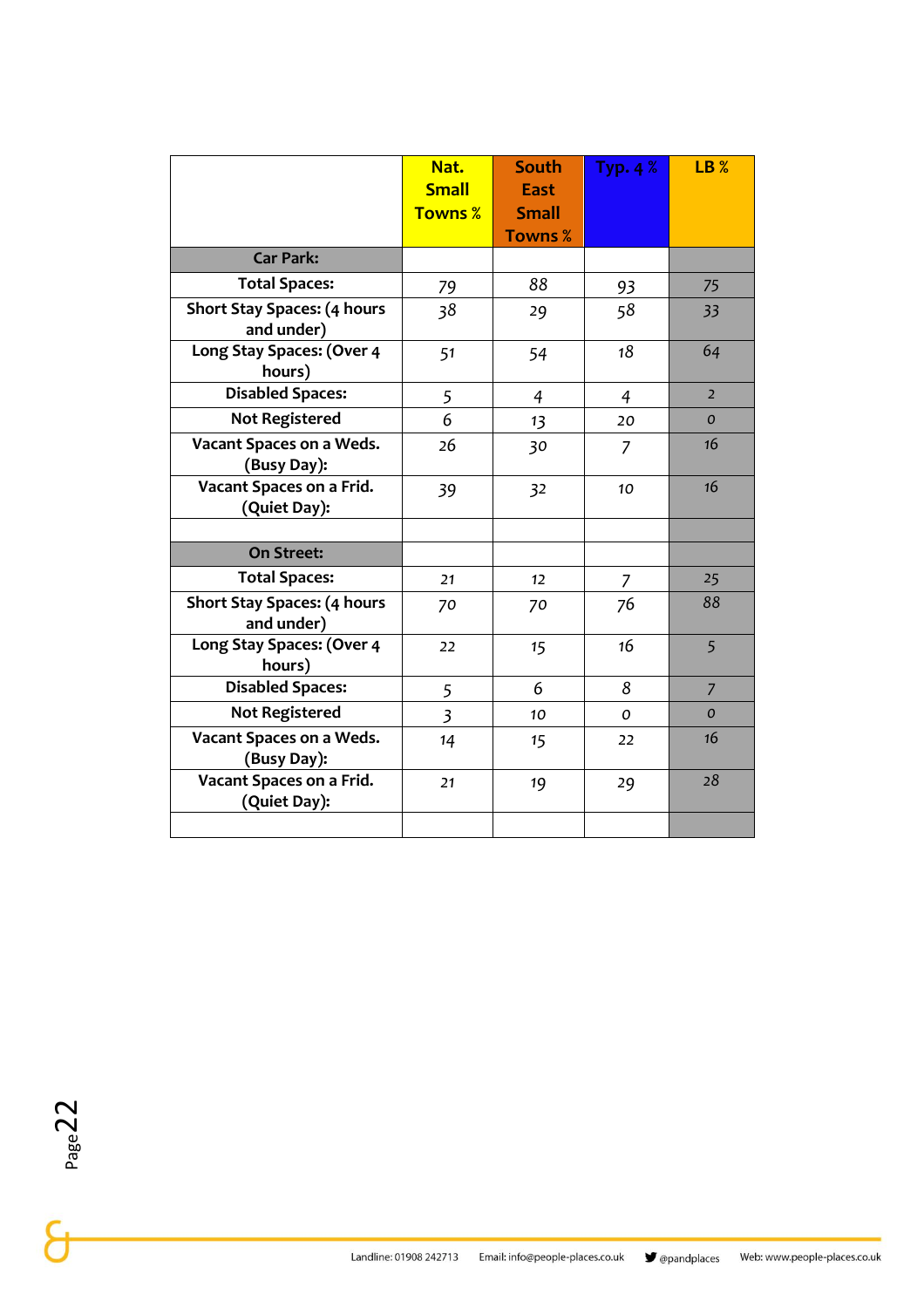| <b>Overall</b>                                   | Nat.<br><b>Small</b><br><b>Towns %</b> | <b>South</b><br>East<br><b>Small</b><br><b>Towns %</b> | Type.4 | <b>Sandy %</b> |
|--------------------------------------------------|----------------------------------------|--------------------------------------------------------|--------|----------------|
| <b>Total Spaces:</b>                             | n/a                                    | n/a                                                    | n/a    | n/a            |
| <b>Short Stay Spaces: (4 hours</b><br>and under) | 45                                     | 34                                                     | 59     | 47             |
| Long Stay Spaces: (Over 4<br>hours)              | 45                                     | 50                                                     | 18     | 50             |
| <b>Disabled Spaces:</b>                          | 5                                      | 4                                                      | 5      | $\overline{3}$ |
| <b>Not Registered</b>                            | 5                                      | 12                                                     | 18     | $\mathcal{O}$  |
| Vacant Spaces on a Weds.<br>(Busy Day):          | 24                                     | 29                                                     | 8      | 16             |
| Vacant Spaces on a Frid.<br>(Quiet Day):         | 35                                     | 31                                                     | 11     | 19             |

Overall 16% of car parking was vacant during the Busy Day audit which is noticeably lower than the National Small Towns averages of 24%. Similarly, the Quiet Day figure of 19% vacancy is 16% lower than the National Small Towns figure. To place the data in further context, The British Parking Association in February 2015 highlighted that a 15% vacancy rate is the benchmark for the correct level of policy and provision.

 $P_{{\rm age}}23$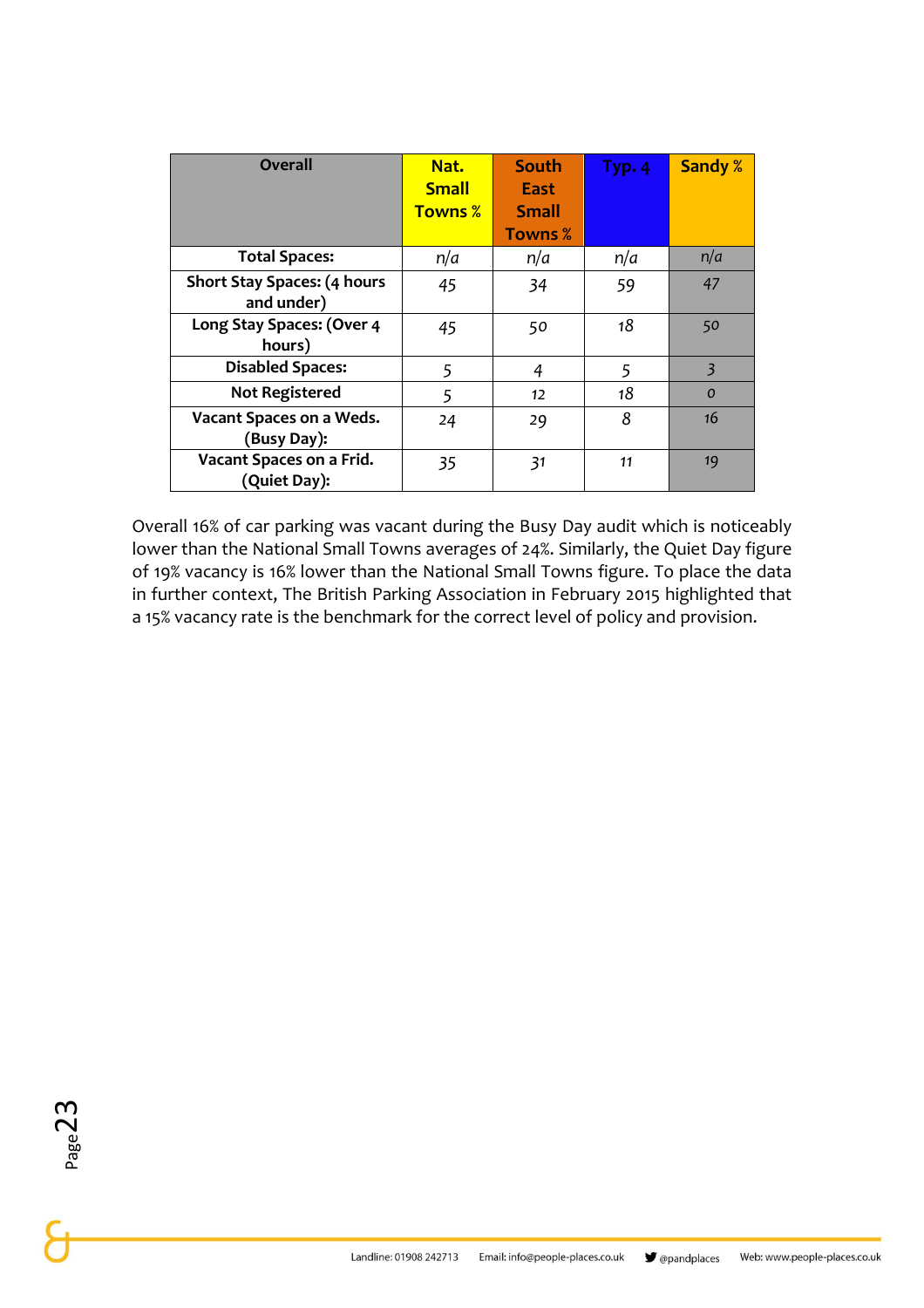#### **KPI: BUSINESS CONFIDENCE SURVEY**

In regards to the 'business confidence' by establishing the trading conditions of town centre businesses, stakeholders can focus their regeneration efforts on building on existing strengths and addressing any specific issues. The following percentage figures are based on the **9** returned Business Confidence Surveys.

|                                                   | <b>National</b><br><b>Small</b><br><b>Towns %</b> | <b>South</b><br><b>East</b><br><b>Small</b><br><b>Towns %</b> | Type.4%        | Sandy %       |
|---------------------------------------------------|---------------------------------------------------|---------------------------------------------------------------|----------------|---------------|
| <b>Nature of Business</b>                         |                                                   |                                                               |                |               |
| <b>Retail</b>                                     | 61                                                | n/a                                                           | 31             | 62            |
| <b>Financial/ Professional</b><br><b>Services</b> | 16                                                | n/a                                                           | 17             | 13            |
| <b>Public Sector</b>                              | $\overline{3}$                                    | n/a                                                           | $\overline{7}$ | $\mathcal{O}$ |
| <b>Food and Drink</b>                             | 12                                                | n/a                                                           | 21             | 13            |
| Other                                             | 8                                                 | n/a                                                           | 24             | 12            |
|                                                   |                                                   |                                                               |                |               |
| <b>Type of Business</b>                           |                                                   |                                                               |                |               |
| <b>Multiple Trader</b>                            | 13                                                | n/a                                                           | $\mathcal{O}$  | 11            |
| Regional                                          | 11                                                | n/a                                                           | 7              | 11            |
| Independent                                       | 76                                                | n/a                                                           | 93             | 78            |
|                                                   |                                                   |                                                               |                |               |
| How long has your business<br>been in the town    |                                                   |                                                               |                |               |
| Less than a year                                  | 6                                                 | n/a                                                           | $\overline{7}$ | 22            |
| <b>One to Five Years</b>                          | 24                                                | n/a                                                           | 22             | 11            |
| <b>Six to Ten Years</b>                           | 14                                                | n/a                                                           | 10             | 22            |
| <b>More than Ten Years</b>                        | 55                                                | n/a                                                           | 55             | 44            |
|                                                   |                                                   |                                                               |                |               |

62% of Businesses respondents are based in the Retail sector. 87% are Independent traders and just under half based in the town for More than Ten Years (44%).

 $P_{\text{age}}24$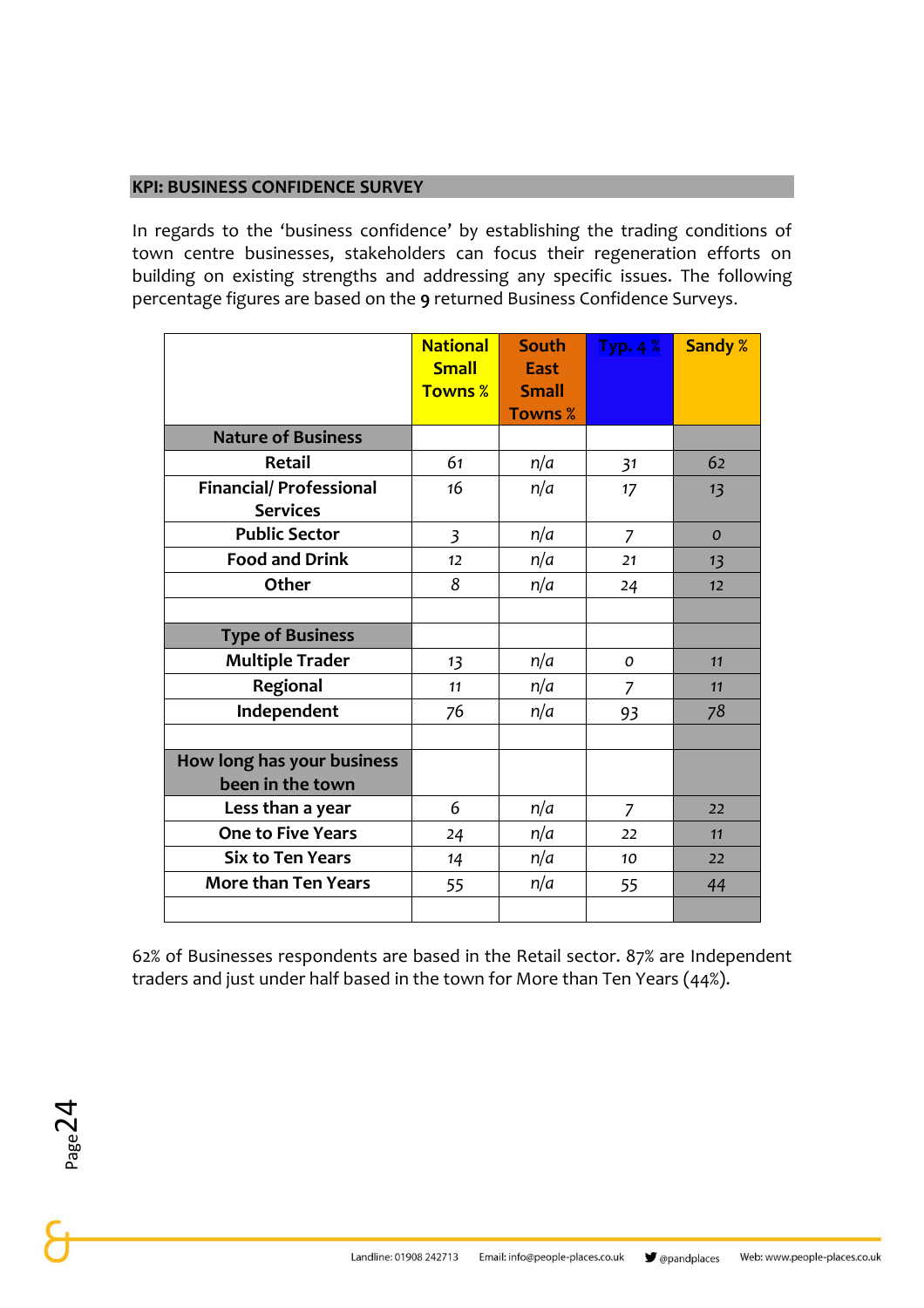| Compared to last year has<br>your turnover                 | <b>National</b><br><b>Small</b><br><b>Towns %</b> | <b>South</b><br><b>East</b><br><b>Small</b><br><b>Towns %</b> | Typ. $4\%$ | <b>Sandy %</b> |
|------------------------------------------------------------|---------------------------------------------------|---------------------------------------------------------------|------------|----------------|
| <b>Increased</b>                                           | 36                                                | n/a                                                           | 48         | 39             |
| <b>Stayed the Same</b>                                     | 33                                                | n/a                                                           | 24         | 43             |
| <b>Decreased</b>                                           | 32                                                | n/a                                                           | 48         | 29             |
|                                                            |                                                   |                                                               |            |                |
| Compared to last year has<br>your profitability            |                                                   |                                                               |            |                |
| <b>Increased</b>                                           | 31                                                | n/a                                                           | 46         | 29             |
| <b>Stayed the Same</b>                                     | 36                                                | n/a                                                           | 38         | 43             |
| <b>Decreased</b>                                           | 34                                                | n/a                                                           | 15         | 29             |
|                                                            |                                                   |                                                               |            |                |
| Over the next 12 months do<br>you think your turnover will |                                                   |                                                               |            |                |
| <b>Increase</b>                                            | 37                                                | n/a                                                           | 36         | 43             |
| <b>Stay the Same</b>                                       | 43                                                | n/a                                                           | 46         | 43             |
| <b>Decreased</b>                                           | 20                                                | n/a                                                           | 18         | 14             |
|                                                            |                                                   |                                                               |            |                |

43% of Businesses reported that compared to last year Turnover had Stayed the Same, whilst 39% stated that it had Increased. In terms of Profitability, 43% reported that this had also Stayed the Same over the last 12 months.

Businesses indicated confidence in trading, 43% noted that they expected turnover to Increase in the next 12 months, 6% higher than the National Small Towns figure, whilst 43% expected turnover to Stay the Same.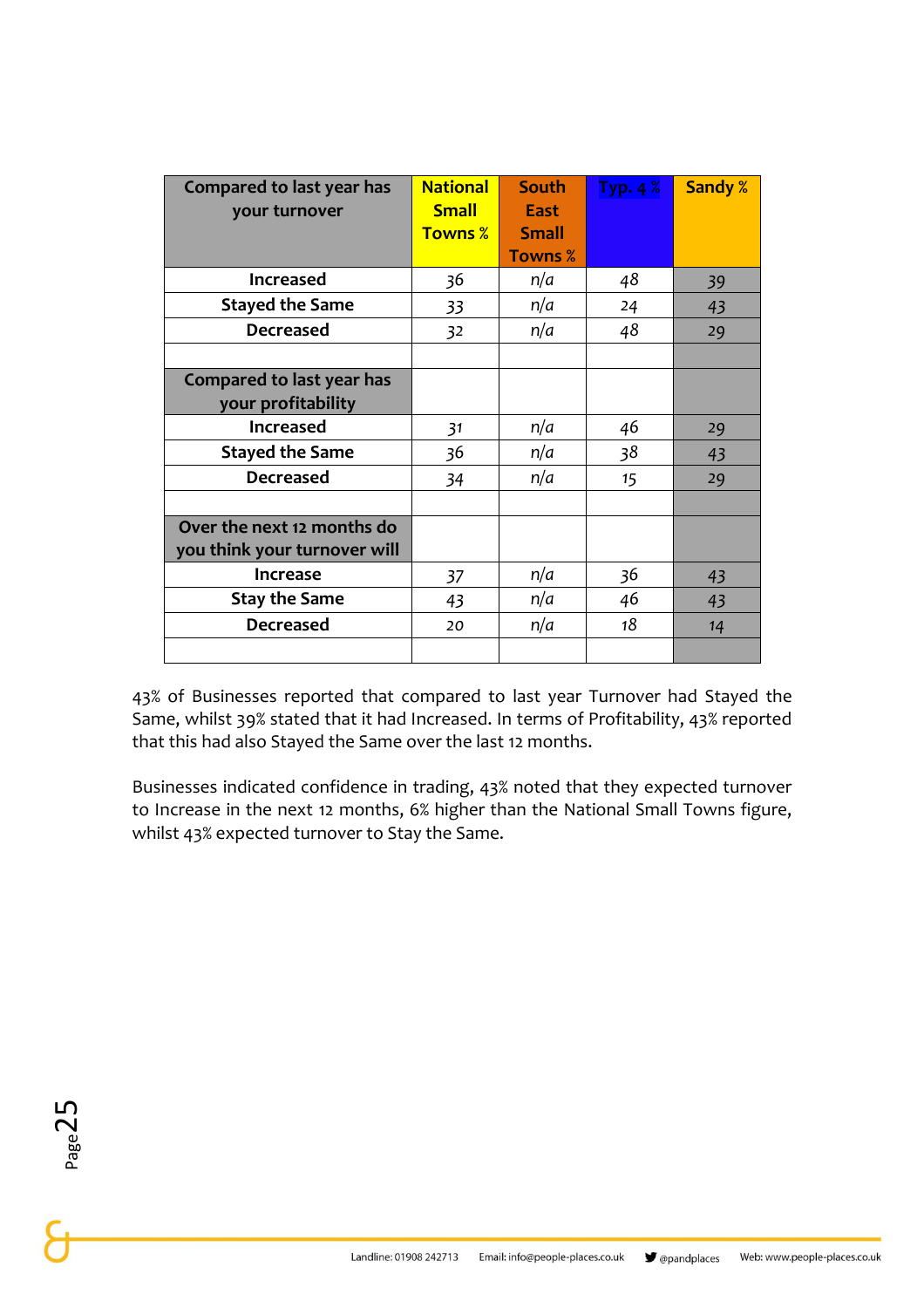| What are the positive              | <b>National</b> | South          | Typ.4%         | <b>Sandy %</b> |
|------------------------------------|-----------------|----------------|----------------|----------------|
| aspects of the Town Centre?        | <b>Small</b>    | <b>East</b>    |                |                |
|                                    | <b>Towns %</b>  | <b>Small</b>   |                |                |
|                                    |                 | <b>Towns %</b> |                |                |
| <b>Physical appearance</b>         | 37              | n/a            | 21             | 44             |
| Prosperity of the town             | 36              | n/a            | 18             | 44             |
| <b>Labour Pool</b>                 | 8               | n/a            | 4              | 22             |
| <b>Geographical location</b>       | 45              | n/a            | 43             | 56             |
| <b>Mix of Retail Offer</b>         | 30              | n/a            | $\overline{z}$ | $\mathcal{O}$  |
| <b>Potential tourist customers</b> | 26              | n/a            | 14             | 22             |
| <b>Potential local customers</b>   | 75              | n/a            | 75             | 100            |
| <b>Affordable Housing</b>          | 13              | n/a            | 11             | 11             |
| <b>Transport Links</b>             | 29              | n/a            | 18             | 44             |
| <b>Footfall</b>                    | n/a             | n/a            | n/a            | 11             |
| <b>Car Parking</b>                 | 38              | n/a            | 61             | 33             |
| <b>Rental values/ Property</b>     | 23              | n/a            | 21             | 22             |
| costs                              |                 |                |                |                |
| <b>Events/Activities</b>           | 16              | n/a            | O              | 11             |
| <b>Marketing/Promotions</b>        | 11              | n/a            | 4              | $\mathcal{O}$  |
| Local Partnerships/                | 14              | n/a            | 0              | $\Omega$       |
| Organisations                      |                 |                |                |                |
| Other                              | $\overline{2}$  | n/a            | O              | $\mathcal{O}$  |
|                                    |                 |                |                |                |

Potential local customers (100%) was classed as the most positive aspect of the town centre by Businesses, followed by Geographical location. (56%)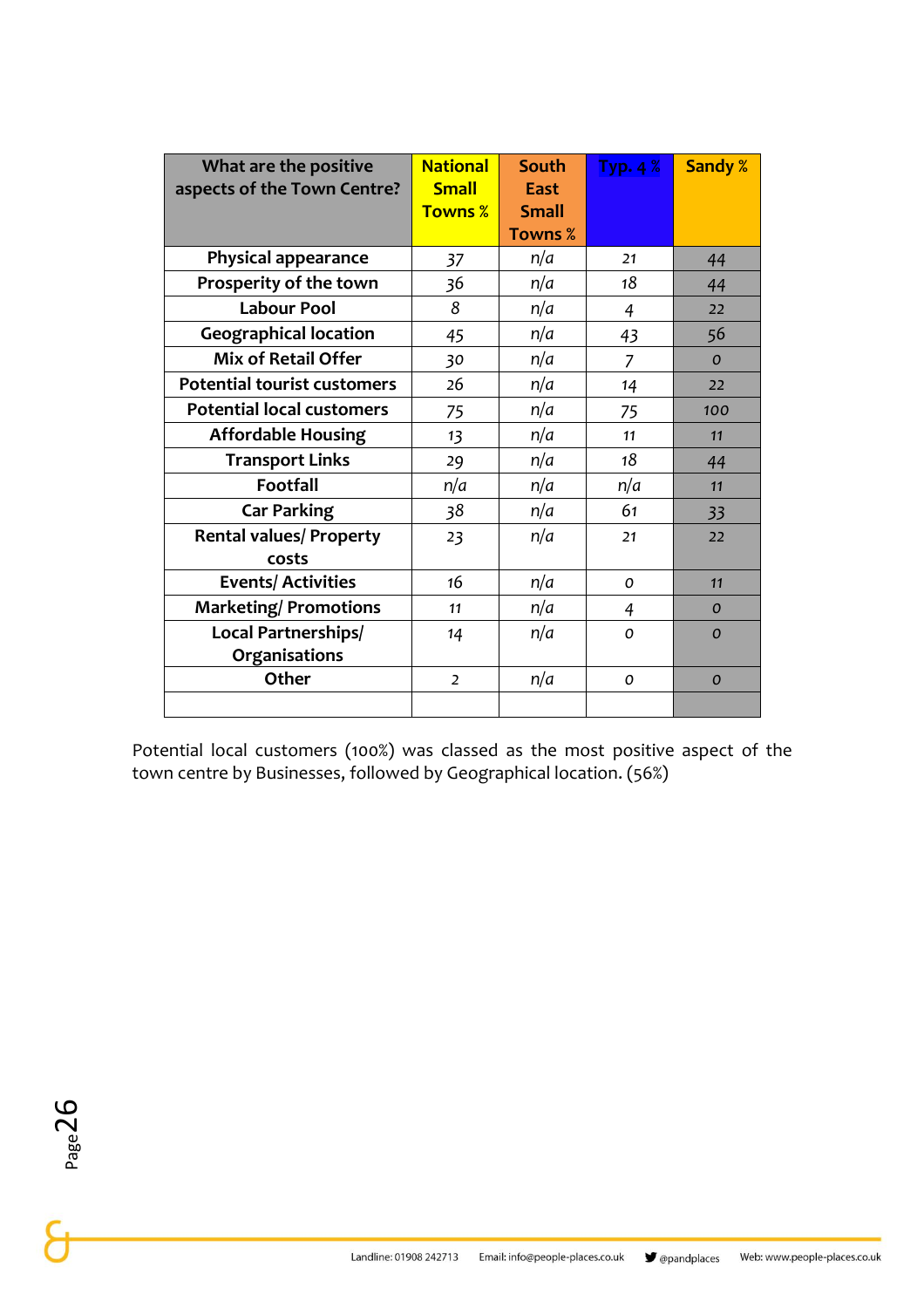| What are the negative              | <b>National</b> | <b>South</b>   | Typ. $4\%$ | <b>Sandy %</b> |
|------------------------------------|-----------------|----------------|------------|----------------|
| aspects of the Town Centre?        | <b>Small</b>    | <b>East</b>    |            |                |
|                                    | <b>Towns %</b>  | <b>Small</b>   |            |                |
|                                    |                 | <b>Towns %</b> |            |                |
| <b>Physical appearance</b>         | 26              | n/a            | 33         | 13             |
| Prosperity of the town             | 28              | n/a            | 24         | 38             |
| <b>Labour Pool</b>                 | 9               | n/a            | 10         | $\Omega$       |
| <b>Geographical location</b>       | 6               | n/a            | O          | 25             |
| <b>Mix of Retail Offer</b>         | 29              | n/a            | 29         | 38             |
| <b>Number of Vacant Units</b>      | n/a             | n/a            | n/a        | 50             |
| <b>Potential tourist customers</b> | 13              | n/a            | 24         | $\Omega$       |
| <b>Potential local customers</b>   | 5               | n/a            | 5          | $\mathcal{O}$  |
| <b>Affordable Housing</b>          | 9               | n/a            | 19         | $\Omega$       |
| <b>Transport Links</b>             | 18              | n/a            | 29         | $\mathcal{O}$  |
| <b>Footfall</b>                    | n/a             | n/a            | n/a        | 38             |
| <b>Car Parking</b>                 | 54              | n/a            | 14         | 75             |
| <b>Rental values/ Property</b>     | 28              | n/a            | 29         | 25             |
| Costs                              |                 |                |            |                |
| <b>Local business competition</b>  | 20              | n/a            | 24         | $\mathcal{O}$  |
| <b>Competition from other</b>      | 20              | n/a            | 19         | 13             |
| <b>localities</b>                  |                 |                |            |                |
| <b>Competition from out of</b>     | 35              | n/a            | 38         | 63             |
| town shopping                      |                 |                |            |                |
| Competition from the<br>internet   | 33              | n/a            | 29         | 63             |
| <b>Events/Activities</b>           | $\overline{z}$  | n/a            | 5          | $\mathcal{O}$  |
| <b>Marketing/Promotions</b>        | 11              | n/a            | 5          | $\mathcal{O}$  |
| Local Partnerships/                | 4               | n/a            | 5          | $\mathcal{O}$  |
| Organisations                      |                 |                |            |                |
| Other                              | 9               | n/a            | 10         | 13             |
|                                    |                 |                |            |                |

75% of Businesses reported that Car parking was a negative aspect of the town centre. 63% of Businesses reported that Competition from out of town shopping and Competition from the internet' were negative aspects of trading in Sandy whilst 50% stated Number of vacant units.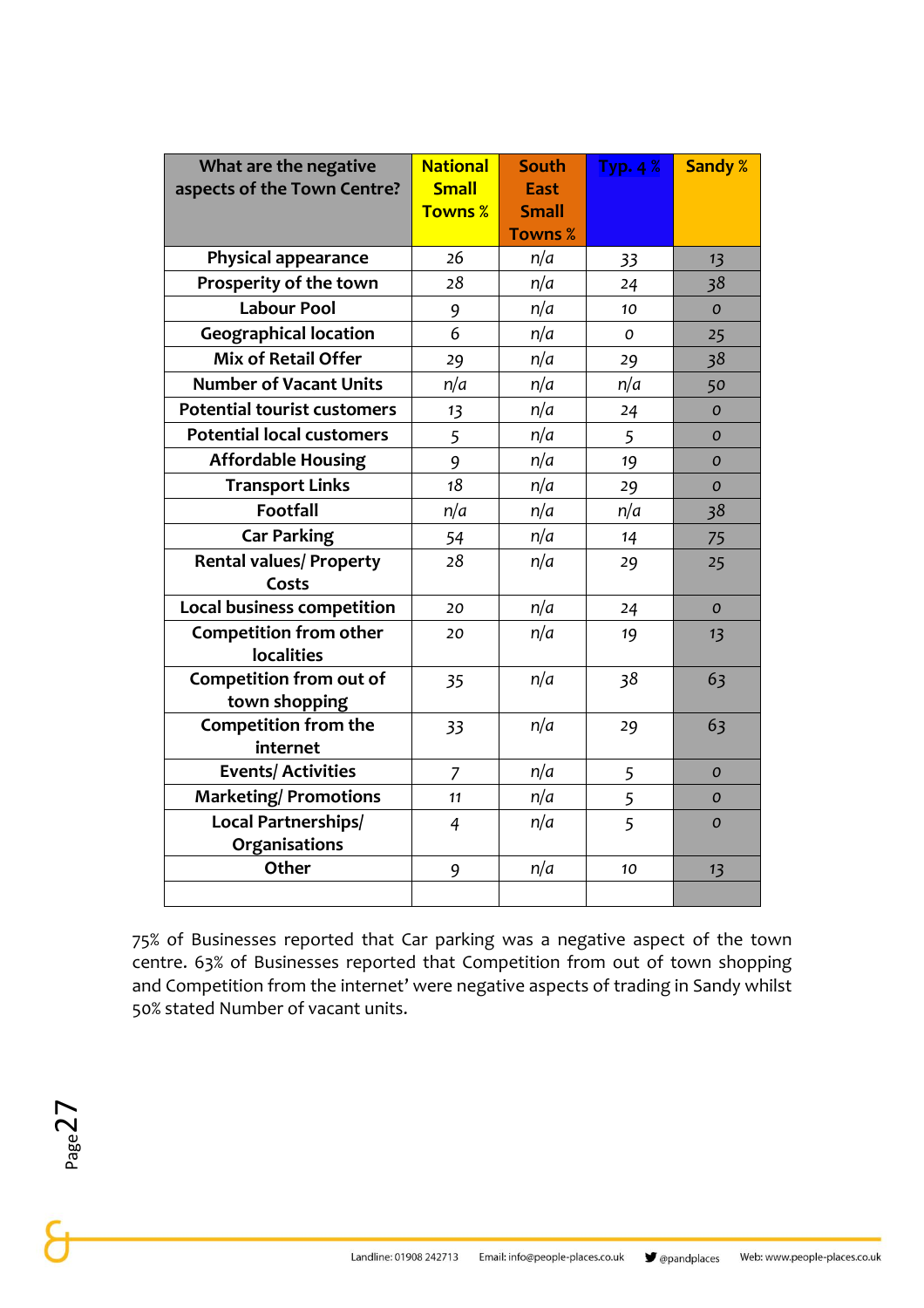| Has your business suffered<br>from any crime over the last | <b>National</b><br><b>Small</b> | <b>South</b><br>East | Typ.4% | <b>Sandy %</b> |
|------------------------------------------------------------|---------------------------------|----------------------|--------|----------------|
| 12 months                                                  | <b>Towns %</b>                  | <b>Small</b>         |        |                |
|                                                            |                                 | <b>Towns %</b>       |        |                |
| <b>Yes</b>                                                 | 26                              | n/a                  | n/a    | 22             |
| No                                                         | 74                              | n/a                  | n/a    | 78             |
|                                                            |                                 |                      |        |                |
| <b>Type of Crime</b>                                       |                                 |                      |        |                |
| <b>Theft</b>                                               | 69                              | n/a                  | n/a    | 100            |
| Abuse                                                      | 18                              | n/a                  | n/a    | $\mathcal{O}$  |
| <b>Criminal Damage</b>                                     | 38                              | n/a                  | n/a    | $\mathcal{O}$  |
| Other                                                      | 6                               | n/a                  | n/a    | $\Omega$       |

78% of Businesses had not suffered crime over the last 12 months.

#### **What two suggestions would you make to improve the economic performance of the town centre?**

#### *\*Please note all qualitative comments are copied directly and include grammatical errors.*

- ❖ *More car parking spaces especially free for first 2 hour period. Attract wider range of retail to the town i.e. affordable clothing/ shoes etc.*
- ❖ *More Parking. People use the Market Square to park all day we need an inspector to visit more often. As for the Council parking, more spaces could be made available by stopping commuters using it when travelling on the train. The station car park is big enough to use but the prices need to be reduced. Make the town look more appealing and less run down. The town looks old and tired. The shop owners/ tenants can only go so far and the council needs to step in and maintain where its needed. The pavements are uneven in places, the streets look dirty. Disabled access is virtually impossible to most shops for the wheelchair and motorchair users. Criminal damage by youngsters congregating in the Square or outside the Co Op every evening needs to be controlled.*
- ❖ *Parking outside shops, yellow lines. 7.5 weight limit through High Street, too many lorries.*
- ❖ *Lower shop rents. More retail shops.*
- ❖ *Offer free rent periods to new businesses. Create a mentoring scheme for businesses. Have a town centre manager. Invite a chain restaurant to have a place in the town.*
- ❖ *More town activities like concert, markets, jazz festivals or anything else that can bring people together. Fireworks night, Xmas Lights switch on are great for the community and for business.*
- ❖ *Investment. Regeneration.*
- ❖ *Better free parking. More banking.*

 $_{\rm Page}$ 28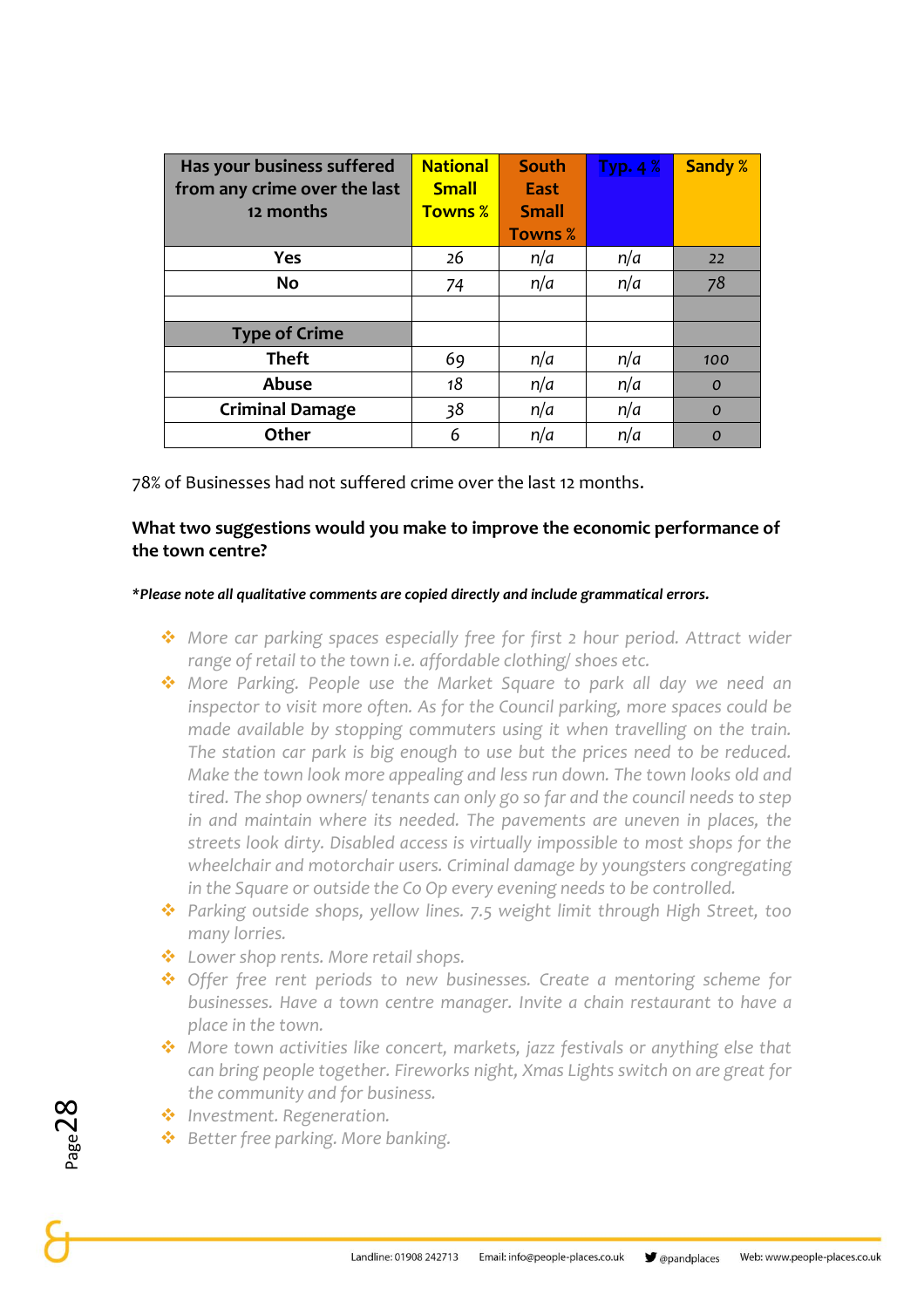#### **KPI: TOWN CENTRE USERS SURVEY**

The aim of the Town Centre Users Survey is to establish how your town is seen by those people who use it. By asking visitors, of all types, a more detailed picture can be obtained as what matters to regular visitors can be very different to someone who has never been to the place before. In total **180** Town Centre User Surveys were completed. The following percentage figures are based upon the total number of respondents to each question.

|                                                     | Nat.<br><b>Small</b> | <b>South</b><br><b>East</b>    | <b>Typ. 4 %</b> | <b>Sandy %</b> |
|-----------------------------------------------------|----------------------|--------------------------------|-----------------|----------------|
|                                                     | <b>Towns %</b>       | <b>Small</b><br><b>Towns %</b> |                 |                |
| Gender                                              |                      |                                |                 |                |
| <b>Male</b>                                         | 37                   | 31                             | 38              | 34             |
| <b>Female</b>                                       | 63                   | 69                             | 62              | 64             |
| Prefer not to answer                                | n/a                  | n/a                            | n/a             | $\overline{3}$ |
|                                                     |                      |                                |                 |                |
| Age                                                 |                      |                                |                 |                |
| Under 16                                            | n/a                  | n/a                            | n/a             | $\mathbf{1}$   |
| $16 - 25$                                           | 7                    | 9                              | 8               | 5              |
| $26 - 35$                                           | 11                   | 12                             | 10              | 12             |
| 36-45                                               | 20                   | 27                             | 16              | 26             |
| 46-55                                               | 20                   | 22                             | 19              | 21             |
| 56-65                                               | 18                   | 14                             | 20              | 15             |
| Over <sub>65</sub>                                  | 23                   | 16                             | 27              | 18             |
| Prefer not to answer                                | n/a                  | n/a                            | n/a             | $\overline{2}$ |
|                                                     |                      |                                |                 |                |
| What do you generally visit<br>the Town Centre for? |                      |                                |                 |                |
| <b>Work</b>                                         | 10                   | 6                              | 10              | 9              |
| Convenience Shopping                                | 40                   | 47                             | 31              | 40             |
| <b>Comparison Shopping</b>                          | 6                    | $\overline{7}$                 | $\overline{3}$  | 5              |
| <b>Access Services</b>                              | 22                   | 14                             | 34              | 27             |
| Leisure                                             | 12                   | 11                             | 13              | 10             |
| Other                                               | 9                    | $\overline{7}$                 | 9               | 9              |
|                                                     |                      |                                |                 |                |

Page29

In terms of the reason for visit, Sandy closely replicates the National Small Towns pattern with 40% of Town Centre Users visiting Sandy for Convenience Shopping and 27% for Accessing Services.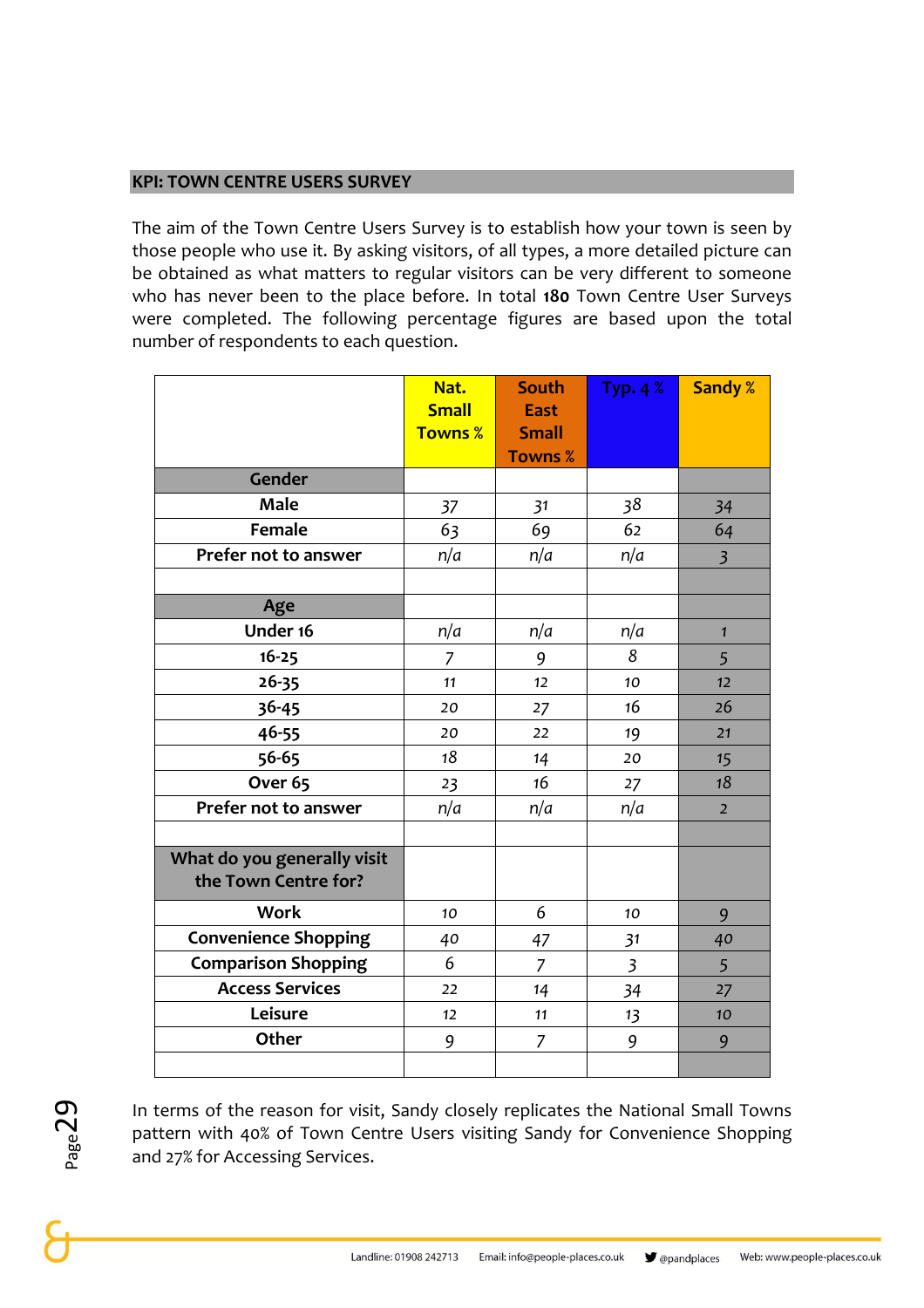| How often do you visit the<br><b>Town Centre</b>                                             | Nat.<br><b>Small</b><br><b>Towns %</b> | <b>South</b><br><b>East</b><br><b>Small</b><br><b>Towns %</b> | <b>Typ. 4%</b> | <b>Sandy %</b> |
|----------------------------------------------------------------------------------------------|----------------------------------------|---------------------------------------------------------------|----------------|----------------|
| <b>Daily</b>                                                                                 | 20                                     | 12                                                            | 27             | 24             |
| More than once a week                                                                        | 38                                     | 37                                                            | 39             | 36             |
| Weekly                                                                                       | 21                                     | 25                                                            | 20             | 21             |
| Fortnightly                                                                                  | $\overline{7}$                         | 11                                                            | 5              | 6              |
| More than once a Month                                                                       | $\overline{4}$                         | 5                                                             | $\overline{3}$ | $\overline{7}$ |
| <b>Once a Month or Less</b>                                                                  | 10 <sup>10</sup>                       | 11                                                            | 6              | $\overline{7}$ |
|                                                                                              |                                        |                                                               | $\mathbf{1}$   |                |
| How do you normally travel<br>into the Town Centre?                                          |                                        |                                                               |                |                |
| On Foot                                                                                      | 34                                     | 25                                                            | 47             | 39             |
| <b>Bicycle</b>                                                                               | $\overline{2}$                         | $\overline{\mathbf{3}}$                                       | $\mathbf{1}$   | $\mathbf{1}$   |
| <b>Motorbike</b>                                                                             | $\mathbf{1}$                           | 0                                                             | O              | $\overline{O}$ |
| Car                                                                                          | 57                                     | 70                                                            | 48             | 57             |
| <b>Bus</b>                                                                                   | $\overline{4}$                         | $\overline{2}$                                                | $\overline{2}$ | $\mathbf{1}$   |
| <b>Train</b>                                                                                 | $\mathbf{1}$                           | O                                                             | 0              | $\mathcal{O}$  |
| <b>Other</b>                                                                                 | $\mathbf{1}$                           | $\Omega$                                                      | $\mathbf{1}$   | $\overline{2}$ |
|                                                                                              |                                        |                                                               |                |                |
| On average, on your normal<br>visit to the Town Centre how<br>much do you normally<br>spend? |                                        |                                                               |                |                |
| <b>Nothing</b>                                                                               | $\overline{\mathbf{3}}$                | $\overline{2}$                                                | $\overline{4}$ | $\overline{2}$ |
| £0.01-£5.00                                                                                  | 13                                     | $\overline{7}$                                                | 25             | 23             |
| £5.01-£10.00                                                                                 | 25                                     | 17                                                            | 32             | 36             |
| £10.01-£20.00                                                                                | 32                                     | 33                                                            | 26             | 27             |
| £20.01-£50.00                                                                                | 21                                     | 30                                                            | 10             | 11             |
| More than £50.00                                                                             | 6                                      | 11                                                            | $\overline{2}$ | $\mathbf{1}$   |
|                                                                                              |                                        |                                                               |                |                |

Following the National Small Towns (79%) patterns, 81% of Town Centre Users visited Sandy at least once a week. 57% of those surveyed travelled into the Town Centre by Car.

36% of Town Centre Users spent £5.01-£10.00 on a normal visit to the Town Centre. Overall, 39% spent more than £10.00 on a normal visit to Sandy, 20% lower than the National Small Towns average.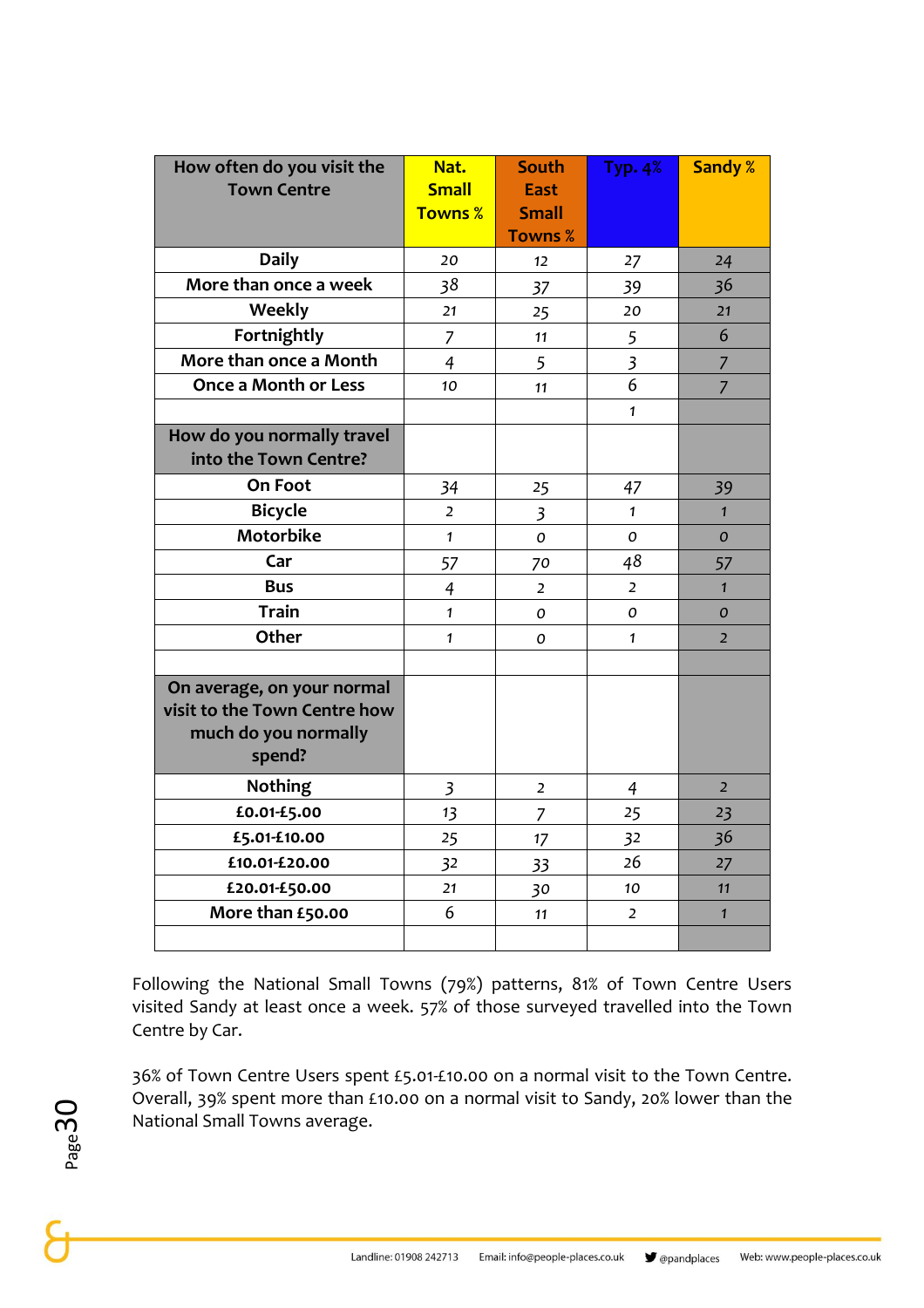| What are the positive             | Nat.           | South          | Typ. $4\%$ | <b>Sandy %</b> |
|-----------------------------------|----------------|----------------|------------|----------------|
| aspects of the Town Centre?       | <b>Small</b>   | <b>East</b>    |            |                |
|                                   | <b>Towns %</b> | <b>Small</b>   |            |                |
|                                   |                | <b>Towns %</b> |            |                |
| <b>Physical appearance</b>        | 45             | 43             | 40         | 19             |
| <b>Cleanliness</b>                | 52             | 66             | 47         | 36             |
| <b>Retail Offer</b>               | 27             | 20             | 19         | 6              |
| <b>Customer Service</b>           | 43             | 61             | 31         | 14             |
| <b>Cafes/Restaurants</b>          | 52             | 66             | 31         | 24             |
| <b>Access to Services</b>         | 63             | 83             | 68         | 60             |
| <b>Leisure Facilities</b>         | 20             | 27             | 17         | $\overline{2}$ |
| <b>Cultural Activities/Events</b> | 23             | 31             | 12         | $\overline{2}$ |
| <b>Pubs/Bars/Nightclubs</b>       | 35             | 50             | 25         | 11             |
| <b>Transport Links</b>            | 28             | 26             | 29         | 24             |
| Ease of walking around the        | 67             | 73             | 62         | 54             |
| town centre                       |                |                |            |                |
| Convenience e.g. near where       | 71             | 82             | 71         | 68             |
| you live                          |                |                |            |                |
| <b>Safety</b>                     | 43             | 63             | 33         | 10             |
| <b>Car Parking</b>                | 39             | 54             | 50         | 35             |
| <b>Markets</b>                    | 27             | 37             | 21         | 18             |
| Other                             | 5              | $\overline{4}$ | 6          | 5              |

Following the National, Regional and Typology trends and perhaps unsurprisingly, Convenience e.g. near where you live (68%), Access to Services (63%) and Ease of Walking around the town centre (54%) were the classed as the most positive aspects of Sandy.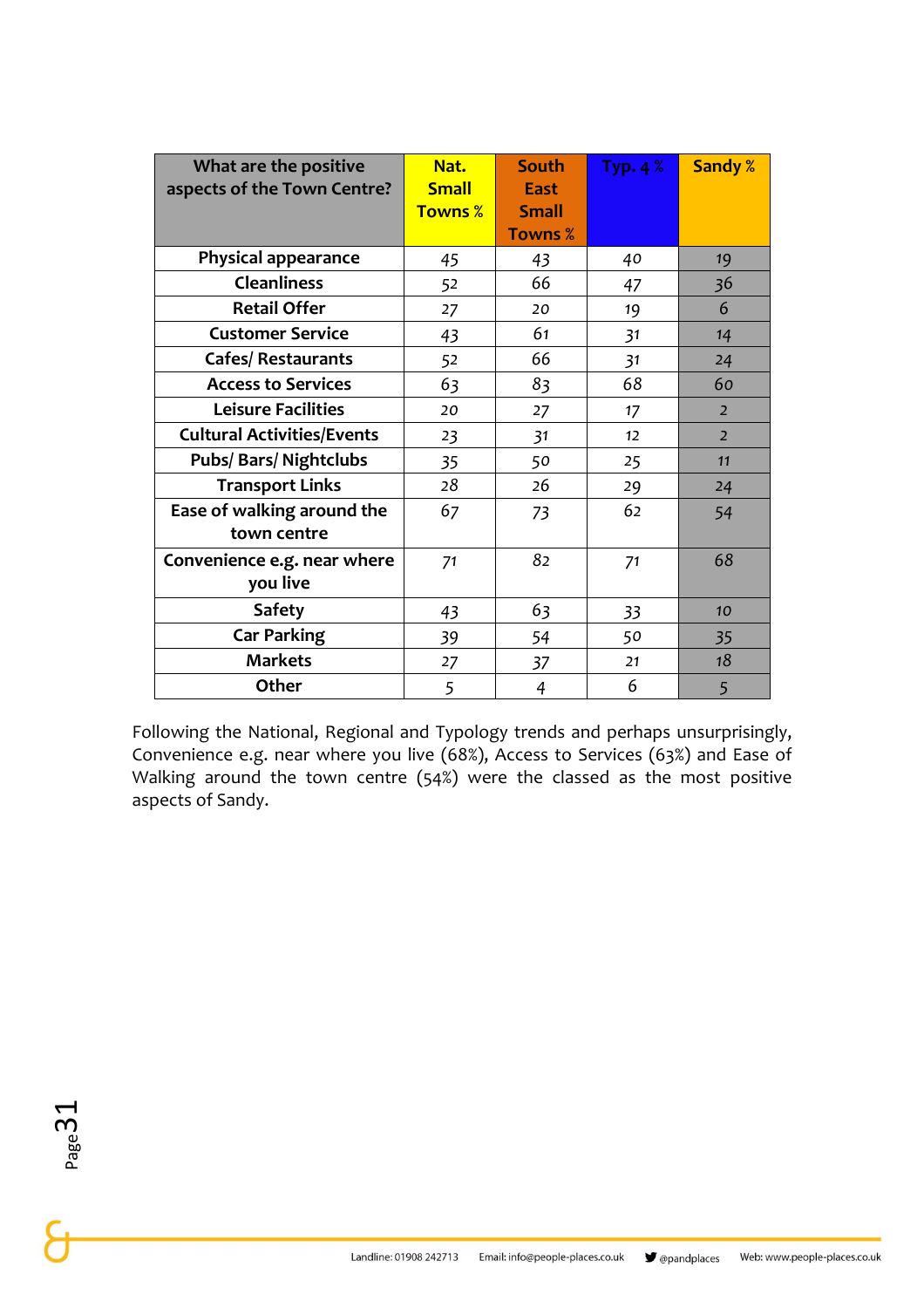| What are the negative             | Nat.           | <b>South</b>   | Typ. 4 $%$     | <b>Sandy %</b> |
|-----------------------------------|----------------|----------------|----------------|----------------|
| aspects of the Town Centre?       | <b>Small</b>   | <b>East</b>    |                |                |
|                                   | <b>Towns %</b> | <b>Small</b>   |                |                |
|                                   |                | <b>Towns%</b>  |                |                |
| <b>Physical appearance</b>        | 34             | 42             | 28             | 30             |
| <b>Cleanliness</b>                | 19             | 12             | 17             | 13             |
| <b>Retail Offer</b>               | 54             | 67             | 54             | 65             |
| <b>Customer Service</b>           | 9              | 9              | 6              | 14             |
| <b>Cafes/Restaurants</b>          | 15             | 16             | 23             | 27             |
| <b>Access to Services</b>         | 13             | 5              | 12             | 17             |
| <b>Leisure Facilities</b>         | 30             | 43             | 28             | 53             |
| <b>Cultural Activities/Events</b> | 28             | 37             | 31             | 46             |
| <b>Pubs/Bars/Nightclubs</b>       | 18             | 19             | 20             | 29             |
| <b>Transport Links</b>            | 23             | 43             | 12             | 11             |
| Ease of walking around the        | $\overline{7}$ | 9              | 6              | $\overline{4}$ |
| town centre                       |                |                |                |                |
| Convenience e.g. near where       | 6              | $\overline{7}$ | $\overline{4}$ | $\overline{3}$ |
| you live                          |                |                |                |                |
| <b>Safety</b>                     | 9              | 8              | 6              | 12             |
| <b>Car Parking</b>                | 43             | 37             | 26             | 24             |
| <b>Markets</b>                    | 25             | 27             | 24             | 22             |
| Other                             | 10             | 7              | 7              | 15             |

Nearly two thirds (65%) of Town Centre Users classed Retail Offer as a negative aspect of Sandy, 11% higher than the National Small Towns average. 53% reported Leisure Facilities as a negative, 23% higher than the National average, whilst 46% felt Cultural Activities/ Events needed improving.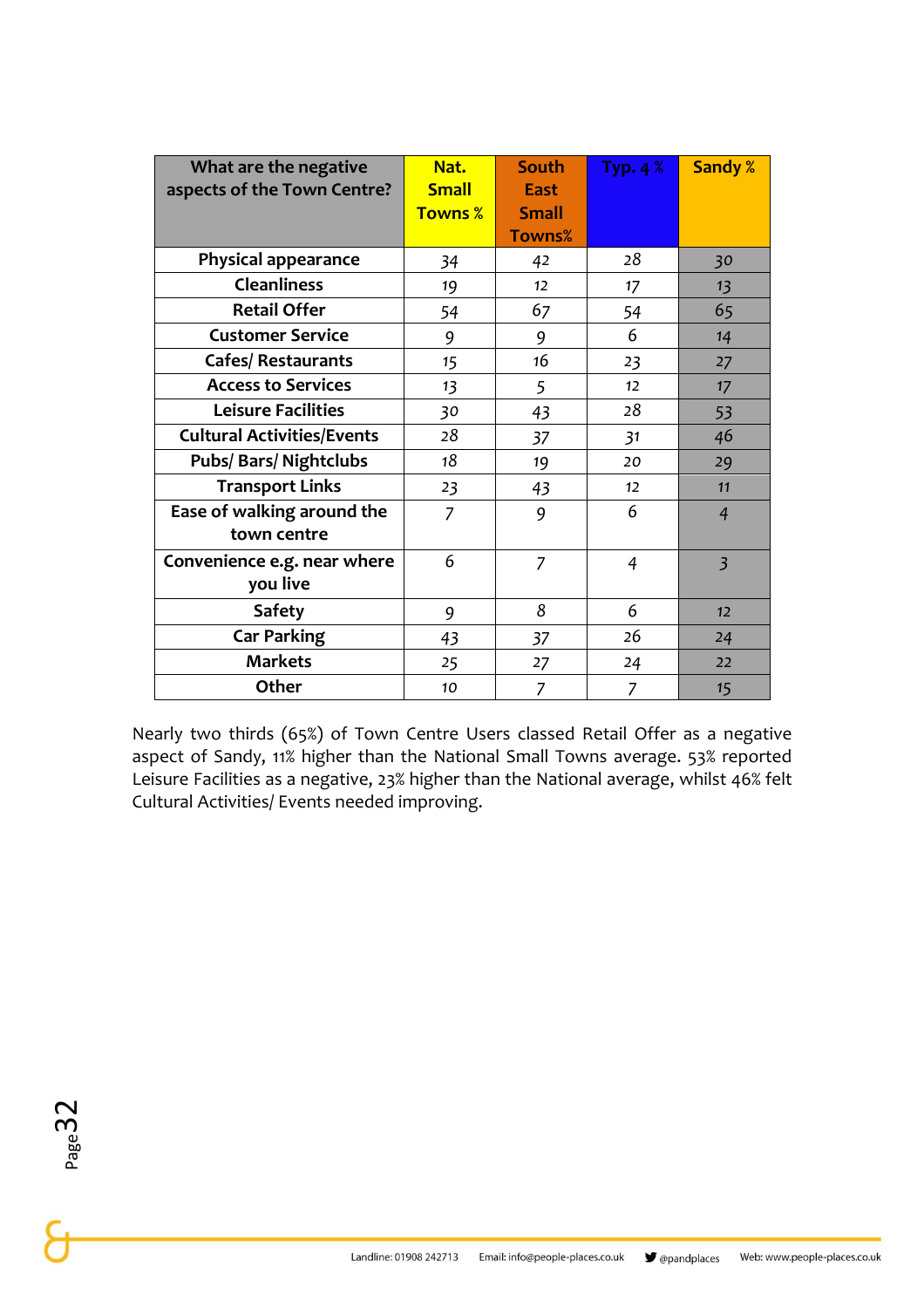| How long do you stay in the<br><b>Town Centre?</b> | Nat.<br><b>Small</b><br><b>Towns %</b> | South<br>East<br><b>Small</b><br><b>Towns%</b> | Typ. $4\%$     | <b>Sandy %</b> |
|----------------------------------------------------|----------------------------------------|------------------------------------------------|----------------|----------------|
| Less than an hour                                  | 42                                     | 39                                             | 52             | 61             |
| 1-2 Hours                                          | 38                                     | 44                                             | 30             | 28             |
| 2-4 Hours                                          | 12                                     | 11                                             | 9              | 4              |
| 4-6 Hours                                          | $\overline{2}$                         | $\mathbf{1}$                                   | $\overline{2}$ | $\overline{4}$ |
| All Day                                            | 5                                      | $\overline{3}$                                 | $\overline{7}$ | $\overline{3}$ |
| Other                                              | 1                                      | 1                                              | 1              |                |
|                                                    |                                        |                                                |                |                |
| Would you recommend a<br>visit to the Town Centre? |                                        |                                                |                |                |
| Yes                                                | 65                                     | 55                                             | 66             | 46             |
| <b>No</b>                                          | 35                                     | 45                                             | 34             | 54             |

61% of Town Centre Users stayed in Sandy for Less than an hour, 19% higher than the National Small Towns average.

54% of respondents indicated that they would not recommend a visit to the Town Centre, 19% higher than the National Small Towns figure. When questioned to provide a reason for their answer the key theme to emerge from those who would not recommend a visit was the 'Lack of Retail Offer', examples include:

- ❖ *There is not enough selection in sandy apart from fast food outlets hairdressers or charity shops. Sandy could do with something to do with kids clothing shoes etc something to get visitors to the town rather that sandy people have to travel out of town to get things that are needed.*
- ❖ *there are only 2 shops that might be usefull ,gilbys ironmongers and four seasons ladies dress shop. all the rest are obtainable anywhere. reminds you of a ghost town after 2 pm any day of the week.*
- ❖ *THERE ARE A LACK OF SHOPS, OTHER THAN CHARITY SHOPS AND HAIRDRESSERS*
- ❖ *Town centre is fine if you want a hair appointment, nails done or fast food otherwise there's little point. Too many of the same shops*
- ❖ *Very few shops make a casual visit pointless.*
- ❖ *Nothing to recommend all the same, takeaways hairdressers and charity shops*
- ❖ *LACK OF VARIETY OF SHOPS*
- ❖ *Not enough choice*
- ❖ *I live here and do not drive so it is necessary for me to visit the town. If anyone needs shopping then I recommend going to Biggleswade or Bedford to shop for clothes, shopping, anything really. Sandy lacks a good clothing*

 $_{\rm page}$ 33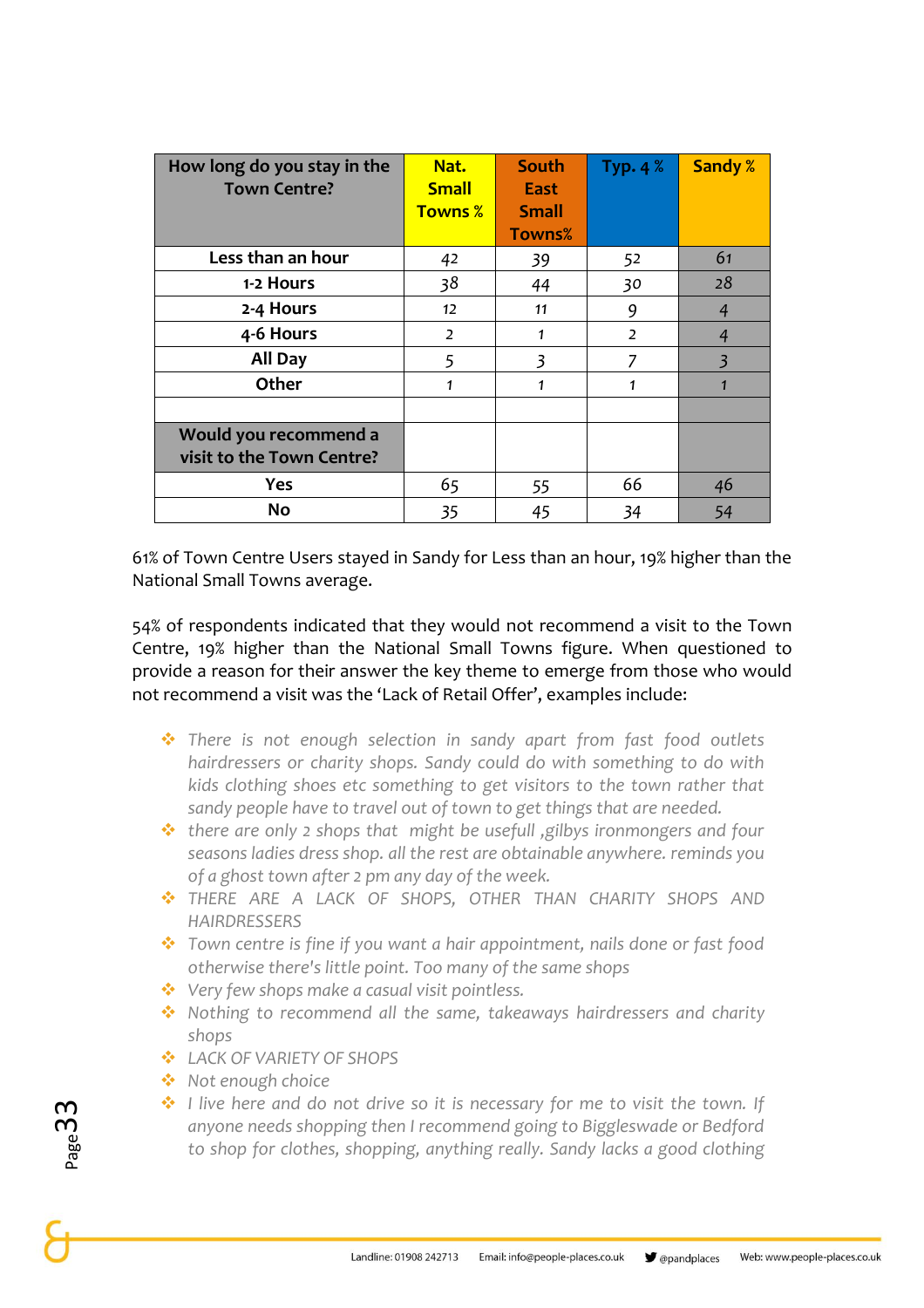*store. It would benefit from a discount store like Poundland.* 

- ❖ *Sandy has everything you need for your essentials, it does need more variety of shops less hairdressers and more daytime cafes/ restaurants (only 1 cafe in town I would want to visit that doesn't sell chips!)*
- ❖ *There's need to be a greater choice of retail options*
- ❖ *Not much there. No bank now and few shops*
- ❖ *Not enough variety in town centre*
- ❖ *Too many of same shops*
- ❖ *Nothing there but charity shops, fast food places and nail bars no proper clothes shops*
- ❖ *Sandy town centre has a poor retail offering, especially in terms of variety. Clothing and footwear are particularly under-represented and the cuisines available are limited.*
- ❖ *For a small town has too many charity shops. Could do with a fresh greengrocer*

A full list of comments is available in the Appendix.

Page 34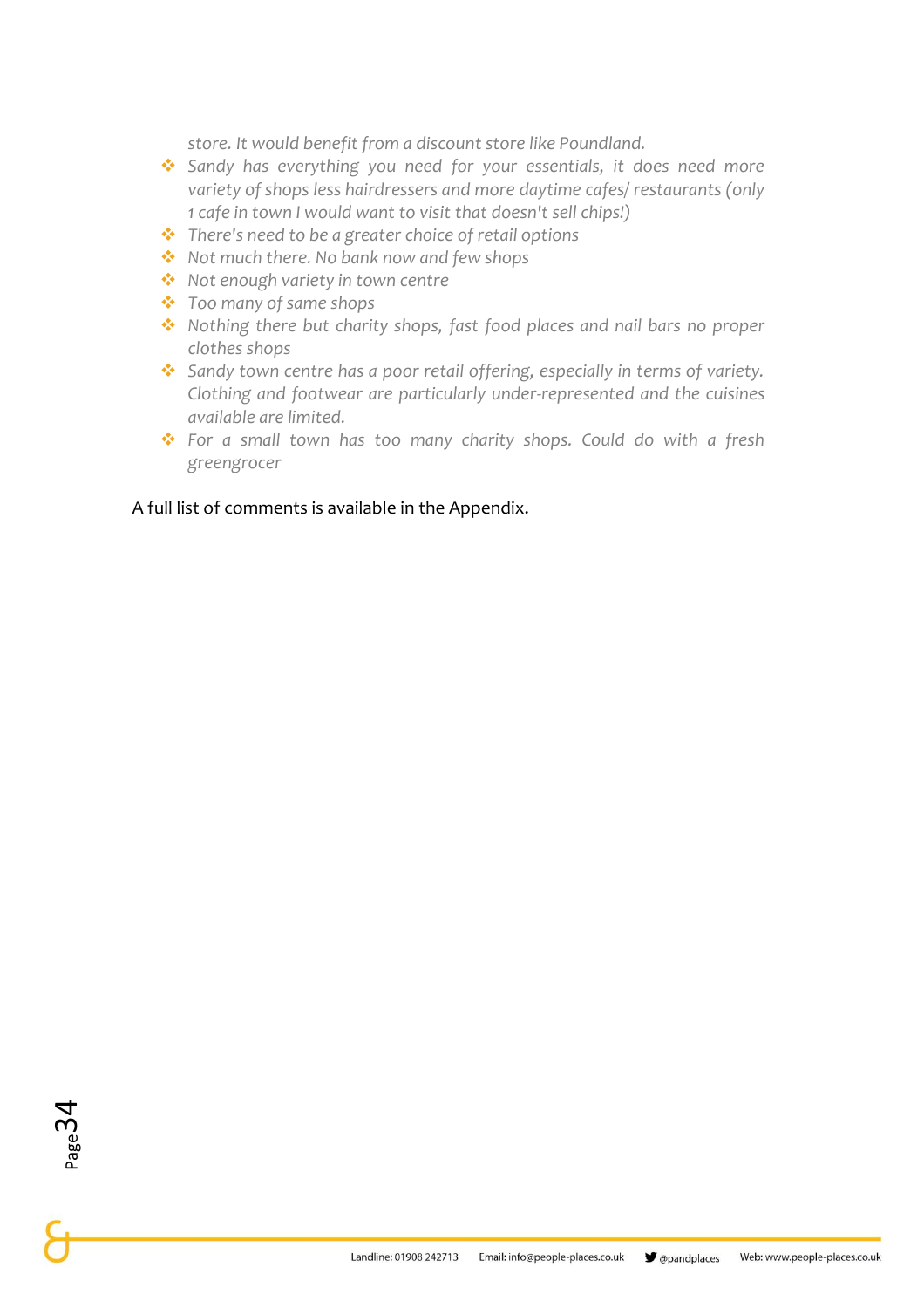#### **What two suggestions would you make to improve the town centre?**

#### 'Improving the Retail Offer' was one of the key themes to emerge with comments including;

- ❖ *Less hairdressers, less charity shops, less cafes*
- ❖ *More shops what people want, like Stead and Simpson which was very popular. Shops where you can buy children's, women's and men's clothing and shoes at a reasonable price and a shop where you can get gifts/presents.*
- ❖ *Less charity shop*
- ❖ *Greater choice of retail*
- ❖ *Bigger names offering a wider spectrum of goods, fewer charity shops and cafes. My family shopping is done out of town.*
- ❖ *1. A wider range of retail shops, of all types*
- ❖ *Better variety of shops which suit the budget of ordinary local people.*
- ❖ *Need to fill the empty shops ideally with a shop you can get home basics and also a shoe shop. Would also be nice to have a family restaurant that serves normal English food, we have too many takeaways, charity shops and hairdressers*
- ❖ *More shops*
- ❖ *Different shops ie clothes shoes etc possibly a pound shop*
- ❖ *Get more retail shops that we need we don't need so many charity shops cafes estate agents curry shops there is nothing in the town that would bring people into it*
- ❖ *More retail shops*
- ❖ *We need better clothing shops like new look or river island*
- ❖ *Greengrocer*
- ❖ *Sandy town needs more variety of shops & restaurants to encourage residents to shop locally and attract visitors from out of town.*

#### Issues surrounding 'Traffic Flow' were also cited:

- ❖ *Take through traffic out of the High Street and improve signage for HGV's on the A1 so they do not end up lost using the town centre to perform u-turns at either end to retrace their route.*
- ❖ *traffic flow. 3 crossings which are independent which should be connected together. Also to have lorries unloading at peak time is disruptive to the traffic flow.*
- ❖ *reduction in volume of traffic in High Street*
- ❖ *Restrict HGV movements through the town centre.*
- ❖ *Less traffic*
- ❖ *Traffic movement in the morning and evening, is intolerable, with 2 schools in close proximity to town centre, does not help. I don't know how you overcome the parents taking their children to and from school in cars, especially when they can walk.*

 $_{\rm Page}$ 35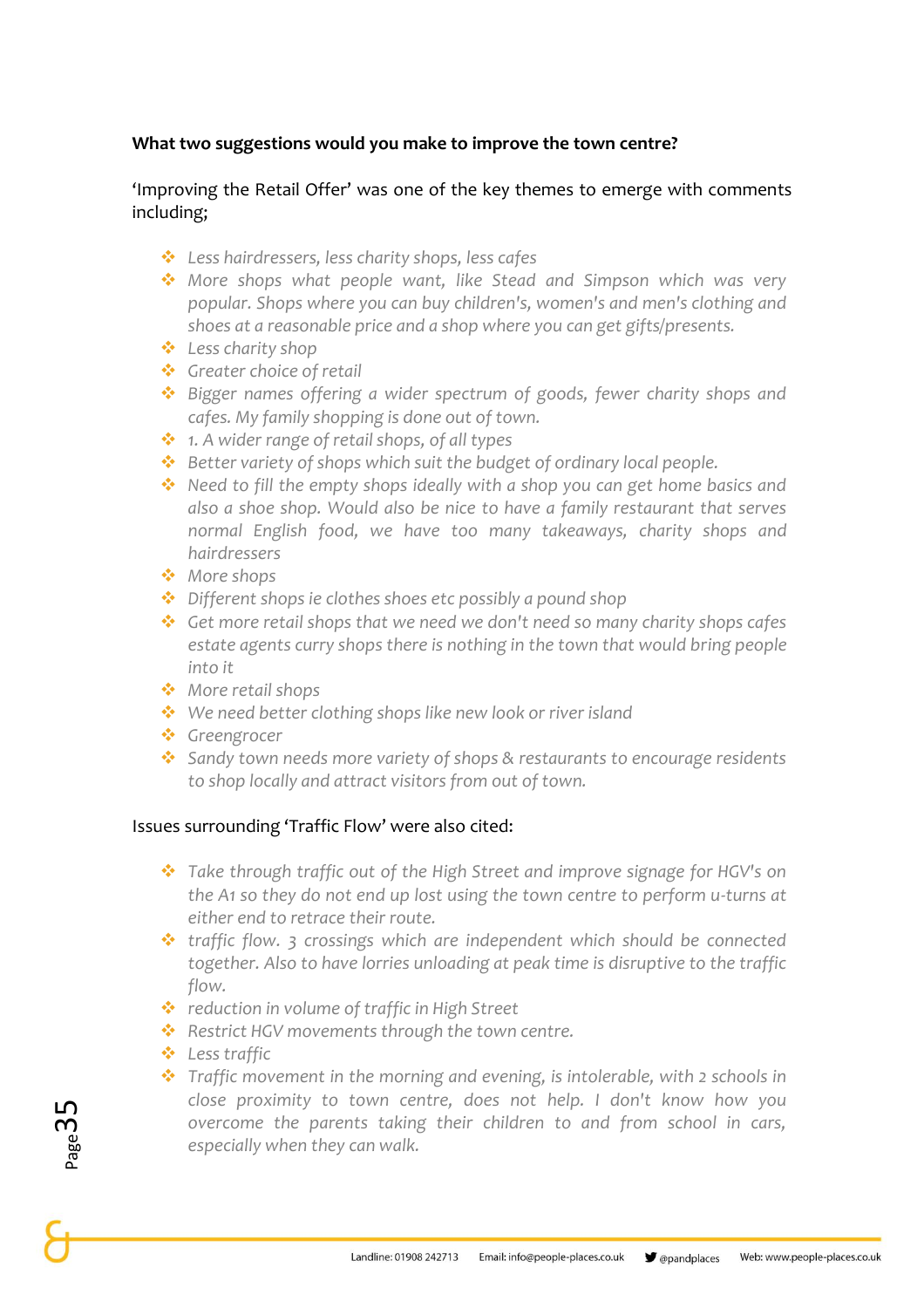❖ *Improvements to Road infrastructure, stopping lorries /hgv driving through the town, stopping traffic coming into town via A1 at peak times.*

#### 'Car parking' was another theme to emerge, comments included;

- ❖ *Car parking- I would suggest time limits on car parking as I always find it a struggle to find a parking space. I do not believe it would be good for the town if visitors were to be charged for parking but by implementing time restrictions to the main car park I think would help free up some of the spaces available as I am aware that this car park is being used by commuters.*
- ❖ *Make more parking areas short stay to encourage casual visitors to use the town centre facilities.*
- ❖ *Better free parking facilities.*
- ❖ *More car parking and more car parking!!!!*
- ❖ *More parking*
- ❖ *Remove parking from Market Square we have a large free car park nearby. Pedestrianise the area. The bays in Cambridge Road outside the chemists & chip shop to be retained as disabled parking only.*
- ❖ *Deter commuter parking in the town car park by introducing a charge between 2pm - 4pm.*
- ❖ *better allocated parking that didn't mean parking down residential streets*

#### 'Improved food and drink offer' was often cited as an improvement for the town centre;

- ❖ *Encourage a European Restaurant in to the town, Gaffneys before it closed was lovely to walk down to after a days work or a lazy Sunday for a bite to eat in pleasant surroundings.*
- ❖ *A decent friendly and modern bar/pub would be great. Especially if it did nice meals throughout the day including coffees etc. I liked Will Bs but obviously it wasn't in the town centre.*
- ❖ *Write to some chain restaurants to see if they would come to town which in turn would bring people to town.*
- ❖ *The needs to be a better food and beverage offering in the town. There is currently no where really for residents to spend there money and keep it in the community. A good example is Potton where residents have a similar basic market square but the business's are held in higher esteem.*
- ❖ *Improve cafes/variety of restaurants.*
- ❖ *Little Italian place moving to empty restaurant in square*
- ❖ *Town centre pub which does decent pub food/ home cooking - eg roasts, pies etc*
- ❖ *A family restaurant is needed.*
- ❖ *A pub or restaurant serving good quality traditional British food or even Italian, French etc. Something different from Chinese, Indian or greasy "fast" food.*

Page36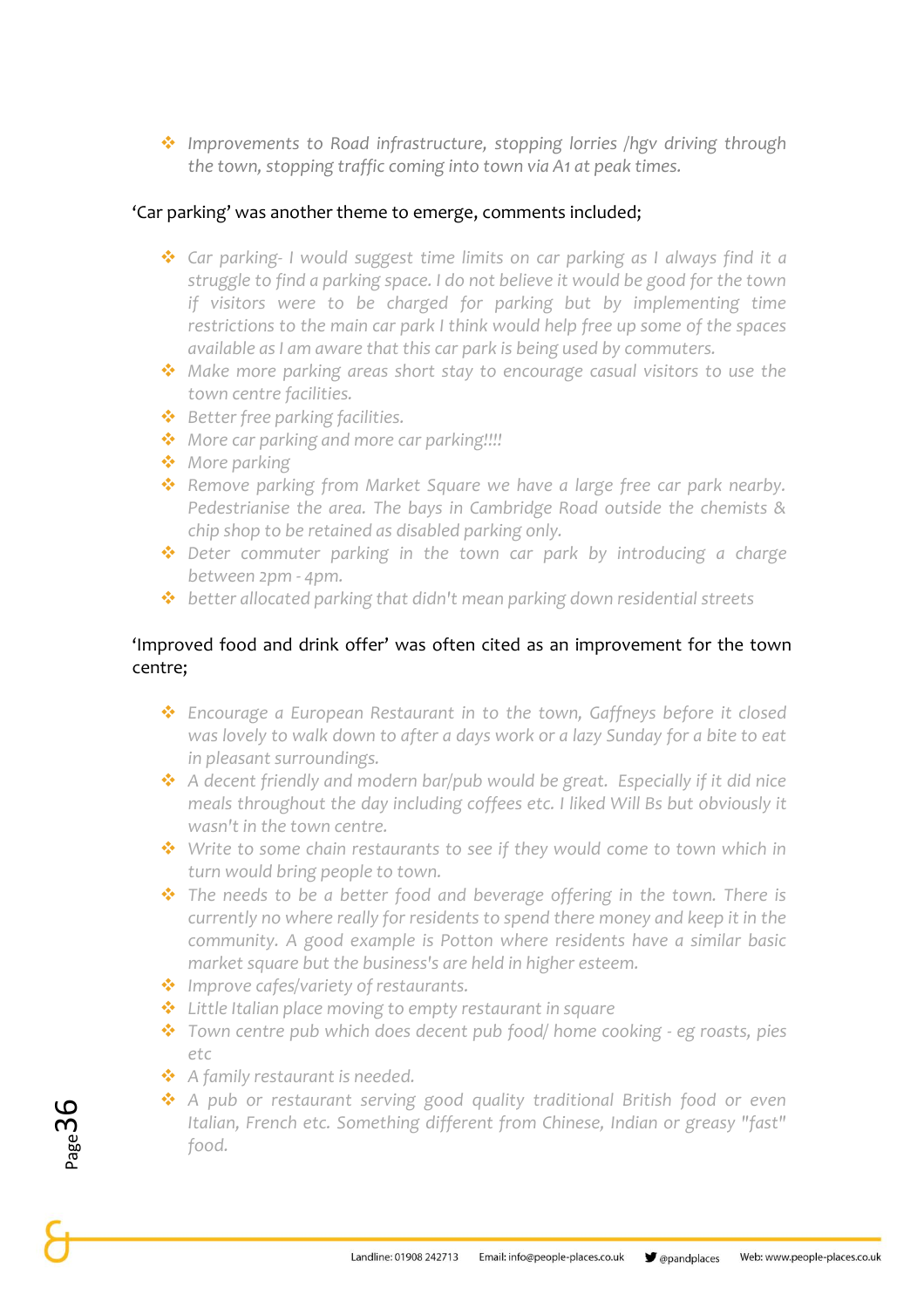- ❖ *Maybe a smart coffee shop in the centre of town*
- ❖ *Somewhere serving proper pub grub/carvery food.*
- ❖ *Large, up-market restaurant(s)*

#### A number of comments centred on the 'Market.'

- ❖ *Have a regular market again to bring folk to the town.*
- ❖ *It could also be an idea to run a farmers market or themed market on the weekends in the summer. If advertised correctly it would residents from surrounding area.*
- ❖ *maybe antiques market or similar or an indoor market*
- ❖ *2 Reintroduce the market into Market Place, not hidden away.*
- ❖ *Perhaps re-visiting the idea of whether or not a regular market would be of interest to residents/visitors?*
- ❖ *2 Local weekly market in the town centre not in the car park where it use to be.*
- ❖ *Bring back a decent sized market/farmers market*
- ❖ *get the market moved to a Saturday*
- ❖ *get someone who knows how to run a market which is not the council as they have killed it*

Page $3$ <sub> $7$ </sub>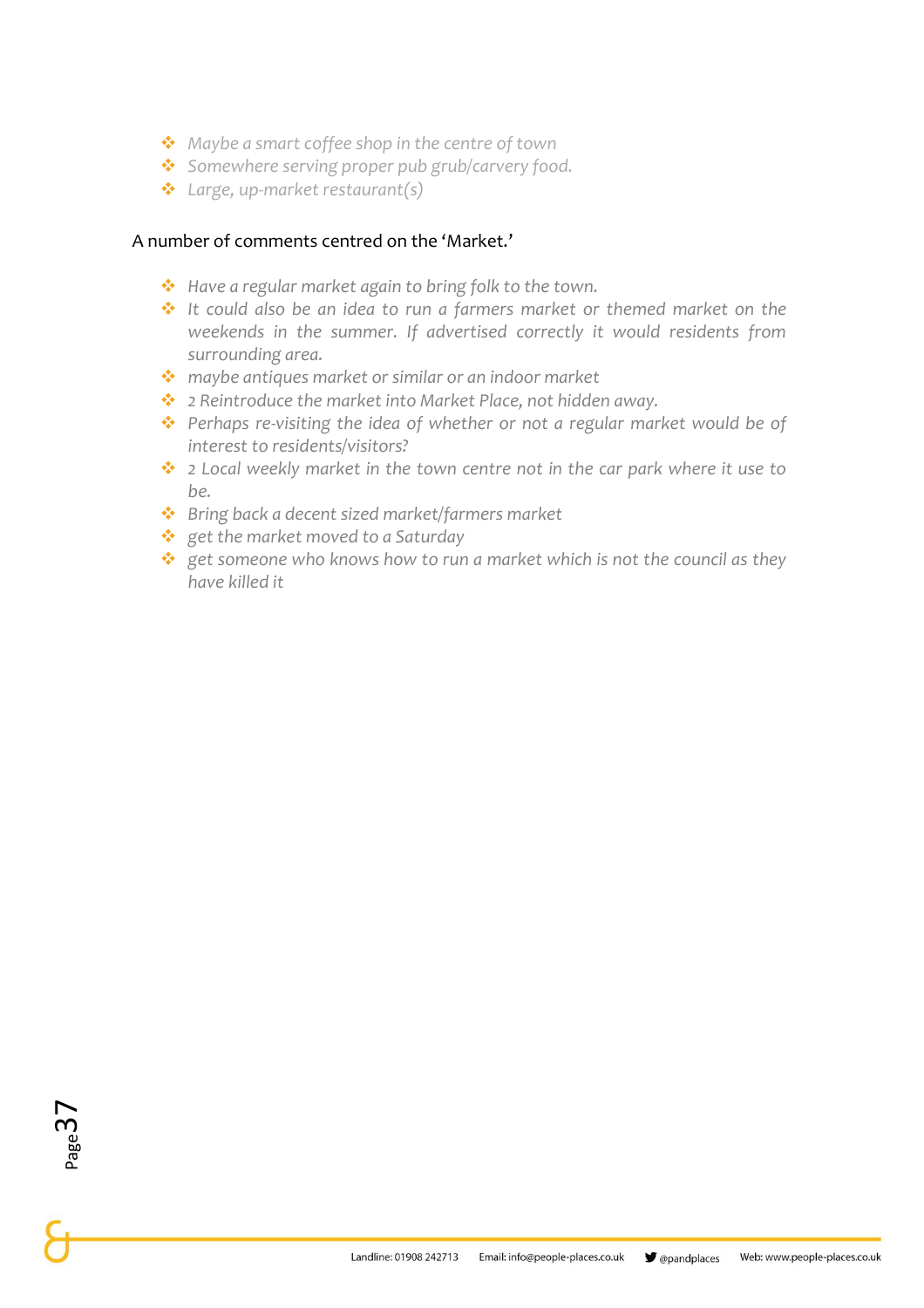#### **KPI: SHOPPERS ORIGIN SURVEY**

The Shoppers Origin Survey tracks the general area that your town centre visitors originate from. The data can be used to target local marketing or promotional literature. It can also be used as evidence of the success of such campaigns by gauging the penetration into the population.

The **179** postcodes gathered from businesses are split into 3 categories to be able to compare with other towns. The categories are:

- ❖ Locals; those who live within a Post Code covering the town
- ❖ Visitors; those who live within a Post Code less than a 30 minute drive away
- ❖ Tourists; those who live within a Post Code further than a 30 minute drive away

|                 | <b>National</b><br><b>Small</b> | <b>South East</b><br><b>Small</b> | Typ. $4\%$ | <b>Sandy %</b> |
|-----------------|---------------------------------|-----------------------------------|------------|----------------|
|                 | <b>Towns %</b>                  | <b>Towns %</b>                    |            |                |
| Locals          | 58                              | 50                                | 66         | 40             |
| <b>Visitors</b> | 33                              |                                   | 21         | 54             |
| <b>Tourists</b> |                                 |                                   | 13         |                |

94% of Post Codes gathered were from those living within a 30 minute drive of Sandy.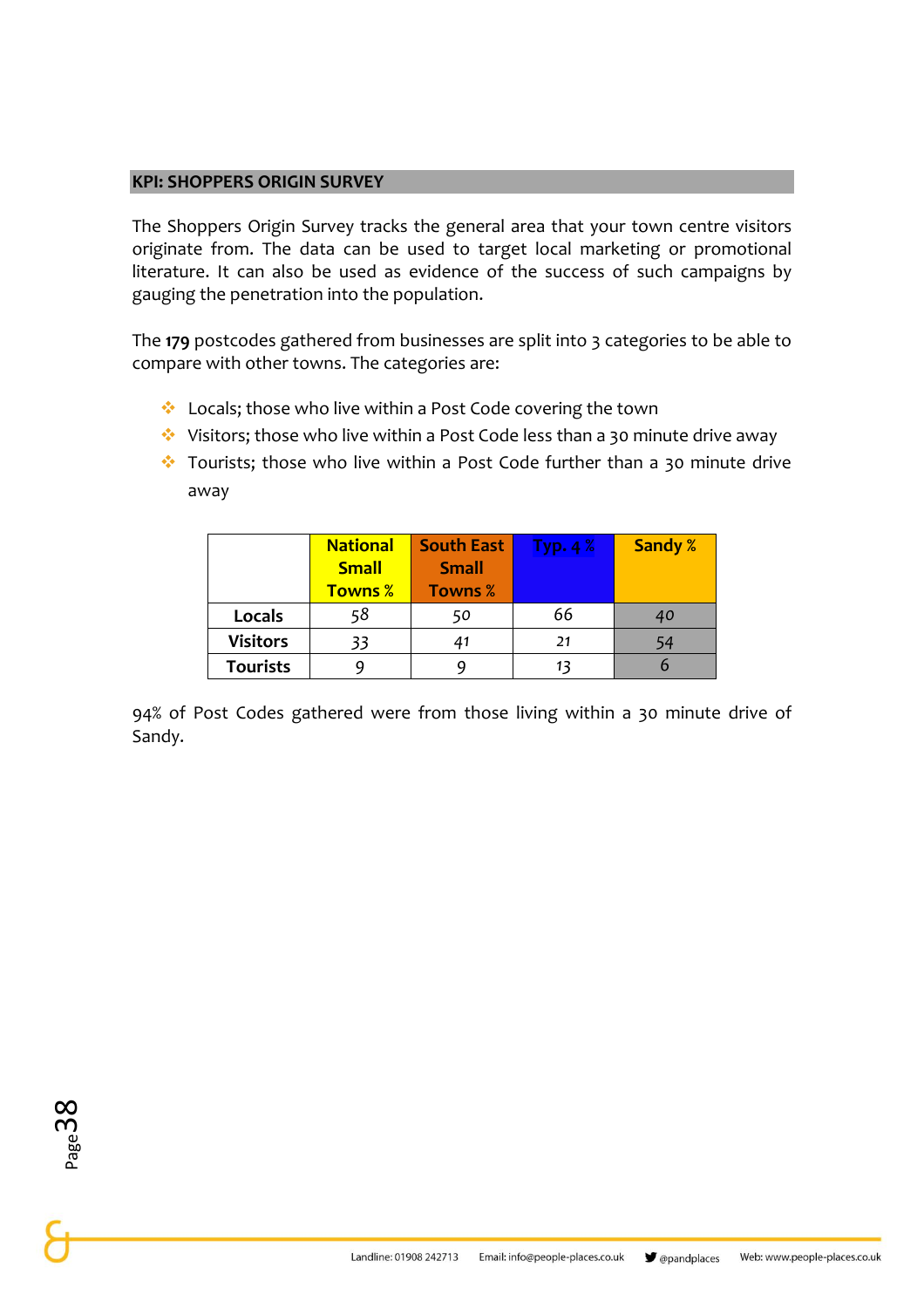# Appendix

#### **Business Unit Database**

| <b>Street Name</b>  | <b>No</b>      | <b>Business Name</b>              | <b>Use</b><br><b>Class</b> | <b>A<sub>1</sub></b> Type | <b>A<sub>1</sub></b> Type | <b>Notes</b> |
|---------------------|----------------|-----------------------------------|----------------------------|---------------------------|---------------------------|--------------|
| <b>High Street</b>  | <b>SWCR</b>    | <b>St Withuns Church</b><br>Rooms | D <sub>1</sub>             | n/a                       | n/a                       |              |
| <b>High Street</b>  | <b>SWCR</b>    | St Withuns Church                 | D <sub>1</sub>             | n/a                       | n/a                       |              |
| <b>High Street</b>  |                | Gilbys of Sandy                   | A1                         | Comparison                | Independent               |              |
| <b>High Street</b>  |                | <b>Top Spot</b>                   | A1                         | Comparison                | Independent               |              |
| <b>High Street</b>  | 49             | Trim and Proper                   | A1                         | Comparison                | Independent               |              |
| <b>High Street</b>  | 47             | G and H Seamer                    | A1                         | Comparison                | Independent               |              |
| <b>High Street</b>  | 39a            | The Town Fryer                    | A <sub>5</sub>             | n/a                       | n/a                       |              |
| <b>High Street</b>  | 39             | Sir William Peel                  | A4                         | n/a                       | n/a                       |              |
| <b>High Street</b>  | 37             | The Ghandi                        | A <sub>3</sub>             | n/a                       | n/a                       |              |
| <b>Belfry Court</b> | $\mathbf{1}$   | Estilo                            | A1                         | Comparison                | Independent               |              |
| <b>Belfry Court</b> | $\overline{2}$ | Sarah Louise Beauty               | SG                         | n/a                       | n/a                       |              |
| <b>Belfry Court</b> | 3              | <b>Ivel Funeral Service</b>       | A1                         | Comparison                | Regional                  |              |
| <b>Belfry Court</b> | 8 to 9         | Offices                           | <b>B1</b>                  | n/a                       | n/a                       |              |
| <b>High Street</b>  | 31             | <b>Coutts Vets</b>                | SG                         | n/a                       | n/a                       |              |
| <b>High Street</b>  | 29             | <b>IMC</b>                        | A1                         | Comparison                | Independent               |              |
| <b>High Street</b>  | 27             | FF Nails                          | SG                         | n/a                       | n/a                       |              |
| <b>High Street</b>  | 25             | Wine Ville                        | A1                         | Convenience               | Independent               |              |
| <b>High Street</b>  | PP             | Prepared to Party                 | A1                         | Comparison                | Independent               |              |
| <b>High Street</b>  | B              | <b>Bostons</b>                    | n/a                        | n/a                       | n/a                       | Vacant       |
| Shannon<br>Court    | 3              | <b>Taylors</b>                    | A2                         | n/a                       | n/a                       |              |
| Shannon<br>Court    | V <sub>1</sub> | n/a                               | n/a                        | n/a                       | n/a                       | Vacant       |
| Shannon<br>Court    | A              | Aims                              | A2                         | n/a                       | n/a                       |              |
| Shannon<br>Court    | V <sub>2</sub> | n/a                               | n/a                        | n/a                       | n/a                       | Vacant       |
| Shannon<br>Court    | $\mathbf 1$    | <b>Wood Green Charity</b><br>Shop | A1                         | Comparison                | Multiple                  |              |
| <b>High Street</b>  | 11             | Lane and Brown                    | A2                         | n/a                       | n/a                       |              |
| <b>High Street</b>  | 9              | Chunkys                           | A <sub>3</sub>             | n/a                       | n/a                       |              |
| <b>High Street</b>  | $\overline{7}$ | n/a                               | n/a                        | n/a                       | n/a                       | Vacant       |
| <b>High Street</b>  | 5              | Stewpots                          | A1                         | Convenience               | Independent               |              |
| <b>High Street</b>  | 3              | <b>USA</b>                        | A5                         | n/a                       | n/a                       |              |
| <b>High Street</b>  | $\mathbf 1$    | Ladbrokes                         | A <sub>2</sub>             | n/a                       | n/a                       |              |
| Market              | $\mathbf 1$    | Friends                           | A1                         | Comparison                | Independent               |              |

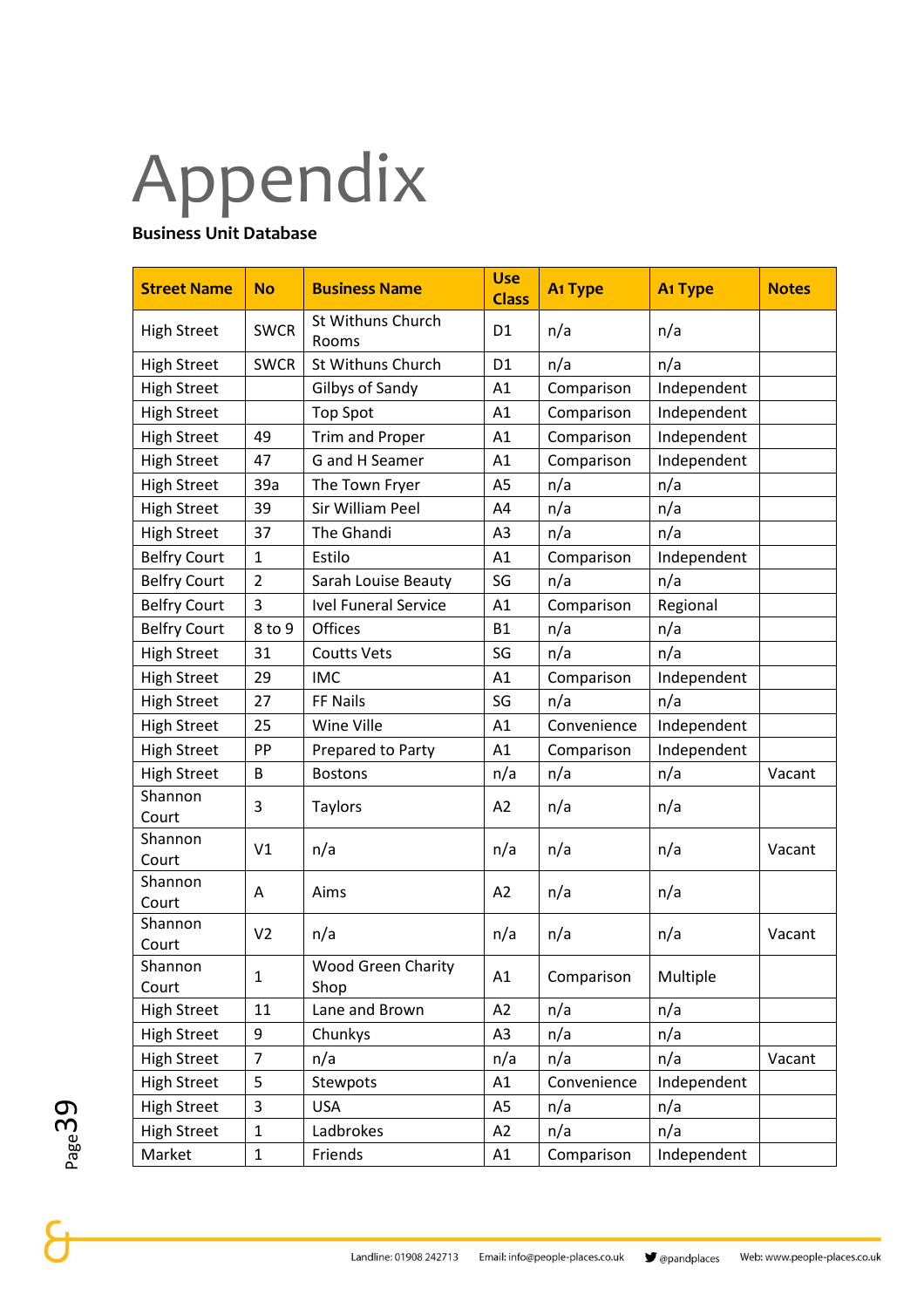| Square              |              |                                   |                |             |             |
|---------------------|--------------|-----------------------------------|----------------|-------------|-------------|
| Market              |              |                                   |                |             |             |
| Square              | <b>MAH</b>   | Sue Ryder                         | A1             | Comparison  | Multiple    |
| Market              |              |                                   |                |             |             |
| Square              | 3            | Keech                             | A1             | Comparison  | Regional    |
| Cambridge           |              |                                   |                |             |             |
| Road                | $2$ to $4$   | Queens Head                       | A4             | n/a         | n/a         |
| Cambridge           |              |                                   |                |             |             |
| Road                | 10           | Sandy Town Council                | <b>B1</b>      | n/a         | n/a         |
| Cambridge           | $\mathbf{1}$ |                                   | A2             |             |             |
| Road                |              | Grove                             |                | n/a         | n/a         |
| Market              | L1           | Lloyds                            | A1             | Comparison  | Multiple    |
| Square              |              |                                   |                |             |             |
| Market              | 4A           | The Chippy                        | A <sub>5</sub> | n/a         | n/a         |
| Square              |              |                                   |                |             |             |
| Market              | L1           | Lloyds                            | A1             | Comparison  | Multiple    |
| Square              |              |                                   |                |             |             |
| Market              | 6            | McColls                           | A1             | Convenience | Multiple    |
| Square              |              |                                   |                |             |             |
| Market              | 8            | <b>Gunns Bakery</b>               | A1             | Convenience | Regional    |
| Square              |              |                                   |                |             |             |
| Market              | <b>SDC</b>   | Sandy Dental Care                 | D <sub>1</sub> | n/a         | n/a         |
| Square              |              |                                   |                |             |             |
| Market              | 12           | Coral                             | A2             | n/a         | n/a         |
| Square              |              |                                   |                |             |             |
| Market              | 12           | Pecoro                            | A3             | n/a         | n/a         |
| Square              |              |                                   |                |             |             |
| Market              | 13           | Post Office                       | A1             | Convenience | Multiple    |
| Square              |              |                                   |                |             |             |
| Market              | 14           | Sandy Greetings and<br>Stationary | A1             | Comparison  | Independent |
| Square<br>Market    |              |                                   |                |             |             |
| Square              | 15           | Tans                              | A3             | n/a         | n/a         |
| Market              |              |                                   |                |             |             |
| Square              | 16           | China Express                     | A3             | n/a         | n/a         |
| Market              |              |                                   |                |             |             |
| Square              | 17           | Kennedy and Co                    | A2             | n/a         | n/a         |
| <b>St Neots</b>     |              |                                   |                |             |             |
| Road                | 7            | Lounge India                      | A3             | n/a         | n/a         |
| <b>Bedford Road</b> | 6            | Woodfines                         | A2             | n/a         | n/a         |
| <b>Bedford Road</b> | <b>RC</b>    | The Roundabout Club               | SG             | n/a         | n/a         |
|                     |              | Sandy Baptist Church              |                |             |             |
| <b>Bedford Road</b> | <b>SBCH</b>  | Hall                              | D <sub>1</sub> | n/a         | n/a         |
| <b>Bedford Road</b> | <b>SBC</b>   | Sandy Baptist Church              | D <sub>1</sub> | n/a         | n/a         |
| Market              |              |                                   |                |             |             |
| Square              | 19           | The Lion Press                    | <b>B1</b>      | n/a         | n/a         |
| Market              |              |                                   |                |             |             |
| Square              | <b>SL</b>    | Sandy Library                     | D <sub>1</sub> | n/a         | n/a         |
|                     |              |                                   |                |             |             |

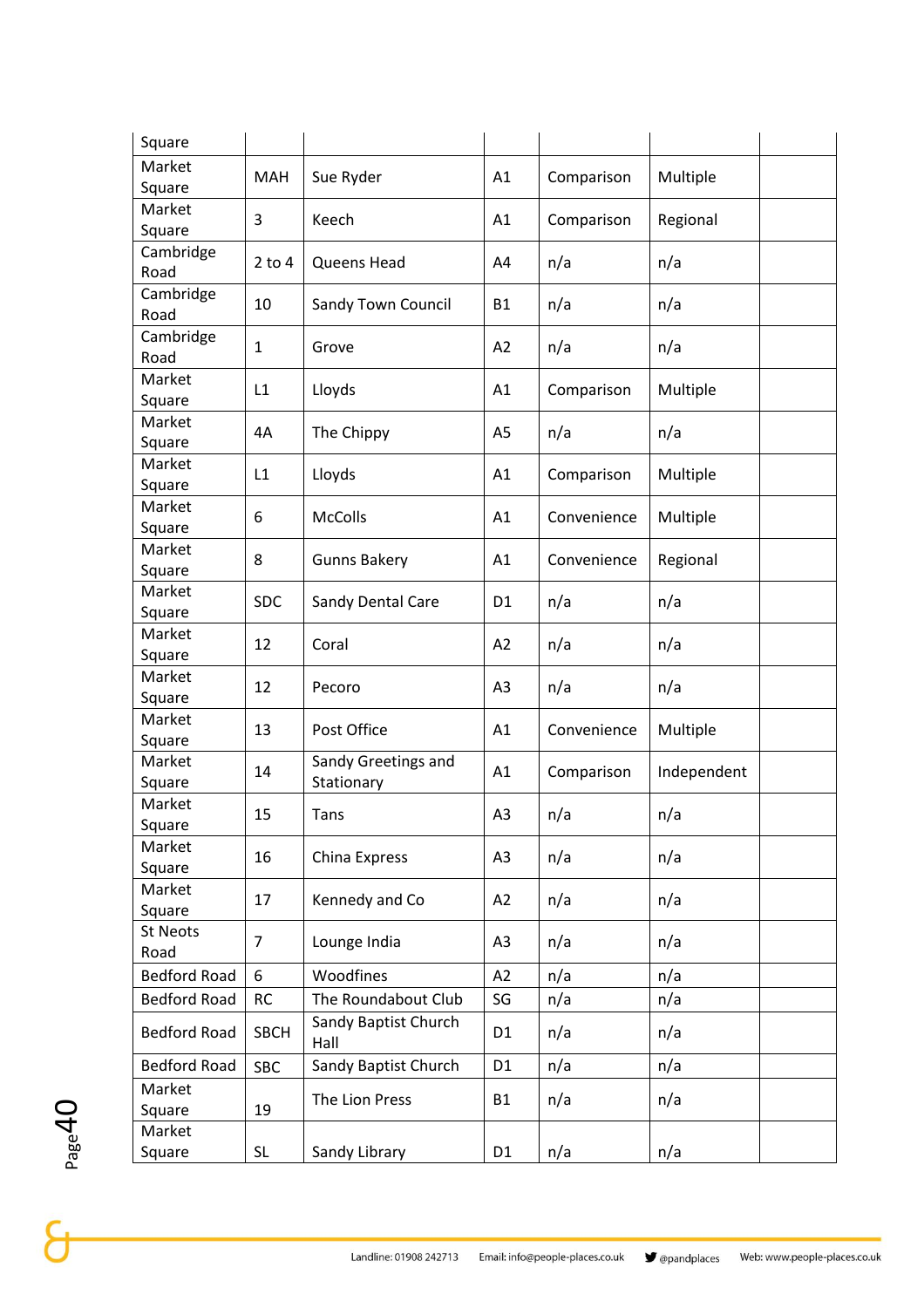| Market             |                 |                           |                |             |             |        |
|--------------------|-----------------|---------------------------|----------------|-------------|-------------|--------|
| Square             | 28              | Cloves                    | D <sub>1</sub> | n/a         | n/a         |        |
| Market             |                 |                           |                |             |             |        |
| Square             | 27              | The Flower Room           | A1             | Comparison  | Independent |        |
| Market             |                 |                           |                |             |             |        |
| Square             | JC              | JC Carpets                | A1             | Comparison  | Independent |        |
| Market             |                 |                           |                |             |             |        |
| Square             | 24              | Lloyds                    | n/a            | n/a         | n/a         | Vacant |
| Market             |                 |                           |                |             |             |        |
| Square             | 23              | <b>Martins</b>            | A1             | Convenience | Multiple    |        |
| Market             |                 |                           |                |             |             |        |
| Square<br>Market   | B               | <b>Barnardos</b>          | A1             | Comparison  | Multiple    |        |
| Square             | 30              | Co Op                     | A1             | Convenience | Multiple    |        |
| Market             |                 |                           |                |             |             |        |
| Square             |                 | Alders                    | A1             | Comparison  | Regional    |        |
| Market             |                 |                           |                |             |             |        |
| Square             |                 | Maharajah Fusion          | n/a            | n/a         | n/a         | Vacant |
| Park Road          | $\overline{2}$  | <b>Royal Mail</b>         | B <sub>8</sub> | n/a         | n/a         |        |
| Park Road          | $\overline{4}$  | Inskip and Davie          | A2             | n/a         | n/a         |        |
| Park Road          | 6               | <b>Urban Kutz</b>         | A1             | Comparison  | Independent |        |
| Park Road          | 6B              | Jagged Edge               | A1             | Comparison  | Independent |        |
| Park Road          | 8               | Sandy Pizza and kebab     | A <sub>5</sub> | n/a         | n/a         |        |
| <b>High Street</b> | $\overline{2}$  | <b>Barclays</b>           | A2             | n/a         | n/a         |        |
| <b>High Street</b> | 8               | <b>Brights</b>            | n/a            | n/a         | n/a         | Vacant |
| <b>High Street</b> | 10              | Old Red                   | A1             | Comparison  | Independent |        |
| <b>High Street</b> | 12              | <b>High Street Crafts</b> | A1             | Comparison  | Independent |        |
| <b>High Street</b> | 14              | All Seasons               | A1             | Comparison  | Independent |        |
|                    |                 | Tommy Lees Tattoo         |                |             |             |        |
| <b>High Street</b> | 16a             | Studio                    | SG             | n/a         | n/a         |        |
|                    |                 | The Bedfordshire          |                |             |             |        |
| <b>High Street</b> | 16              | Clockmaking Studio        | A1             | Comparison  | Independent |        |
| <b>High Street</b> | $\mathsf{S}$    | Sandras                   | A1             | Comparison  | Independent |        |
| <b>High Street</b> | 26 <sub>b</sub> | Kellys Tan and Nail Bar   | SG             | n/a         | n/a         |        |
| <b>High Street</b> | 28a             | Mammas                    | A <sub>3</sub> | n/a         | n/a         |        |

 $\sum_{\text{page 41}}$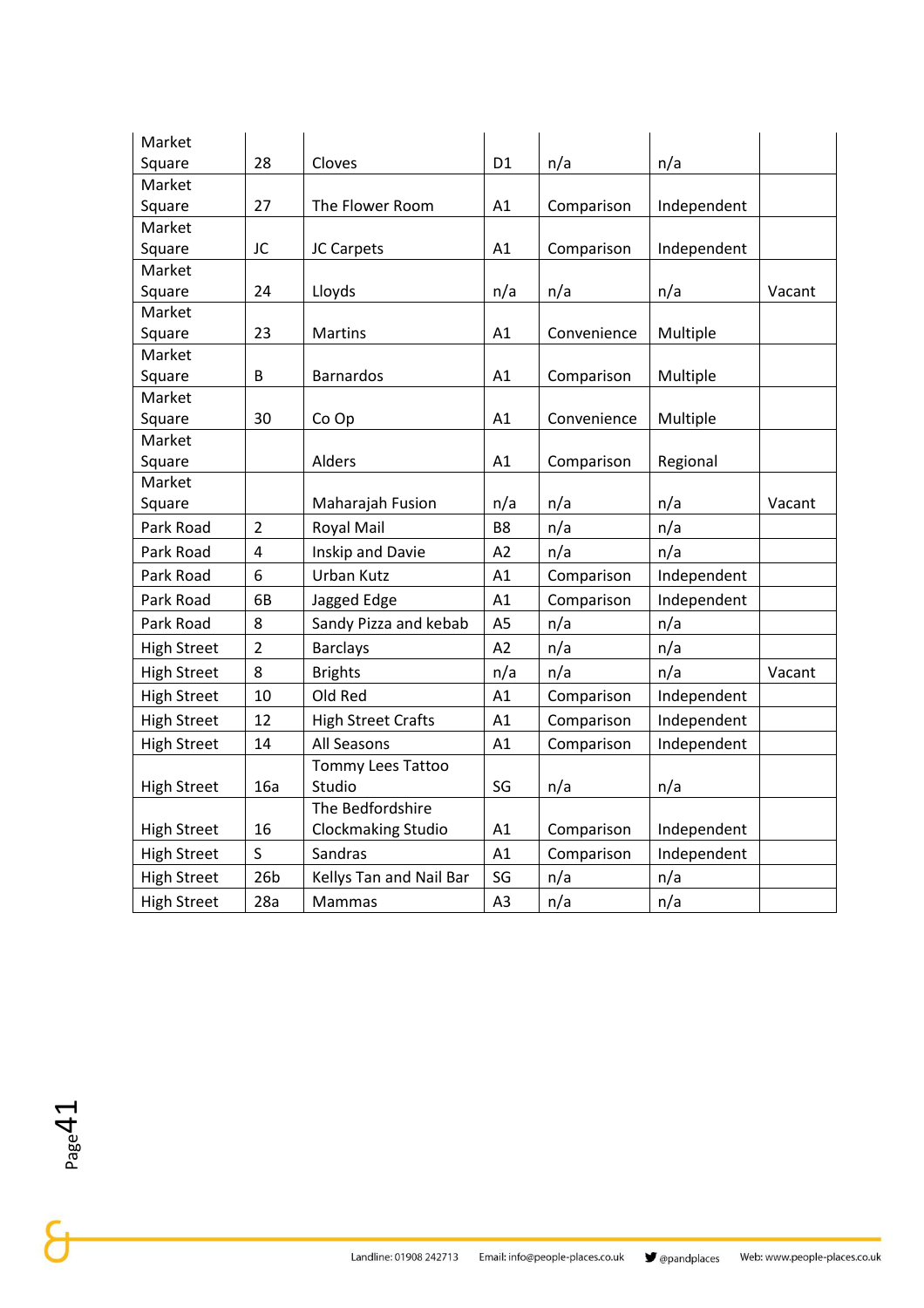#### **Car Parking Database**

| Name:                                  | Main Car Park |
|----------------------------------------|---------------|
| On Street/Car Park:                    | Car Park      |
|                                        |               |
| <b>Total Spaces:</b>                   | 146           |
| Short Stay Spaces: (4 hours and under) | O             |
| Long Stay Spaces: (Over 4 hours)       | 143           |
| <b>Disabled Spaces:</b>                |               |
| <b>Vacant Spaces on a Busy Day:</b>    | q             |
| <b>Vacant Spaces on a Quiet Day:</b>   |               |

| Name:                                  | Co Op Car Park |
|----------------------------------------|----------------|
| On Street/ Car Park:                   | Car Park       |
|                                        |                |
| <b>Total Spaces:</b>                   | 76             |
| Short Stay Spaces: (4 hours and under) | 74             |
| Long Stay Spaces: (Over 4 hours)       | 0              |
| <b>Disabled Spaces:</b>                | $\overline{2}$ |
| <b>Vacant Spaces on a Busy Day:</b>    | 27             |
| <b>Vacant Spaces on a Quiet Day:</b>   | 28             |

| Name:                                  | Outside The Flower Room, |
|----------------------------------------|--------------------------|
|                                        | Market Square            |
| On Street/ Car Park:                   | On Street                |
|                                        |                          |
| <b>Total Spaces:</b>                   | 6                        |
| Short Stay Spaces: (4 hours and under) | 4                        |
| Long Stay Spaces: (Over 4 hours)       | O                        |
| <b>Disabled Spaces:</b>                | $\mathcal{L}$            |
| <b>Vacant Spaces on a Busy Day:</b>    | 3                        |
| <b>Vacant Spaces on a Quiet Day:</b>   | $\mathcal{P}$            |

 $P_{\text{page}}$ <sup>Page42</sup>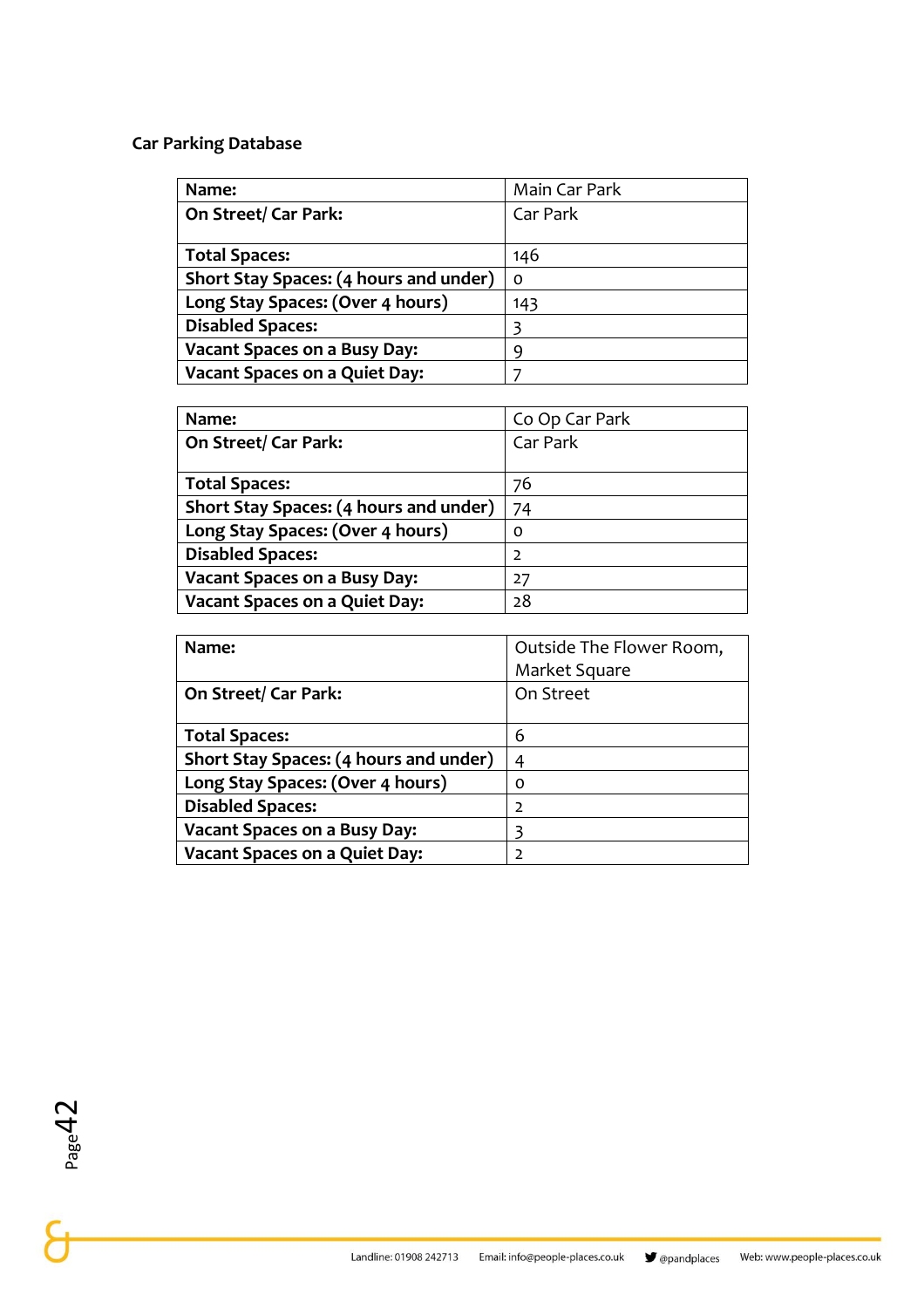| Name:                                  | Outside China Express, |
|----------------------------------------|------------------------|
|                                        | Market Square          |
| On Street/ Car Park:                   | On Street              |
|                                        |                        |
| <b>Total Spaces:</b>                   | 6                      |
| Short Stay Spaces: (4 hours and under) | 6                      |
| Long Stay Spaces: (Over 4 hours)       | O                      |
| <b>Disabled Spaces:</b>                | $\Omega$               |
| <b>Vacant Spaces on a Busy Day:</b>    | 0                      |
| <b>Vacant Spaces on a Quiet Day:</b>   | $\overline{2}$         |

| Name:                                  | Market Square  |
|----------------------------------------|----------------|
| <b>On Street/ Car Park:</b>            | On Street      |
|                                        |                |
| <b>Total Spaces:</b>                   | 32             |
| Short Stay Spaces: (4 hours and under) | 29             |
| Long Stay Spaces: (Over 4 hours)       | 0              |
| <b>Disabled Spaces:</b>                | 3              |
| <b>Vacant Spaces on a Busy Day:</b>    | $\overline{2}$ |
| <b>Vacant Spaces on a Quiet Day:</b>   |                |

| Name:                                  | Park Road |
|----------------------------------------|-----------|
| On Street/ Car Park:                   | On Street |
|                                        |           |
| <b>Total Spaces:</b>                   | 6         |
| Short Stay Spaces: (4 hours and under) | 6         |
| Long Stay Spaces: (Over 4 hours)       | O         |
| <b>Disabled Spaces:</b>                | O         |
| <b>Vacant Spaces on a Busy Day:</b>    | O         |
| <b>Vacant Spaces on a Quiet Day:</b>   | O         |

 $P_{\text{page}}$ <sup>Page43</sup>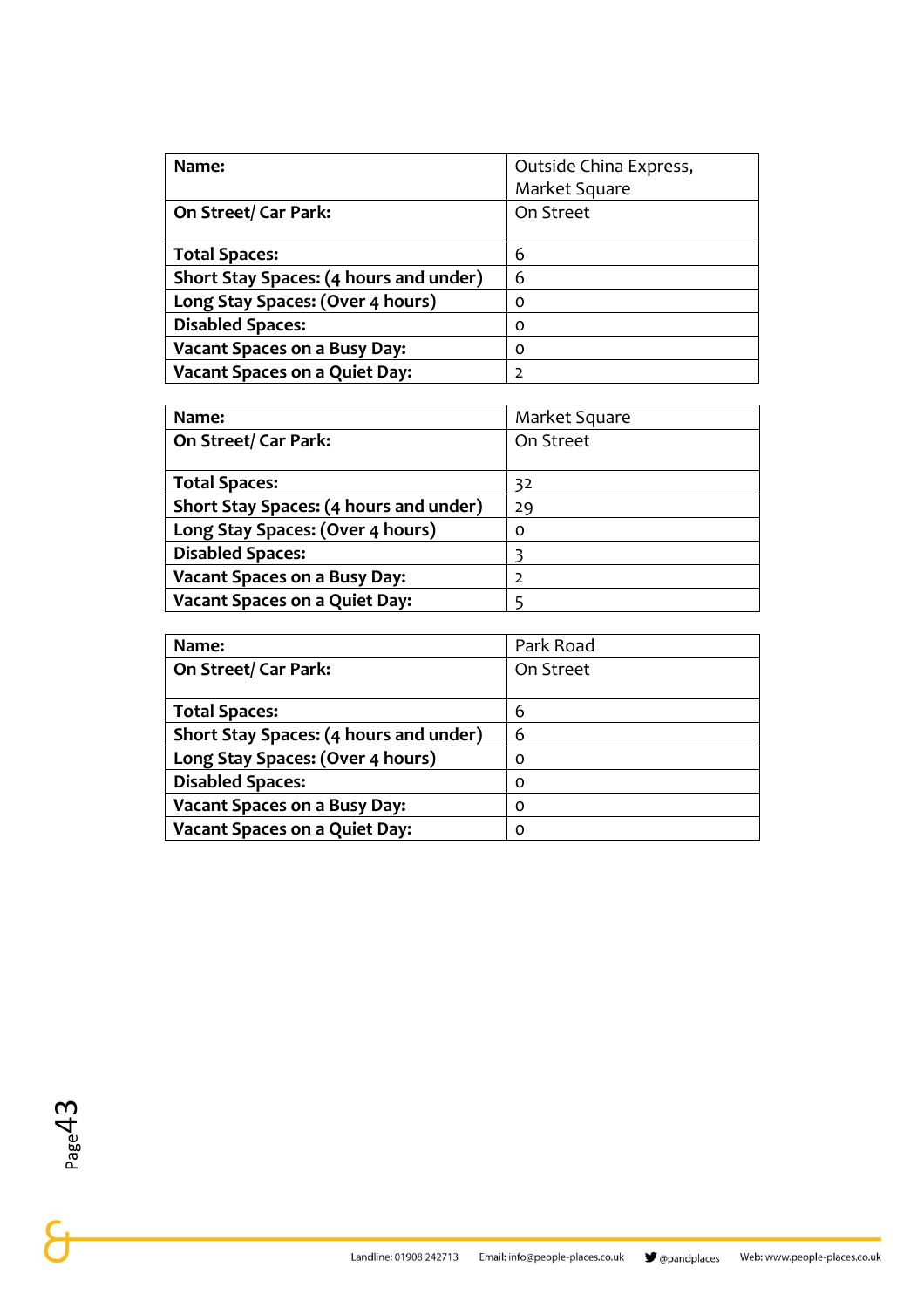| Name:                                  | From St Withuns Church, High |
|----------------------------------------|------------------------------|
|                                        | <b>Street</b>                |
| On Street/ Car Park:                   | On Street                    |
|                                        |                              |
| <b>Total Spaces:</b>                   | 16                           |
| Short Stay Spaces: (4 hours and under) | 16                           |
| Long Stay Spaces: (Over 4 hours)       | O                            |
| <b>Disabled Spaces:</b>                | O                            |
| <b>Vacant Spaces on a Busy Day:</b>    | 6                            |
| <b>Vacant Spaces on a Quiet Day:</b>   | 12                           |

| Name:                                  | Outside Friends, Market Square |
|----------------------------------------|--------------------------------|
| On Street/ Car Park:                   | On Street                      |
|                                        |                                |
| <b>Total Spaces:</b>                   |                                |
| Short Stay Spaces: (4 hours and under) | 4                              |
| Long Stay Spaces: (Over 4 hours)       | O                              |
| <b>Disabled Spaces:</b>                | $\Omega$                       |
| <b>Vacant Spaces on a Busy Day:</b>    | $\Omega$                       |
| <b>Vacant Spaces on a Quiet Day:</b>   | Ω                              |

| Name:                                  | Outside Sandy Town Council,<br>Cambridge Road |
|----------------------------------------|-----------------------------------------------|
| On Street/Car Park:                    | On Street                                     |
| <b>Total Spaces:</b>                   | 4                                             |
| Short Stay Spaces: (4 hours and under) | $\Omega$                                      |
| Long Stay Spaces: (Over 4 hours)       | 4                                             |
| <b>Disabled Spaces:</b>                | 0                                             |
| <b>Vacant Spaces on a Busy Day:</b>    |                                               |
| <b>Vacant Spaces on a Quiet Day:</b>   | O                                             |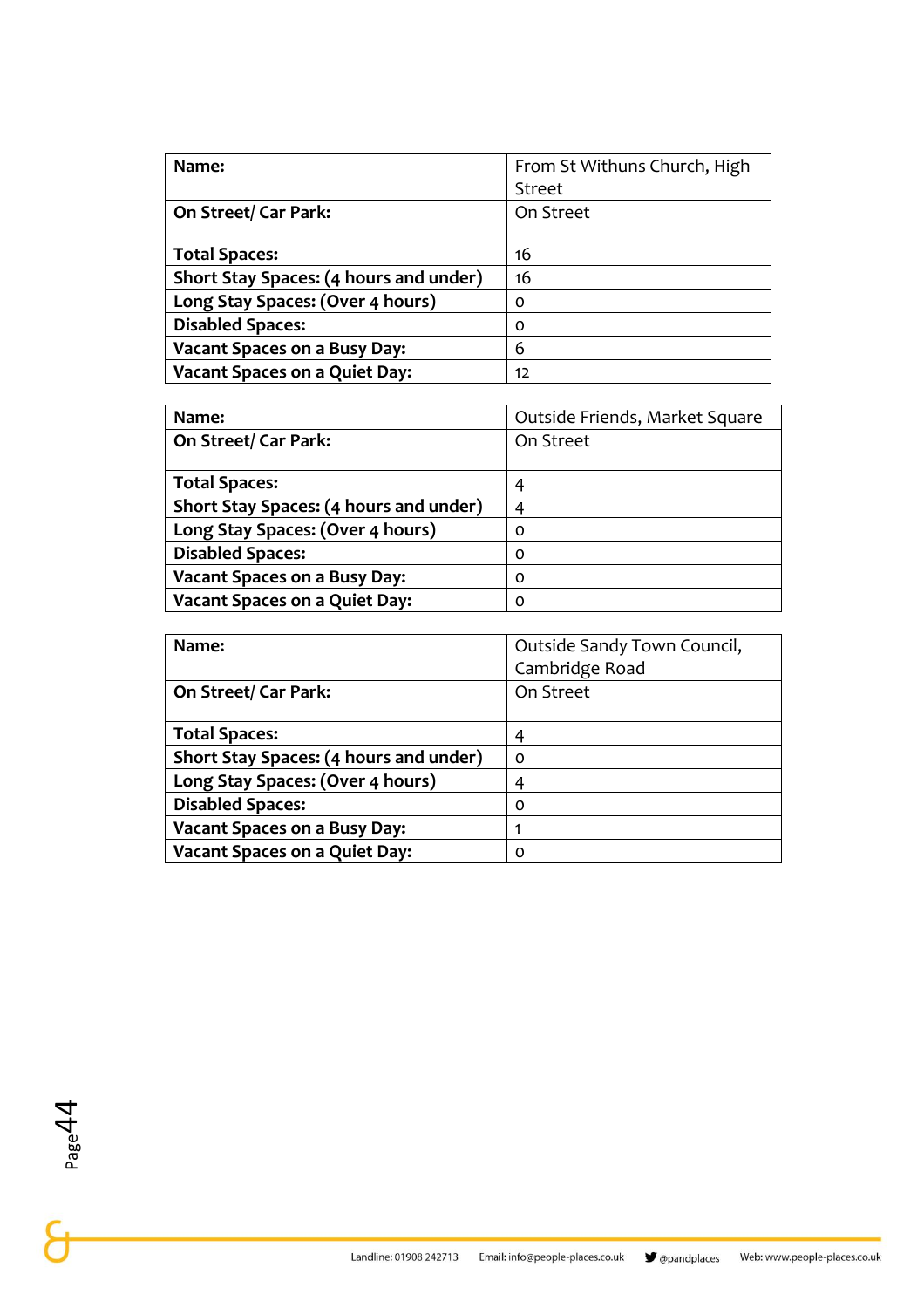#### **Town Centre Users Comments**

#### **Please tell us the reason for your answer. (Recommend a visit or not)**

#### **Lack of Retail Offer**

- ❖ The more people we get to use Sandy town centre, hopefully the better the facilities will become.
- ❖ it's convenient, and has what we need day to day. We mainly go to Gunns in the morning after the school run, and the library in the afternoon, after school (St Swithuns).
- ❖ To promote local business
- ❖ To keep it busy
- ❖ The town centre hasn't got a lot to offer the shop all seem to be the same type of shop selling the same stuff at different prices there are about 4 cafe selling the same type of food oh and the like 4 hairdressers and Barbara so if you want a crappy breakfast and a hair cut then sandy is the place for you however it would be nice I don't no if there was a clothes shop please for the love of god we need a clothes shop seen as we have 4 charity shop to shop for clothes now I like to do my part for charity but I think I might like to buy some new clothes
- ❖ Not enough on offer
- ❖ I don't see the need to go to another town if they have what you need in Sandy
- ❖ It's a small nice place to visit
- ❖ very limited shops mainly hairdressers cafes and charity shops. I usually go to the bank or the library and thats ii
- ❖ There isn't much in town that's worth recomending a visit for.
- ❖ Nothing to recommend get in the car and go to Biggleswade or MK
- ❖ Yes if I knew there was a shop suitable for the person I was recommending to!
- ❖ Friendly people
- ❖ Not a great deal wrong except there is a very limited selection of shops and no market. But nothing to recommend it
- ❖ There is not enough selection in sandy apart from fast food outlets hairdressers or charity shops. Sandy could do with something to do with kids clothing shoes etc something to get visitors to the town rather that sandy people have to travel out of town to get things that are needed.
- ❖ there are only 2 shops that might be usefull ,gilbys ironmongers and four seasons ladies dress shop. all the rest are obtainable anywhere. reminds you of a ghost town after 2 pm any day of the week.
- ❖ THERE ARE A LACK OF SHOPS, OTHER THAN CHARITY SHOPS AND **HAIRDRESSERS**
- ❖ There are still some interesting shops. Parking is free.
- ❖ Sandy has a few shops/services but could be enhanced as doesn't look

Page45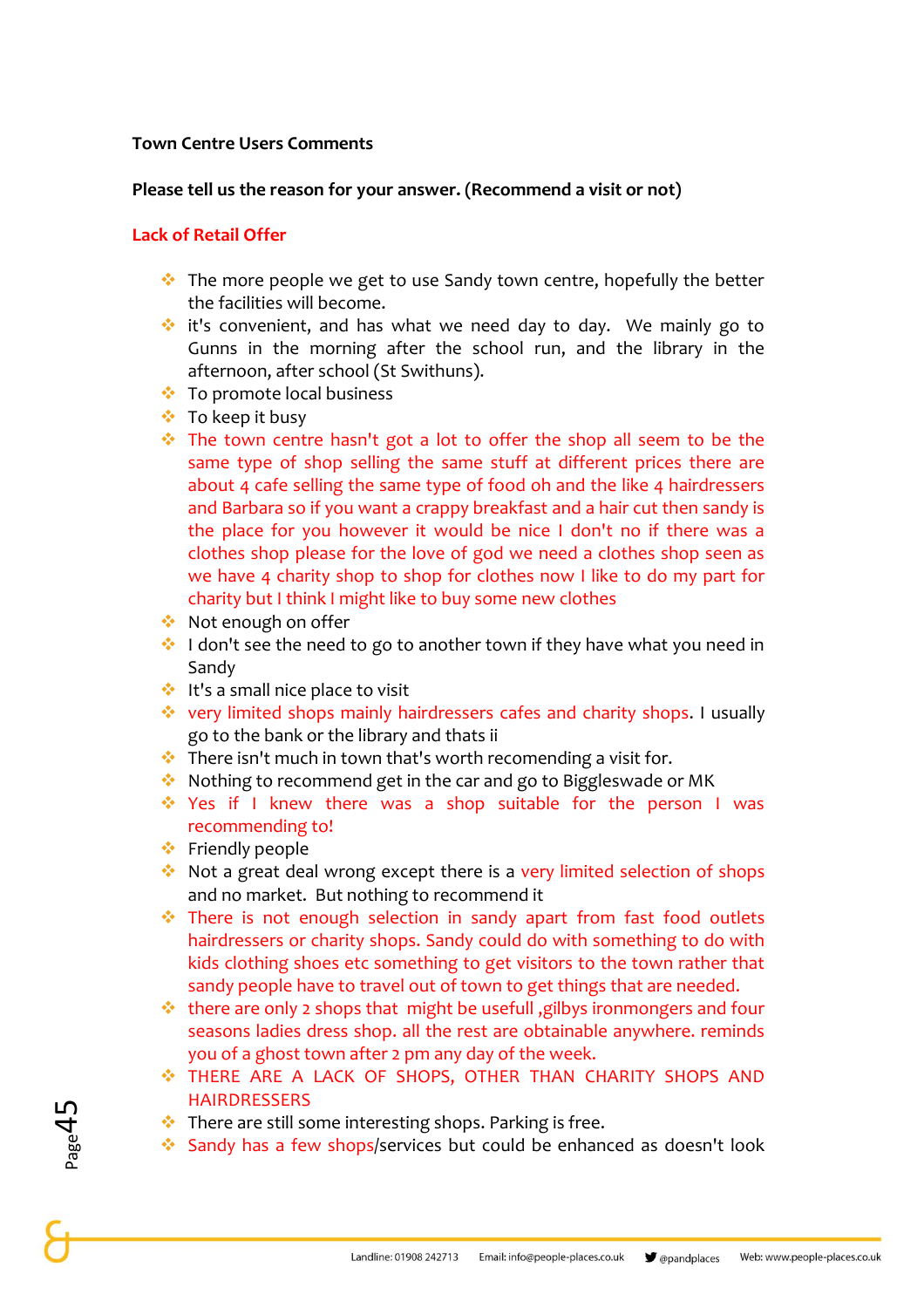particularly attractive. More flowers/plants, posts/railings/benches painted. Straighten sign posts. Better car parking, stop all day parking/commuter parking in the town car park.

- ❖ Friendly town centre
- ❖ It has nothing to offer apart from charity shops or hairdressers, lack of choice and empty shops. I would unfortunately prefer to go to another town or the larger supermarkets for cheaper items.
- ❖ There's no reason to come especially. If you want a salon, Indian or charity shop then yes but if not then you will find nothing else worth a visit.
- ❖ There's nothing cultural.
- ❖ There's not enough variety in shops and lacks a great food serving pub to draw people to the town centre. It's clean enough, but could be really pretty with a little more thought. Certainly you can buy 'essentials' but no more than that.
- ❖ It's ok but needs a lot of improvement and more variety of shops
- ❖ The town has no heart whilst the China Express and whilst it was open The Marjahra gave Resturant's of some quality there is a need for something with more everyday menu but with the same sort of environment. I couldn't buy a gift in Sandy the farmers market is a joke. You can't get a taxi unless you book weeks in advance , if you want to place a bet , rent a house and get a takeaway the place is brilliant but I find that except for Gunns and the Beauty Spot there is not much to recommend
- ❖ Too many of the same shop... how many cafes, hairdressers, nail bar, pubs and charity shops do you need?
- ❖ Convenient on foot
- ❖ I go for necessity for doctors or post office. Sometimes I will look in the charity shops or pop into the co op. There is only one decent coffee shop (mamas) and no decent pubs to meet for a drink (all local and mainly scruffy). I tend to meet friends and family elsewhere as there is more to do and more places to go.
- ❖ The two pubs in town are nice and friendly places, one or two nice places to eat, it offers bank and post office facilities and chemist which is useful
- ❖ With kids, start with a bison to the library and the great activities they put on for children. Then brunch in Chunkies, buy craft stuff and don't forget the milk. Enjoy spending pennies in the charity shops and run riot in the park. Make use of the many local groups, such as astronomy or breastfeeding support or history
- ❖ Without increased footfall in our town more shops will close, the town will die.
- ❖ Town centre is fine if you want a hair appointment, nails done or fast food otherwise there's little point. Too many of the same shops
- ❖ Very few shops make a casual visit pointless.
- ❖ THERE IS NOTHING TO DRAW PEOPLE INTO THE TOWN. WE HAD MORE

Page46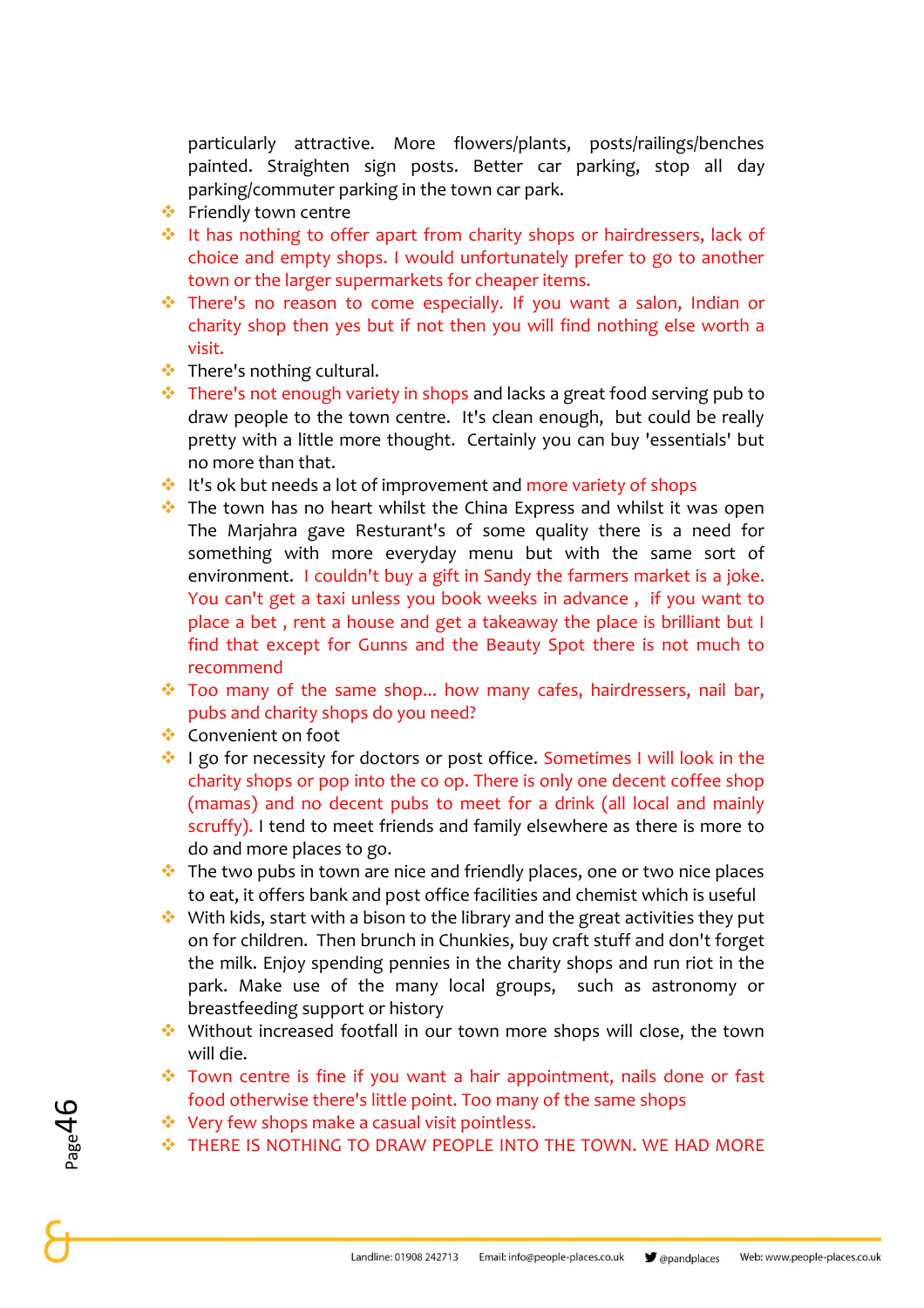#### AMENITIES AND SHOPS 40 YEARS AGO. SANDY HAS BEEN IGNORED FOR YEARS AND NO-ONE SEEMS TO CARE. ITS DEPRESSING AND HAS LOST ITS HEART AND COMMUNITY

- ❖ For access to physical amenities in the Sandy area, yes, I would recommend a visit. Also, its having some good independent shops (as opposed to just chains/ franchises) counts a lot for me. For recreational purposes however, no, there's very little.
- ❖ I do not understand the question or to whom I would be recommending it. I would recommend it for what it has to offer. I would not recommend it as a destination.
- ❖ nothing to do or see, no real choice since Tesco opened
- ❖ Nice friendly and has lots of historic buildings
- ❖ China express
- ❖ To visit All Seasons Boutique in the high street
- ❖ The town centre is in a dire situation. There needs to be more inward investment. Currently there is nothing to attract businesses to want to trade here. There is potential for more homes in sandy which would drive desirabilty of businesses to be here and yet some of the community take the not in my back yard approach.
- $\cdot$  The more visitors, the more popular it becomes. Also, the more visitors, the more shops, restaurants, etc are encouraged
- ❖ It's gone really downhill over last 20 years. Too many charity shops, cafes and hairdressers. Gangs of kids around causing trouble. Awful public toilets.
- ❖ Not enough variety of shops, too many hairdressers.
- ❖ there is not enough there to recconmend
- ❖ We must support our town or it will die.
- ❖ We need to support our local shops and businesses. Good for the economy and environment.
- ❖ Only come to Sandy to work and nothing currently draws me back at any other time
- ❖ Not enough shops or facilities
- ❖ Handy for bits and pieces, food, hardware, hairdressers, etc.
- ❖ Unattractive, minimal variety
- ❖ Easy to get there and always plenty of parking. The free parking on the market square is good.
- ❖ Nothing to recommend all the same, takeaways hairdresses and charity shop
- ❖ Most every day items can be sourced in town ,but lack of choice is a problem.
- ❖ But only to visit the people, not much to do or show in sandy...not even a 5 min drive through, no Interest in stopping
- ❖ LACK OF VARIETY OF SHOPS
- ❖ Not enough choice
- ❖ I live here and do not drive so it is necessary for me to visit the town. If

 $P_{\rm age}$ 47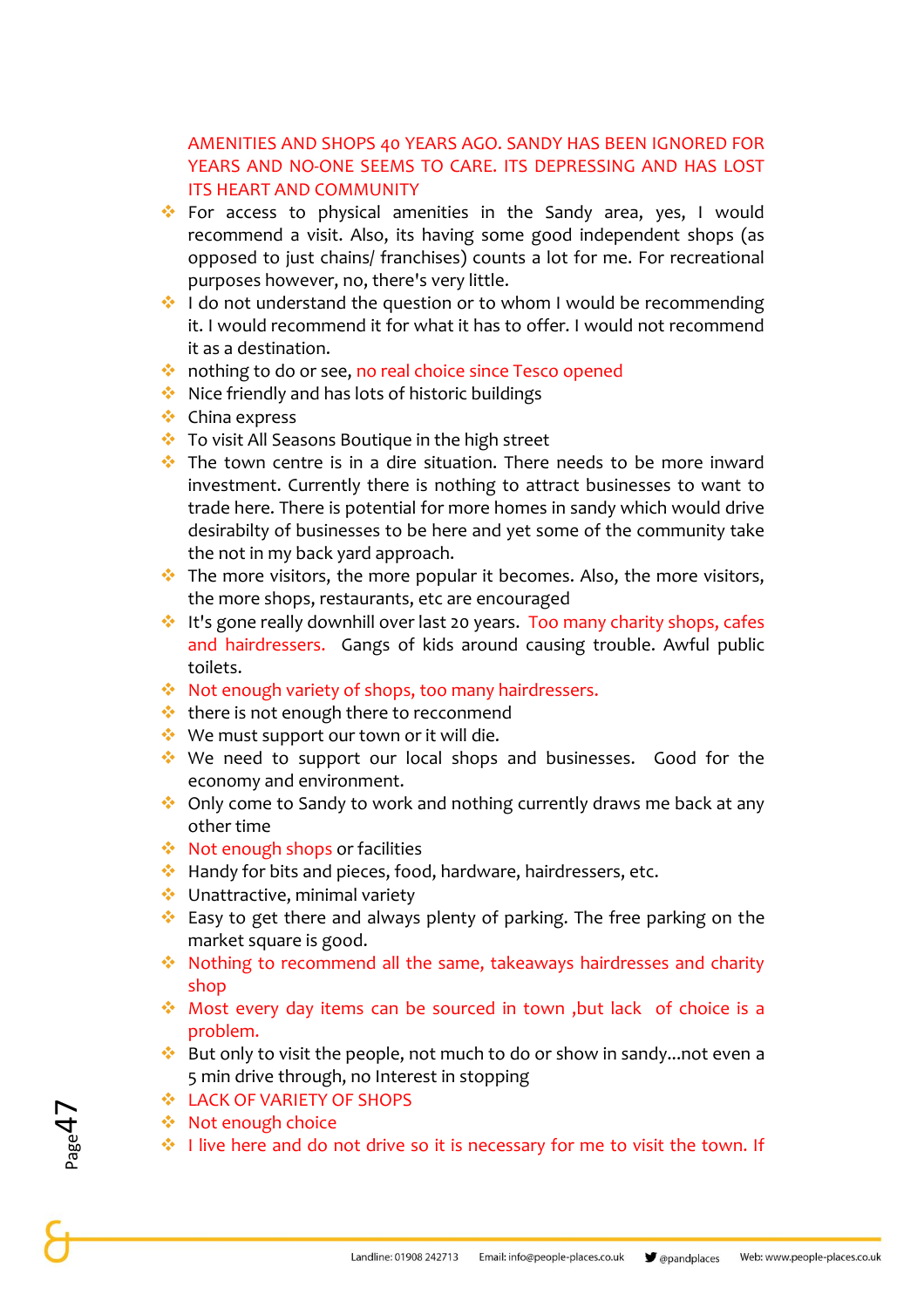anyone needs shopping then I recommend going to Biggleswade or Bedford to shop for clothes, shopping, anything really. Sandy lacks a good clothing store. It would benefit from a discount store like Poundland. Also a fast food restaurant would be much appreciated by many people.

- ❖ It has too many hairdressers, charity shops and betting shops. Needs more character in keeping with age of town.
- ❖ Range of facilities within walking distance eg shops, doctors, dentist, post office, library
- ❖ lack of decent shops
- ❖ I would recommend if convenient. There aren't enough good restaurants to recommend to people who live outside of Sandy.
- ❖ Very poor range of shops
- ❖ nothing to hold my interest
- ❖ Good range of eating places and services.
- ❖ Aside from the post office and chemist there's little to encourage me to stay. Plus parking is an issue. It's a shame there are not more nice places for coffee or food.
- ❖ Good based for a country walk. My home town.
- ❖ LOCAL BUSINESS, CHEMIST, FLORIST
- ❖ Shops are too basic and too many charity shops and similar shops. No variety.
- ❖ I would qualify my answer by saying that there are too many of the businesses that are inconsistent in their opening times. I was staggered to find on moving here that Sandy virtually closes on Saturday afternoons.
- ❖ It's a nice enough town centre if you can get parked
- ❖ To visit a particular retailer.
- ❖ It's all right as a local centre near where I live but there's nothing that makes me feel like it has a "wow" factor and that I'd \*want\* to visit it if I didn't have to get a specific thing or make use of a particular service. I just wish there was more going on there that would encourage local residents to make better use of the place.
- ❖ My home town
- ❖ Sandy needs more visitors or it will die as a town
- ❖ Sandy has everything you need for your essentials, it does need more variety of shops less hairdressers and more daytime cafes/ restaurants (only 1 cafe in town I would want to visit that doesn't sell chips!)
- ❖ There's need to be a greater choice of retail options
- ❖ Very little offering
- ❖ If it serves a need more likely to be visits by residents than casual or even planned visitors
- ❖ Limited choice of retail outlets and nowhere open on Saturday afternoons!
- ❖ More interest required and reasons for people to visit and socialise.

 $P_{\rm age}$ 48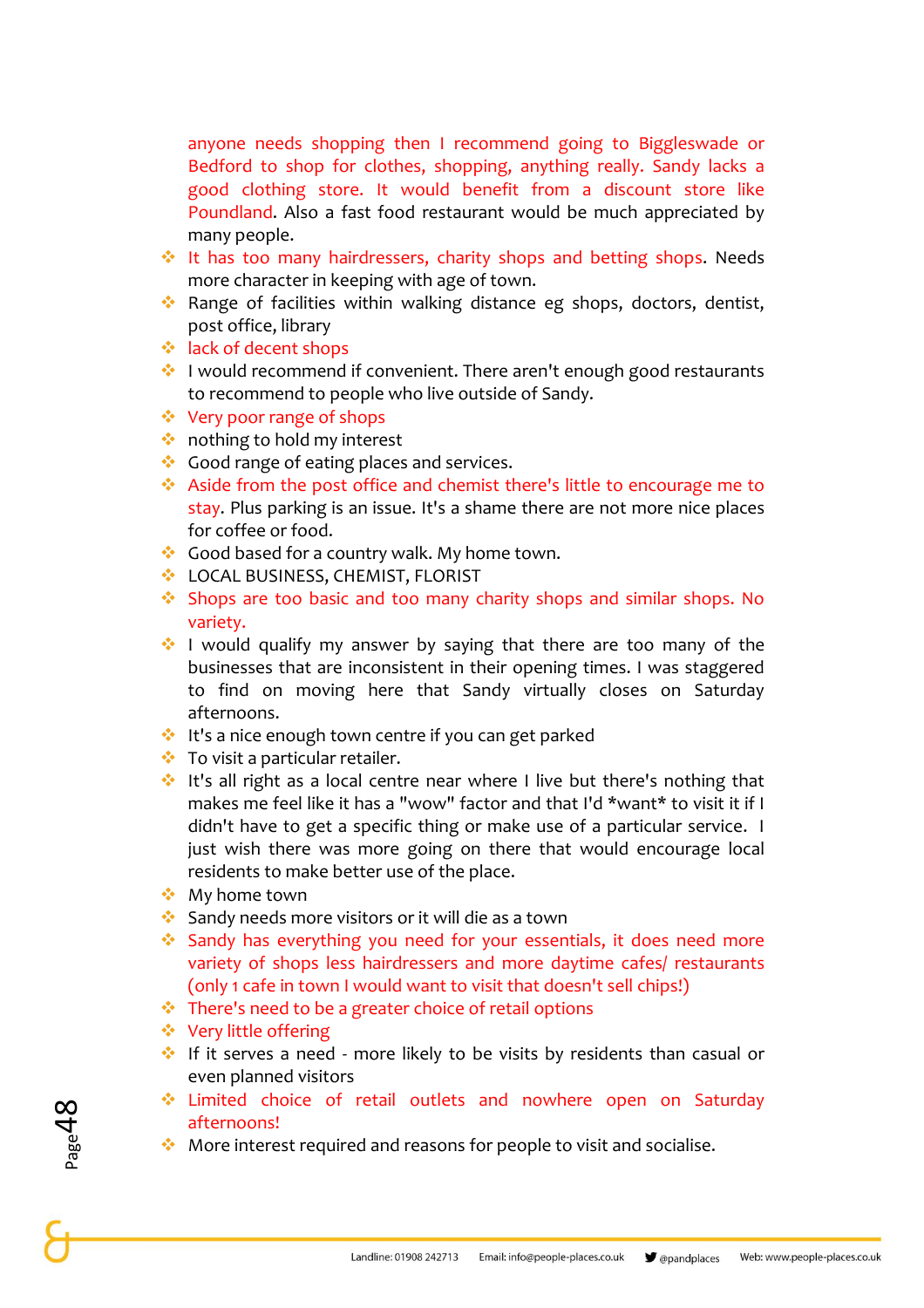- ❖ Some useful facilities. Easy to walk around thanks to pedestrian crossing placement.
- ❖ No shops of any interest to buy anything from. Too many hairdressers not enough shops to buy decent clothing or homewares.
- ❖ It's a \*\*\*\* hole
- ❖ There is nothing wrong with Sandy town centre. But it is a small town with nothing in particular to recommend !
- ❖ Not a lot here anymore
- ❖ Not enough variety of things to do. Too expensive.
- ❖ We have a good bakery and a great library
- ❖ Nothing in the town
- ❖ Plenty of cafès to meet up in, a fab flower shop, good library and food stores
- ❖ It would be great to see more variety of shops & restaurants/cafes than is currently available
- ❖ There has been a decline of the high street with less and less being offered. The congestion of the high street due to the number of crossings makes it time consuming to get into the town
- ❖ good if in the area, otherwise no
- ❖ Not much there. No bank now and few shops
- ❖ Not enough variety in town centre
- ❖ Too many of same shops
- ❖ There is nothing there
- ❖ Nothing in the town apart from charity shops and cafes
- ❖ Not enough shops, cafes, restaurants
- ❖ The cafes in sandy are OK
- ❖ Handy for my needs, food, papers, chemist, library, would like more shops, but Sandy people would not use.
- ❖ Lack of independent shops & choice of shops
- ❖ Need to preserve local facilities
- ❖ Nothing there but charity shops, fast food places and nail bars no proper clothes shops
- ❖ There's nothing to do in town
- ❖ But mainly to local people
- ❖ Very limited shops, too many hairdresser's and estate agents. Weekly market sold off to big company that destroyed the market. very poor transport links and they are very expensive. I moved out of the town because of the extensive building to the north of the town at fallow fields, without any extra doctors, pubs, or lesiure facilities to accommodate the influx of new people.
- $\cdot$  The town centre has nothing to offer the casual visitor and is empty by 2pm.
- ❖ It's got a lot of nature on its doorstep.
- ❖ Sandy town centre has a poor retail offering, especially in terms of variety. Clothing and footwear are particularly under-represented and the

 $P_{\rm age}$ 49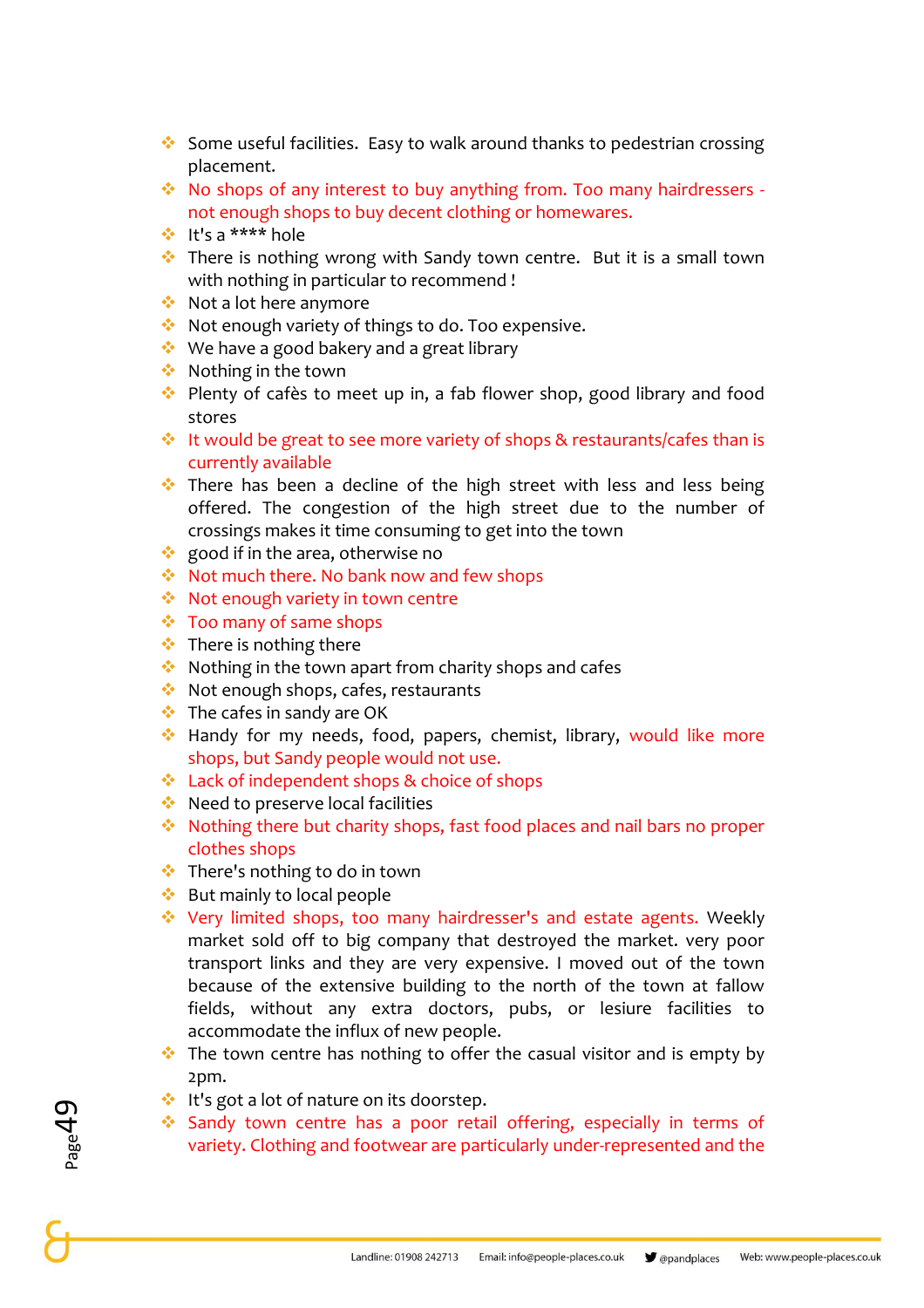cuisines available are limited. The amount of empty business properties makes the town centre look drab and unkempt.

- ❖ Not much to do, limited shops, very few nice places to eat. Prefer to go elsewhere
- ❖ For a small town has too many charity shops. Could do with a fresh greengrocer
- ❖ The variety of shops is very poor and the town does not have a real focal point to attract
- ❖ There's nothing unique.

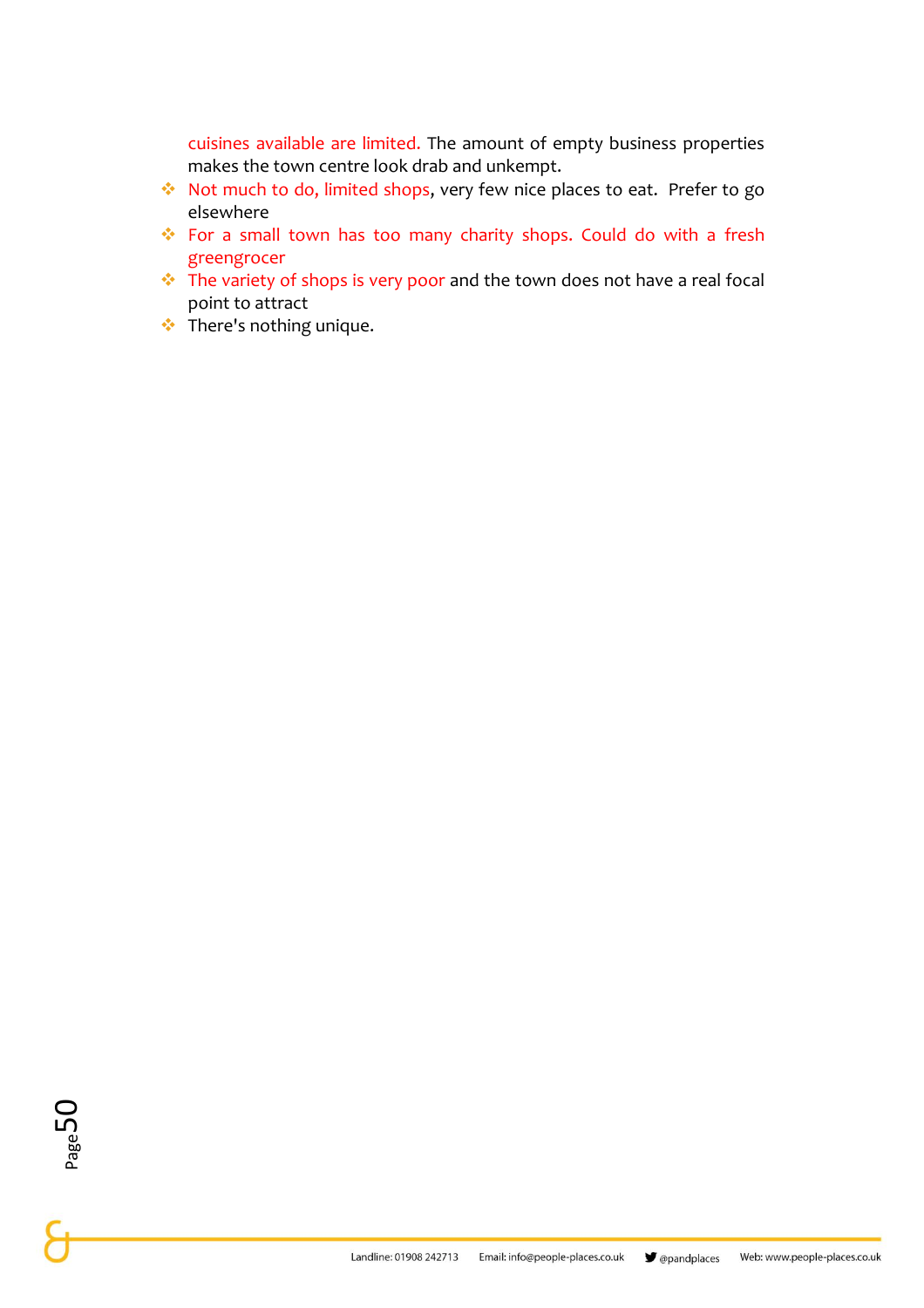#### **What two suggestions would you make to improve the Town Centre?**

**Improve Retail Offer Traffic Flow Improved Car Parking Improved Food and Drink Offer Market**

- ❖ Re-open the premises that used to be the Maharajah as a wine bar/tapas bar style place. At the moment it's a blot right in the centre of the town and has been closed for too long.
- ❖ Replace the ugly "scaffold pole" style railings in front of the parade containing the Flower Room and the library with something a bit more aesthetic.
- ❖ Reduce the traffic, particularly HGVs. Find a way of filling the empty shops.
- ❖ Re paint shop fronts and notice boards, general tidy up. Encourage further food premises that aren't curry houses.
- ❖ 1.More effort needed to provide a market 2. Some shops have a staff training need
- ❖ Maybe add a couple of leisure facilities within the town centre or close to the town centre?
- ❖ A clothes and to get reed of a few shop that are the same and replace them
- ❖ High street shop
- ❖ Homeward shop
- ❖ Cafe/bar/bistro for lunch
- ❖ Less duplicating of retail outlets and more different types of shops, ie Greengrocers, Wet fish shop, pet shop shoe shop
- ❖ Sandy is a market town so bring back the market but make the pitch fees much cheaper than they were. That would bring people into Sandy or keep the ones who live in Sandy here.
- ❖ More facilities
- ❖ Better parking to prevent parking down residential streets
- ❖ Not really sure what can be done I used to go to the market and I do miss that but apart from that there is nothing to draw people to the town centre
- ❖ Get more variety of shops.
- ❖ Easier parking
- ❖ Car parking! the large town car park is awful, you can hardly ever get a space as it is always full! Possibly parking from those using the train station but can't be bothered to pay! Maybe a collect ticket on entry and pay at machine then put ticket in at exit barrier! 1st hour free then 50p per hour after that!? Or have cameras like Tesco so that you can stay for up to 2-3 hours for free and then if you stay longer you'll have to pay!?
- ❖ Parking will likely get worse if the doctors surgery is moving in!
- ❖ Parking and banning of lorries through the town centre

 $_{\rm Page}$ 51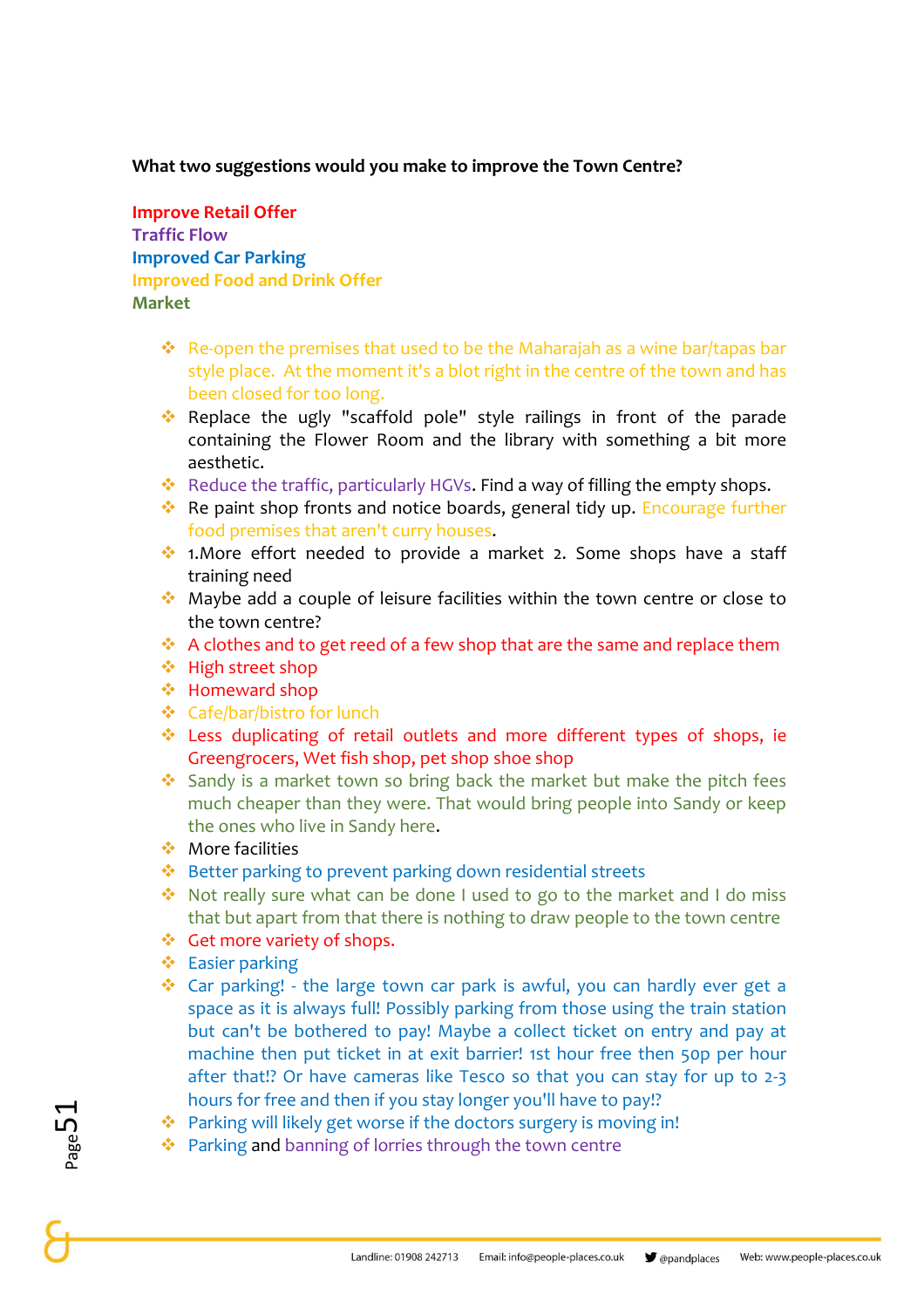- ❖ More interesting selection of shops (less curry houses and hairdressers)
- ❖ Public toilets are horrible
- ❖ More selection
- ❖ WORKING CCTV
- ❖ lower the cost of council tax/rates. get owners to drop rent prices for first 6 months. to encourage people to open new shops.
- ❖ Car parking- I would suggest time limits on car parking as I always find it a struggle to find a parking space. I do not believe it would be good for the town if visitors were to be charged for parking but by implementing time restrictions to the main car park I think would help free up some of the spaces available as I am aware that this car park is being used by commuters.
- ❖ A GREATER RANGE OF SHOPS
- ❖ Retailers, especially independent ones, open at least 6 full days. It's no good saying it isn't worth it, there are bound to be quiet times. Follow the example of Biggleswade shops.
- ❖ More flowers/plants planting to encourage more people to sit out and enjoy the surrounding
- ❖ Improve car parking
- ❖ More variety of Restaurants (family centered)
- ❖ Cinema or swimming pool.
- ❖ A little wine bar and some more retail shops
- ❖ Increase the range of shops instead of having so many hairdressers/barbers.
- ❖ Sort out the issue of dog fouling (although this problem applies to the whole of sandy, not just the town centre)
- ❖ Stop HGV vehicles using the main high street as a rat run to the A1. If this is not possible put time or weight restrictions on the high street for large vehicles i.e. Congestion charge them if over the size of a small van
- ❖ Lower shop rental etc so more choice can come to town for shopping,
- ❖ Bring a good farmers market to the town every now and them not the 2 stalls by Gunns.
- ❖ Modernise the town by making the shops more inviting and parking
- ❖ More cafe and charity shop
- ❖ 1.I would love to see and use a good market with fresh produce and local handmade goods in enough variety to shop there.
- ❖ 2.A community centre with broad uses such as community cafes, support groups, workshops, sales, youth clubs, community entertainment etc.
- ❖ More fashion shops
- ❖ Music venue
- ❖ Work to diversify and create variety shops.
- ❖ A compelling community pub.
- ❖ More parking and we need local banks here
- ❖ Fill the empty shops with something we haven't got already.
- ❖ Encourage a European Restaurant in to the town, Gaffneys before it closed was lovely to walk down to after a days work or a lazy Sunday for a bite to

 $_{\rm Page}$ 52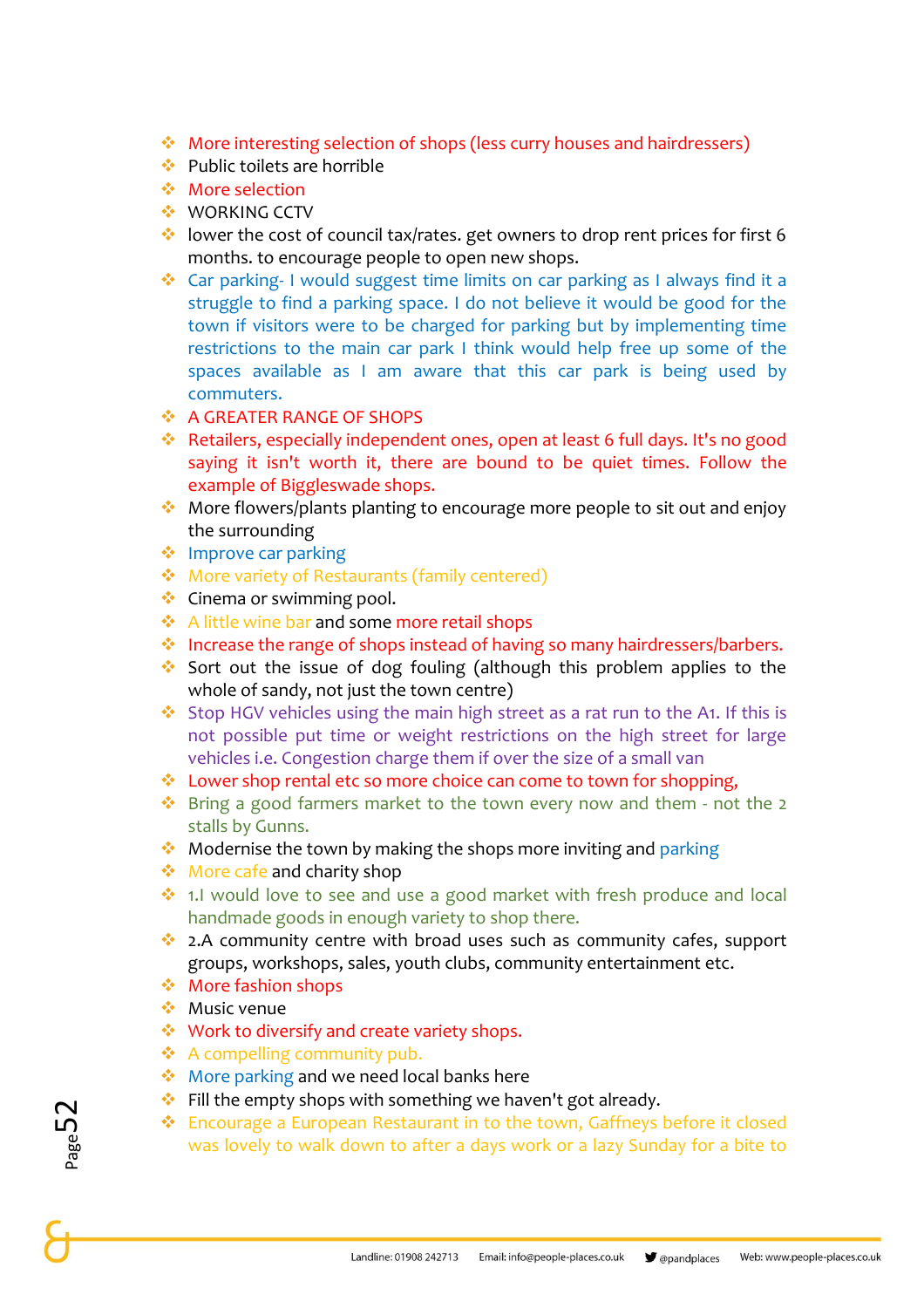#### eat in pleasant surroundings.

- ❖ Ensure the shop rents are feasible for start-up businesses so there is more variety.
- ❖ Something is needed for teenagers to do too
- ❖ A larger variety of restaurants/ bars.
- ❖ Lack of banks
- ❖ Empty shops
- ❖ A decent friendly and modern bar/pub would be great. Especially if it did nice meals throughout the day including coffees etc. I liked Will Bs but obviously it wasn't in the town centre.
- ❖ I don't think many shops would survive and I often shop online now anyway.
- ❖ Reduce business rates, there are many people that would like to set up in business but it is made impossible by the ever increasing business rates, it doesn't make sense as the shops remain empty and also the variety shops are limited
- ❖ We desperately need better transport to the villages
- ❖ shoe shop / children's clothes
- ❖ Better mix of good retail outlets and more parking facilities.
- ❖ Diversity
- ❖ Make units more financially attractive for retailers and discourage even more restaurants and non- retail uses.
- ❖ Reintroduce the market but into a visible place, i.e. the market square, which will attract passing trade.
- ❖ I support the idea of a 'residents arcade's shop unit, where stalls can be rented on a daily basis. This will bring more interest and variety to the town.
- ❖ Ideally the volume of through traffic should be reduced, but this is an impractical suggestion.
- ❖ Improve congestion at school run times
- ❖ Better public transport links
- ❖ GIVE PEOPLE SOMETHING TO WANT TO GO INTO THE TOWN, BETTER SHOPS, GOOD EATING, A GOOD ENGLISH RESTAURANT, NOT JUST COFFEE SHOPS, HAIRDRESSERS AND NAIL BARS. THERE NEEDS TO BE SOMETHING FOR ALL AGES AND ACTIVITIES FOR YOUNG AND OLD.
- $\cdot$  i) A more visible police presence there is crime here, and the perpetrators know the response time will be longer since the police have to come from Bedford.
- ❖ And ii) investigation in to why local bus companies have to charge so much just to stay afloat. The train is actually cheaper; I can see why everyone here drives if it's an option, when public transport can be so prohibitively expensive. So: possible subsidies for public transport. I'm aware both of the above are increasingly tough to implement in this period of cuts to local authorities and governmental organisations, but they would still be on my wish list as priorities.
- ❖ More shops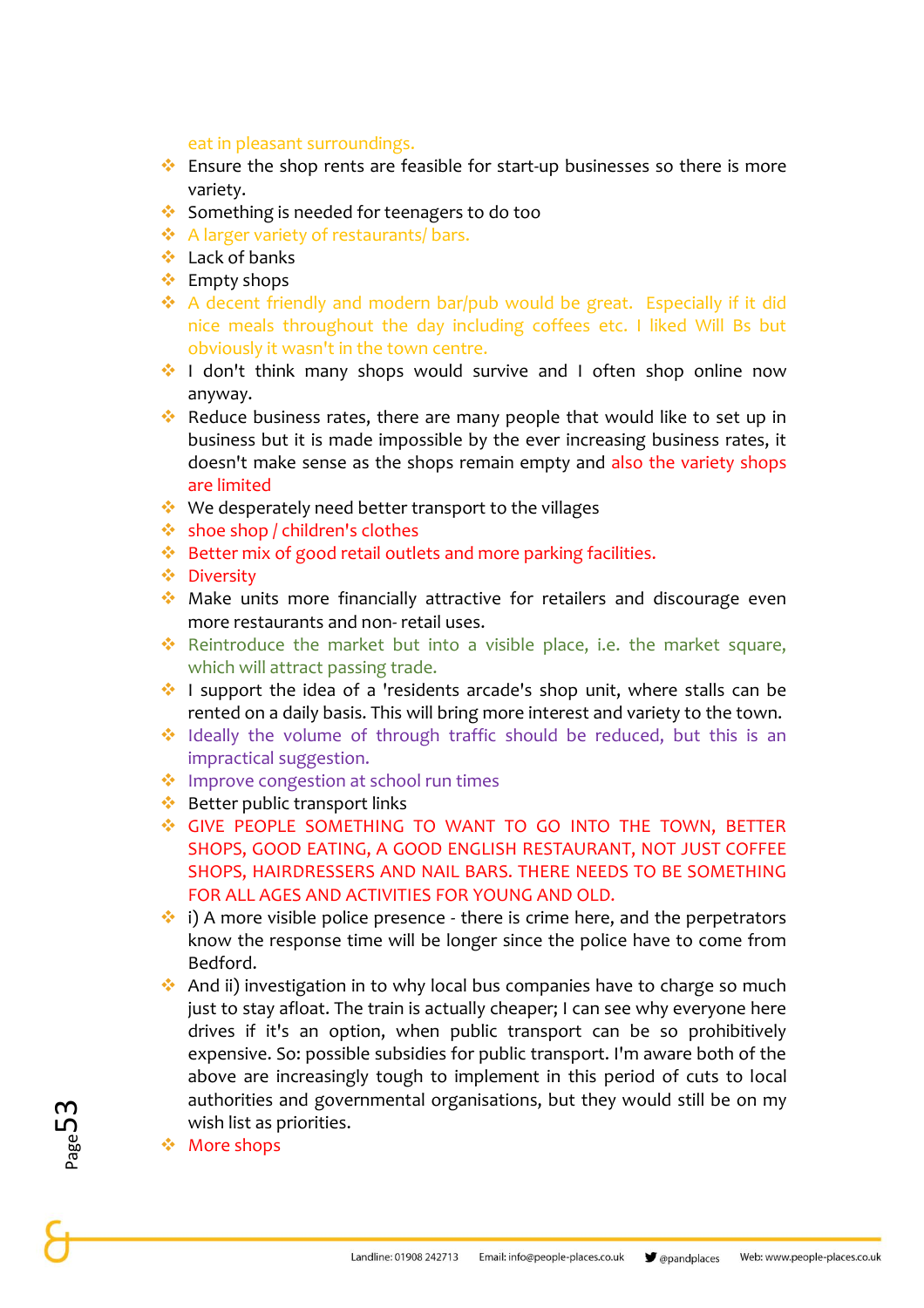- ❖ Take through traffic out of the High Street and improve signage for HGV's on the A1 so they do not end up lost using the town centre to perform uturns at either end to retrace their route.
- ❖ Close Tesco, reduce rents to allow more small independant businesses start up. Have a regular market again to bring folk to the town. Open a pub that did a decent lunch to serve the businesses. Have an indoor market or similar in the old Maharajah. Ban garish shop colours in the conservation area.
- ❖ Needs Clothes shops.
- ❖ Needs Cinema or leisure facility
- ❖ Variety of restaurants/takeaway
- ❖ More frequent busses
- ❖ Employ a town centre Consultant to help, support and encourage new businesses to come to town.
- ❖ Re-open Barclays on a Saturday as I know this has affected local businesses.
- ❖ Write to some chain restaurants to see if they would come to town which in turn would bring people to town.
- ❖ Organise a monthly farmers market. This would be people to town (if marketed properly). Perhaps another job for town centre consultant to do. I could go on.......
- ❖ Encouraging other small traders into town.
- ❖ Keep car parking free.
- ❖ The needs to be a better food and beverage offering in the town. There is currently no where really for residents to spend there money and keep it in the community. A good example is Potton where residents have a similar basic market square but the business's are held in higher esteem.
- ❖ It could also be an idea to run a farmers market or themed market on the weekends in the summer. If advertised correctly it would residents from surrounding area.
- ❖ Replace the industrial railings by the library.
- ❖ Reduce the influence of people who own multiple shops in the town centre
- ❖ Tackle anti social behaviour. Have a wider range of shops giving good value (not ripping off people)
- ❖ More variety of shops.
- ❖ Improve cafes/variety of restaurants.
- ❖ To encourage new businesses they need financial support for at least the first 3 years, this would be a way to lead the county, to show initiative and to help to put Sandy back on the map.
- ❖ For the councils involved not just to talk but to put ideas into action. New homes are needed and people need to enjoy where they live so infrastructure needs to include HOW they are to live. Cap the price of building land and use money to regenerate suffering towns that are commuter towns like Sandy often used for the railway and the A1.
- ❖ Reduce business rates to encourage newcomers to the retail sector, too many shops are empty at the moment, makes the town look awful.
- ❖ Do NOT allow anymore fast food outlets/hair dressers/nail bars into our

Page54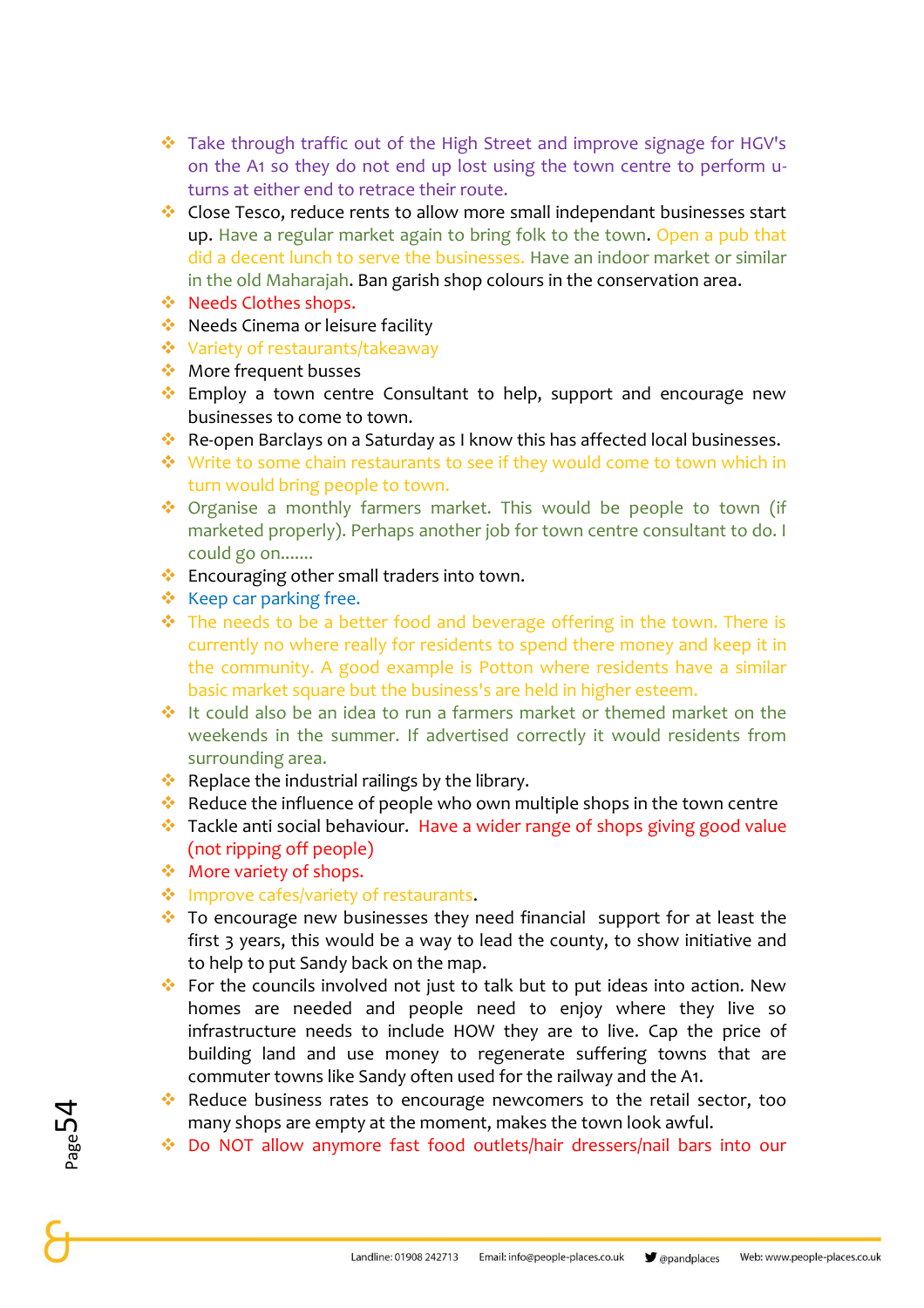#### town centre, there are already enough.

- ❖ Control of parking and traffic flow. 3 crossings which are independent which should be connected together. Also to have lorries unloading at peak time is disruptive to the traffic flow.
- ❖ A welcome to Sandy information board advertising the shops to be placed where it can be seen by passing motorists - ie on paved area next to Post Office.
- ❖ Resolve the chicken/egg situation where we have few people in town on saturday afternoons because premises close early, because we have few people in town in the afternoon. How do we resolve this?
- ❖ Little Italian place moving to empty restaurant in square
- ❖ Sports shop
- ❖ More independent shops
- ❖ Community centre
- ❖ More retail outlets. Good Restaurant/Bistro
- ❖ Better lighting
- ❖ Police patrols
- ❖ 1. An English cuisine
- ❖ 2. Place of entertainment
- ❖ A crossing near the train station would improve safety.
- ❖ A speed bumps down West Road and/or parking restrictions so that people cant double park.
- ❖ Variety of shops, not just food places
- ❖ Things for younger people to do
- ❖ an improvement to the front of some worn down shops and a better variation of shops
- ❖ More diversity
- ❖ More events
- ❖ More quality food shops instead the cheap end cafes. Nice restaurants? Pub serving food?
- ❖ More choice of shops & a decent restaurant serving English Food
- ❖ Sorry have to put SAFETY as a first priority! Those crossings in Sandy town are dangerous
- ❖ Community driven shops
- ❖ And an enclosed but monitored hangout that would be suitable for all including kids, teens and adults alike.
- ❖ GOOD ENGLISH REATAURANT
- ❖ BETTER RANGE OF SHOPS
- ❖ More choice of shops.
- ❖ Clothing store such as Matalan
- ❖ Discount store (eg. Poundland)
- ❖ Also a fast food restaurant
- ❖ More parking facilities
- ❖ More shops
- ❖ It's ok for us but we would love to see a thriving market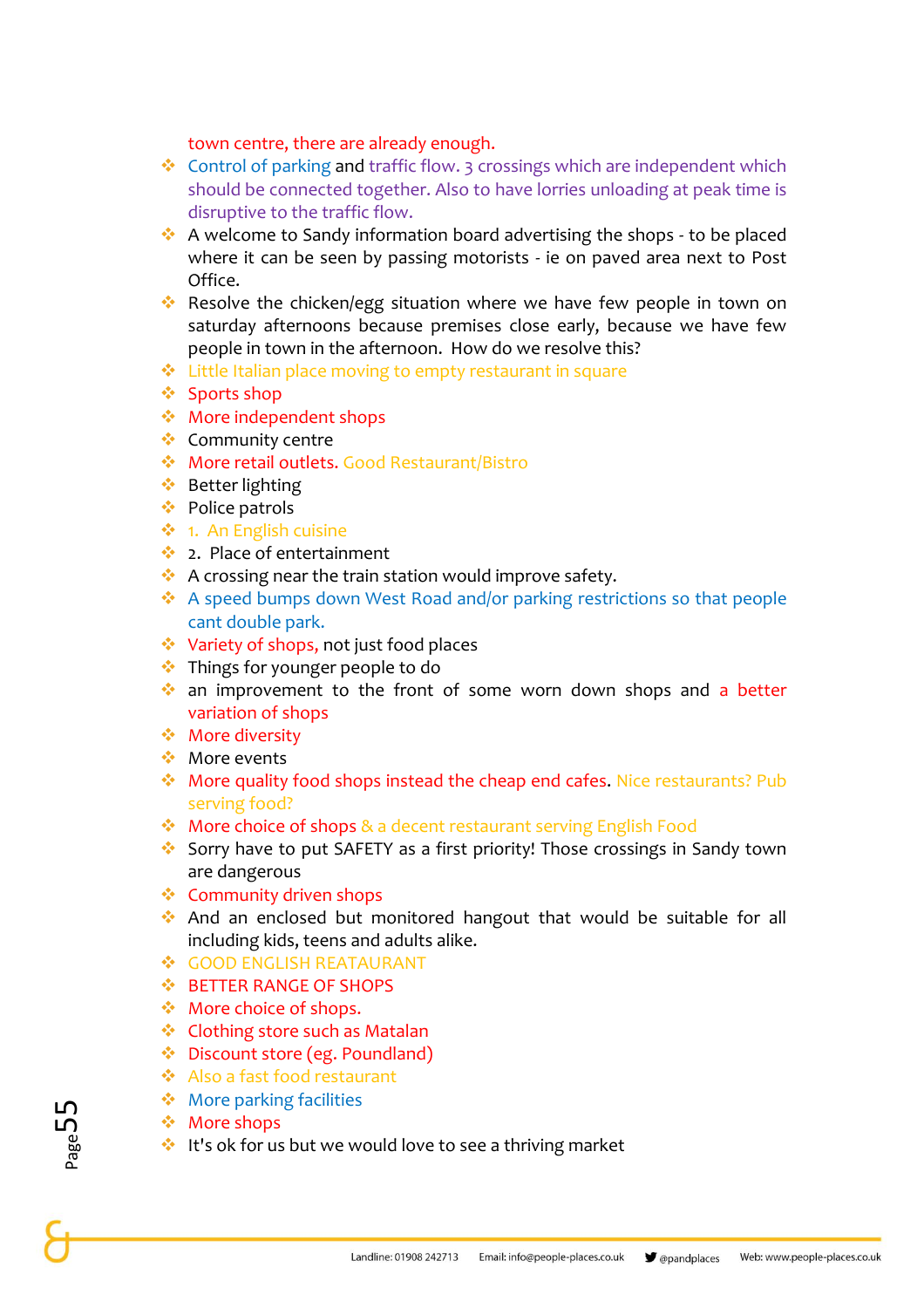- ❖ More retail shops and restaurants (including a coffee shop i.e. Starbucks, Costa).
- ❖ Improved range of shops
- ❖ reduction in volume of traffic in High Street
- ❖ A better range of shops, maybe antiques market or similar or an indoor market
- ❖ Restrict HGV movements through the town centre.
- ❖ Make more parking areas short stay to encourage casual visitors to use the town centre facilities.
- ❖ Better free parking facilities. Encouraging better businesses.
- ❖ Town centre pub which does decent pub food/ home cooking eg roasts, pies etc
- ❖ Keep key services in town eg bank
- ❖ MORE SHOPS.
- ❖ RETAIL PARK
- **❖ DIFFERENT BUSINESSES**
- ❖ Improve the variety of shops
- ❖ Provide more events to attract.
- ❖ Open on Saturday afternoon.
- ❖ Accept that you will not always be busy but be consistent in your opening hours.
- ❖ Less hairdressers, less charity shops, less cafes
- ❖ More shops what people want, like Stead and Simpson which was very popular. Shops where you can buy children's, women's and men's clothing and shoes at a reasonable price and a shop where you can get gifts/presents.
- ❖ Something/somewhere for 12-18 year olds to go
- ❖ Less traffic
- ❖ Not to allow anymore hairdressers or cafes.
- ❖ More car parking and more car parking!!!!
- ❖ 1 Reduce the number of restaurants/service trades and encourage more specialist shops of ANY type.
- ❖ 2 Reintroduce the market into Market Place, not hidden away.
- ❖ Some more types of shops perhaps a mix of local retailers and "big" named retailers.
- ❖ Perhaps re-visiting the idea of whether or not a regular market would be of interest to residents/visitors?
- ❖ Move the bus stop & get more retails shops in instead of cafes, hairdressers & charity shops!
- ❖ Better variety of shops to include clothing for men and women. A presence of Police and Traffic Wardens to instill a feeling of more safety for residents.
- ❖ Better range of retailers. Currently very limited.
- ❖ A family restaurant is needed.
- ❖ Less charity shop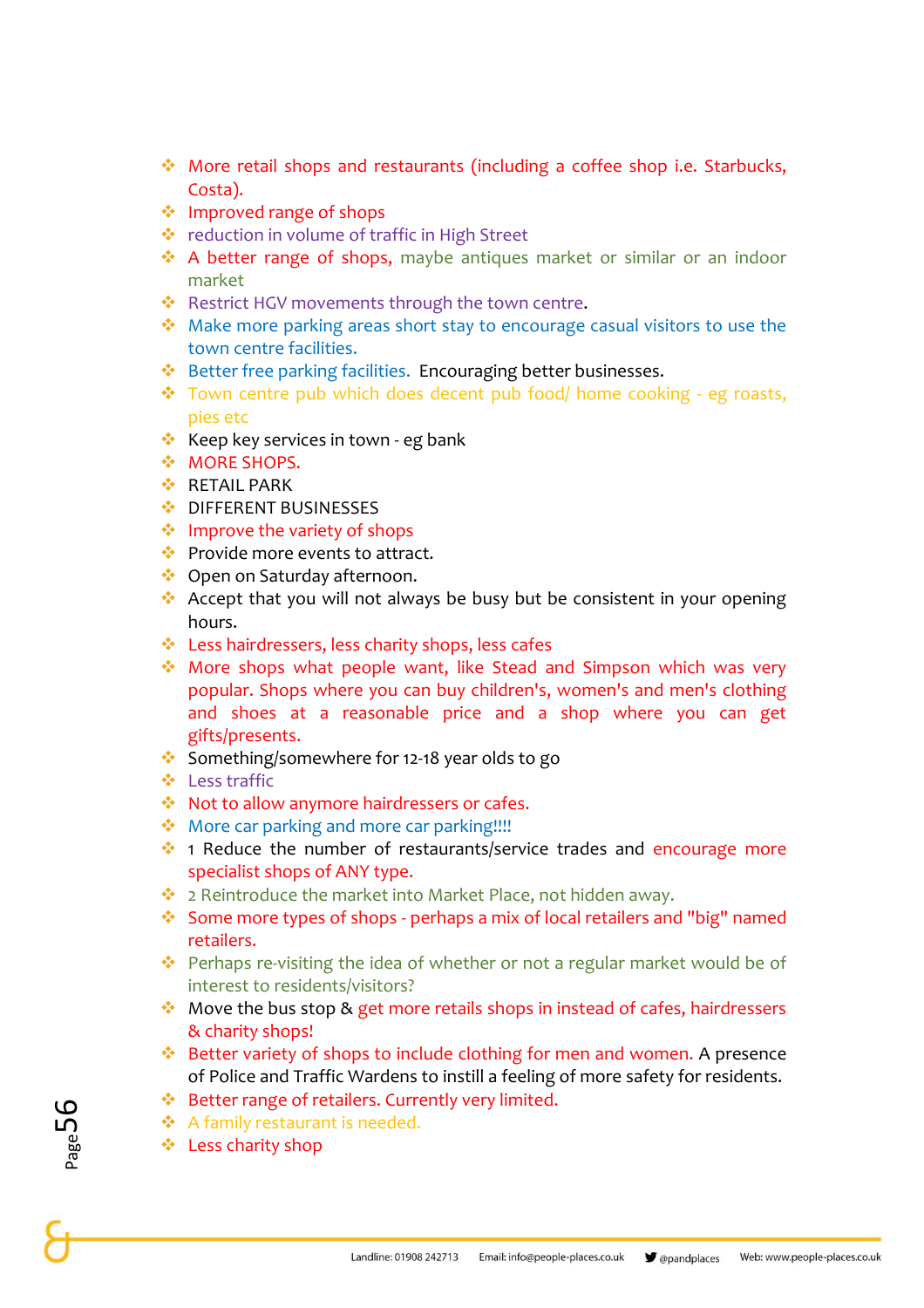- ❖ Greater choice of retail
- ❖ Bigger names offering a wider spectrum of goods, fewer charity shops and cafes. My family shooping is done out of town.
- ❖ 1. A wider range of retail shops, of all types
- ❖ 2. A pub or restaurant serving good quality traditional British food or even Italian, French etc. Something different from Chinese, Indian or greasy "fast" food.
- ❖ Have the shops open longer
- ❖ Have less eateries and hairdressers and have more actual shops.
- ❖ More parking, more encouragement for new business to relocate via offering reduced rates.
- ❖ More leisure facilities for young people.
- ❖ Improved parking paying if necessary.
- ❖ Community centre.
- ❖ Provide incentives for shop owners to open shops.
- ❖ Bring back a decent sized market/farmers market
- ❖ A bomb
- ❖ Improvements to Road infrastructure, stopping lorries /hgv driving through the town, stopping traffic coming into town via A1 at peak times.
- ❖ Cycle friendly routes to and from town centre and train station
- ❖ Maybe a smart coffee shop in the centre of town
- ❖ Keep up the appearance with flowers and foliage.
- ❖ Disabled access to shops instead of made to feel a pain by ringing a bell outside the shop to be served. Encouraging new business to get some shops here lower rents maybe with the hope people will shop local.
- ❖ Somewhere serving proper pub grub/carvery food.
- ❖ Better variety of shops which suit the budget of ordinary local people.
- ❖ Need to fill the empty shops ideally with a shop you can get home basics and also a shoe shop. Would also be nice to have a family restaurant that serves normal English food, we have too many takeaways, charity shops and hairdressers
- ❖ More shops
- ❖ Relocate the bus stop at the market square as it's dangerous, change the market square parking layout & improve pedestrian crossing from Gunns to Market Square.
- ❖ More variety of eateries & shops
- ❖ Improve the signage for disabled parking.
- ❖ Too many idiots parking where they should not.
- ❖ Traffic movement in the morning and evening, is intolerable, with 2 schools in close proximity to town centre, does not help. I don't know how you overcome the parents taking their children to and from school in cars, especially when they can walk.
- ❖ Remove one of the crossings. Encourage new businesses into the town to enhance it and reduce the number of charity shops and empty units
- ❖ get the market moved to a Saturday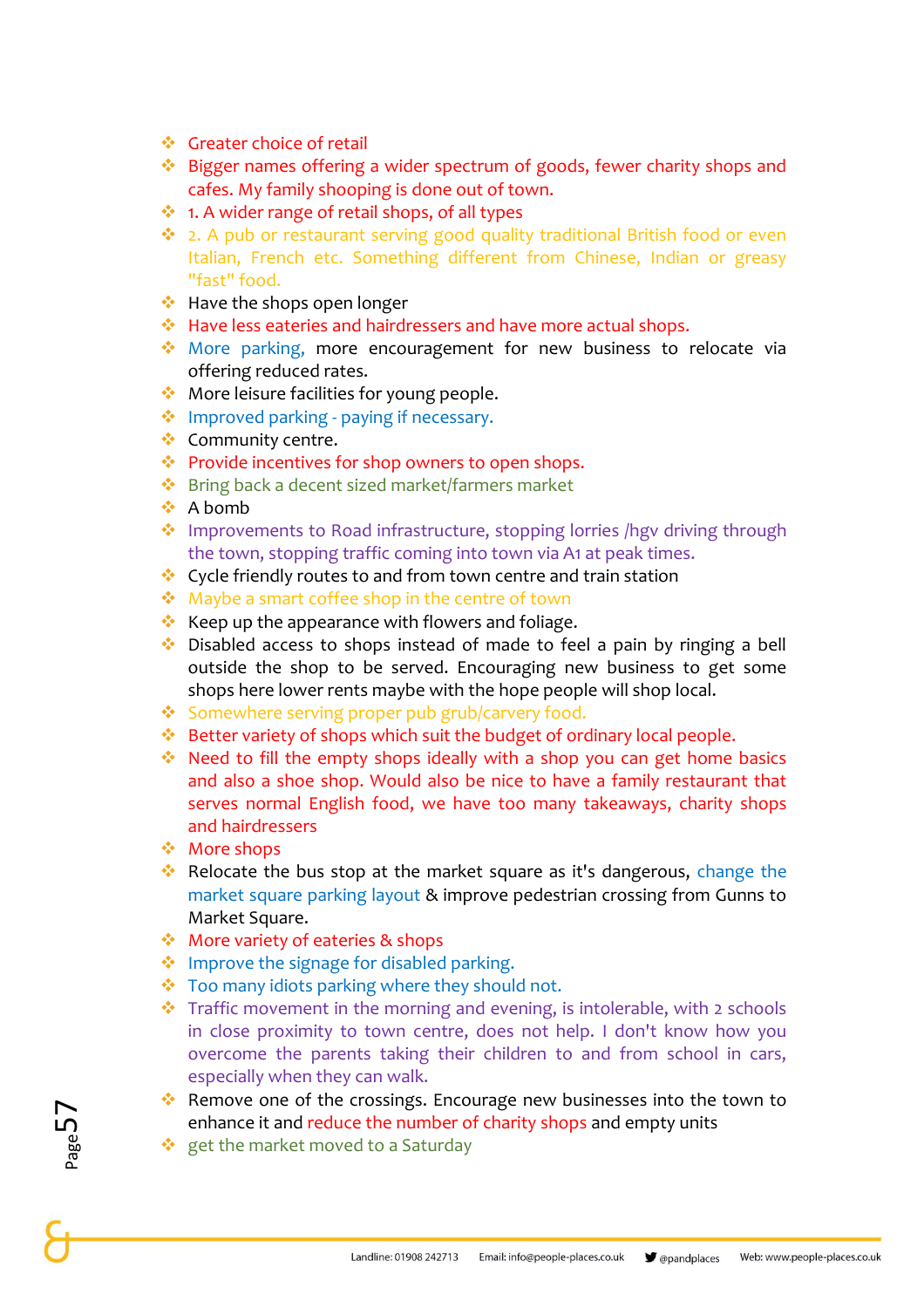- ❖ get someone who knows how to run a market which is not the council as they have killed it
- ❖ More for young people to do.
- ❖ Leisure facilities
- ❖ More shops and family restaurant
- ❖ Different shops ie clothes shoes etc possibly a pound shop
- ❖ Enlarge the town centre
- ❖ Different variety shops
- ❖ More things going on in town
- ❖ Have nicer/better shops and restaurants
- ❖ Get more retail shops that we need we don't need so many charity shops cafes estate agents curry shops there is nothing in the town that would bring people into it
- ❖ More retail shops
- ❖ More Cafes /restaurants
- ❖ Vary the shops too many similar. Give it a facelift
- ❖ Can't think of any, people would not use, look at the market!!! It is what it is, Sandy at the present time is okay, people will shop at retail parks, can't change.
- ❖ Large, up-market restaurant(s) & shop(s)
- ❖ Encourage retail options.
- ❖ Perhaps with reduced business rates for new business .
- ❖ Promote a new market, perhaps farmers market.
- ❖ Late night opening
- ❖ Youth café
- ❖ Cinema
- ❖ We need better clothing shops like new look or river island. Something teenagers can do.
- ❖ Have McDonald's
- ❖ Pop up shops in empty shops. Market on an evening, starting from 3pm to early evening as we cannot compete with the Saturday market in Biggleswade.
- ❖ More/better shops, more greenery
- ❖ No more hairdresser's or estate agents. encouragement to new business to start up. i.e. free rent on council owned units and properties
- ❖ Remove parking from Market Square we have a large free car park nearby. Pedestrianise the area. The bays in Cambridge Road outside the chemists & chip shop to be retained as disabled parking only.
- ❖ Deter commuter parking in the town car park by introducing a charge between 2pm - 4pm.
- ❖ Promote to high street brands such as Pizza Express, Prezzo, Wagamama, Dorothy Perkins, New Look.
- ❖ Cheaper and more regular buses to encourage out of town visitors current fares are prohibitive.
- ❖ More shops and better allocated parking that didn't mean parking down

Page58